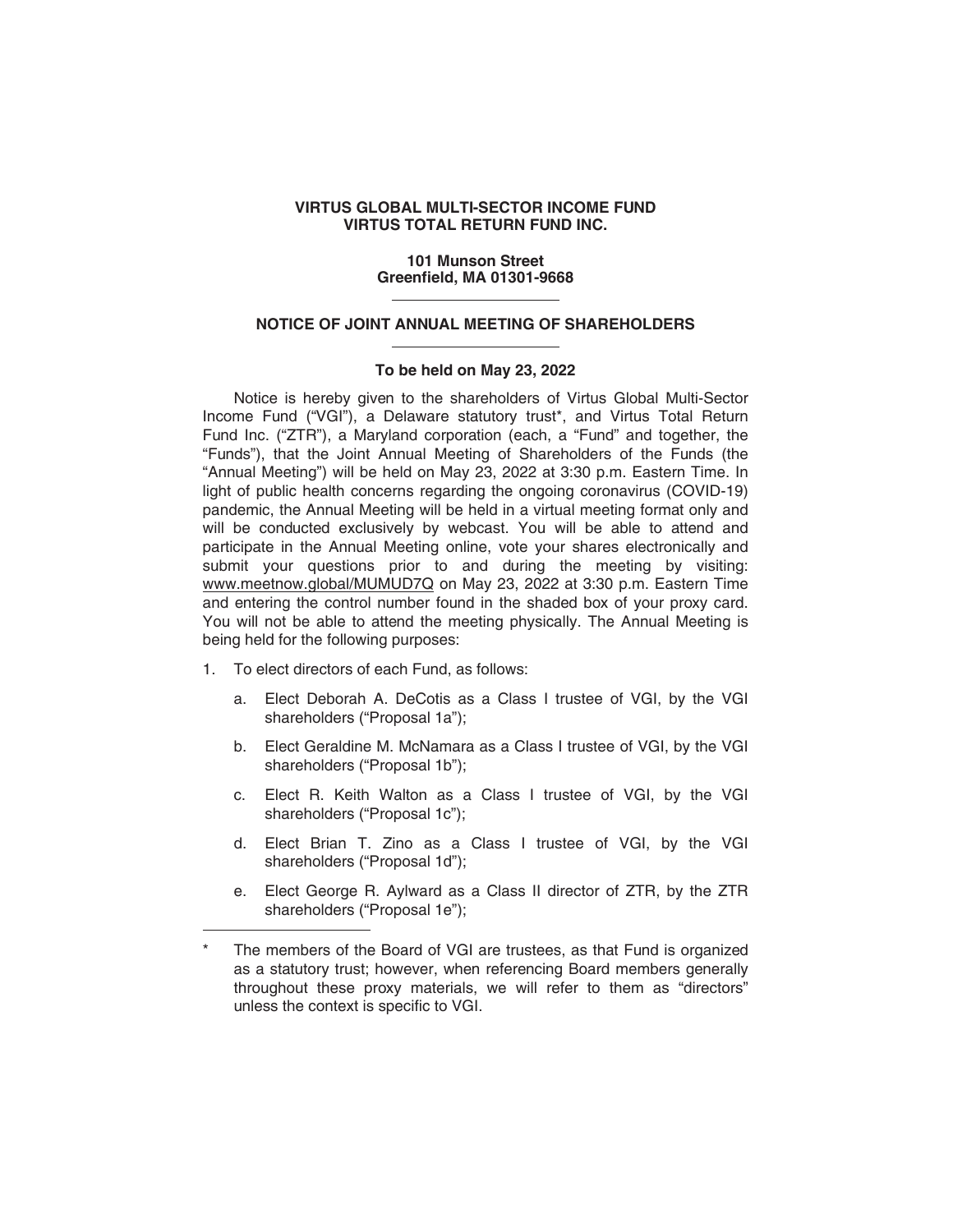- f. Elect F. Ford Drummond as a Class II director of ZTR, by the ZTR shareholders ("Proposal 1f");
- g. Elect John R. Mallin as a Class II director of ZTR, by the ZTR shareholders ("Proposal 1g"); and
- h. Elect Philip R. McLoughlin as a Class II director of ZTR, by the ZTR shareholders ("Proposal 1h")
- 2. To transact such other business as may properly come before the Annual Meeting or any adjournments, postponements or delays thereof, by the VGI and/or ZTR shareholders.

## **THE BOARD OF DIRECTORS (THE "BOARD") OF EACH FUND, INCLUDING THE INDEPENDENT DIRECTORS, UNANIMOUSLY RECOMMENDS THAT YOU VOTE "FOR" ELECTING EACH DIRECTOR NOMINEE.**

The Board has fixed the close of business on April 4, 2022 as the record date for the determination of shareholders entitled to notice of, and to vote at, the Annual Meeting. We urge you to mark, sign, date, and mail the enclosed proxy or proxies in the postage-paid envelope provided, or vote via the Internet or telephone, so you will be represented at the Annual Meeting.

By order of the Board,

Juriop Dram

Jennifer S. Fromm **Secretary** 

*Virtus Global Multi-Sector Income Fund Virtus Total Return Fund Inc.*

April 12, 2022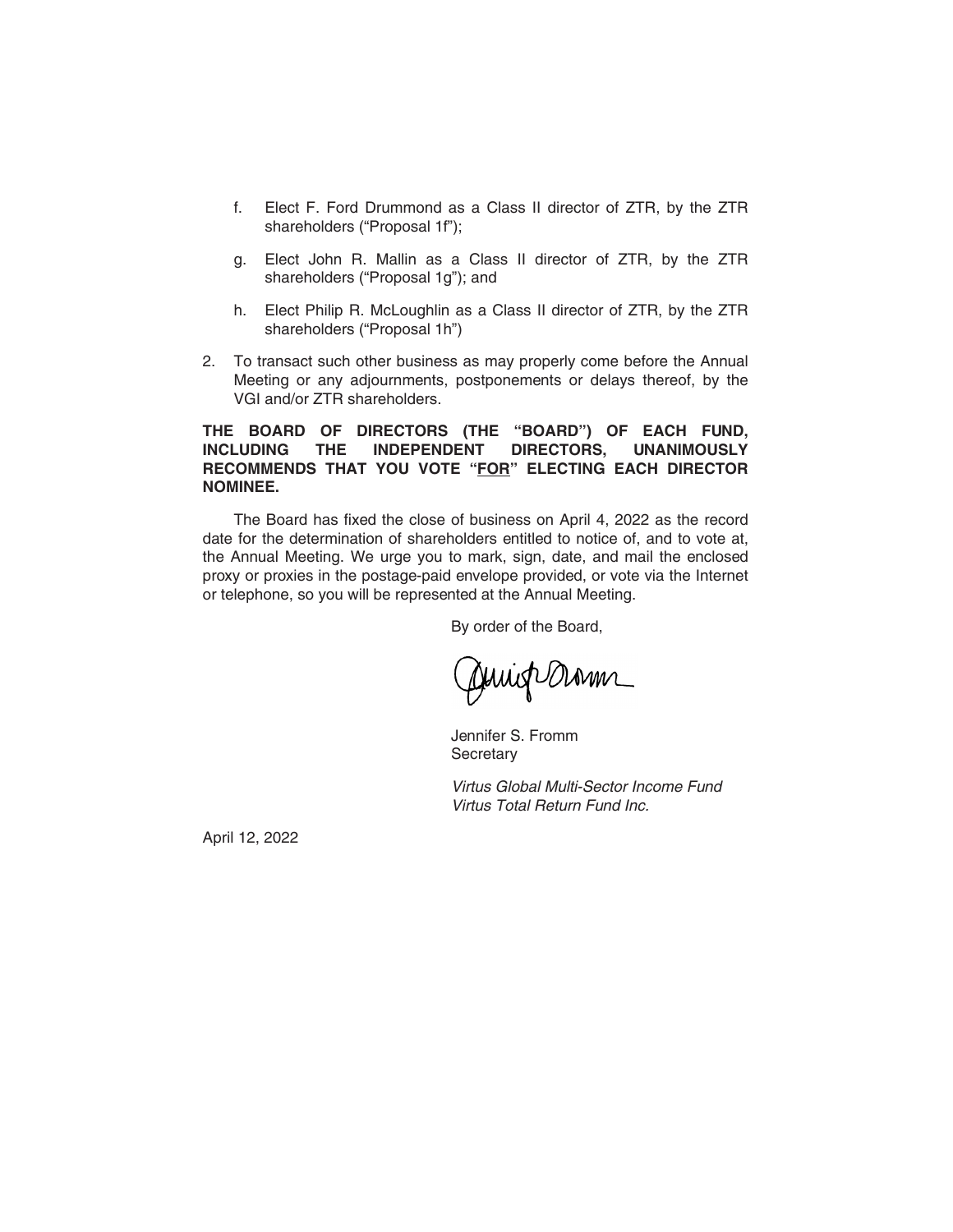# **IMPORTANT:**

**Shareholders are cordially invited to attend the Annual Meeting (virtually). In order to avoid delay and additional expense, and to assure that your shares are represented, please vote as promptly as possible, even if you plan to attend the Annual Meeting (virtually). Please refer to the website and telephone number indicated on your proxy card for instructions on how to cast your vote. To vote by telephone, please call the toll-free number located on your proxy card and follow the recorded instructions, using your proxy card as a guide. To vote by mail, please complete, sign, date, and mail the enclosed proxy card. No postage is required if you use the accompanying envelope to mail the proxy card in the United States. The proxy is revocable and will not affect your right to vote in person (virtually) if you attend the Annual Meeting and elect to vote in person (virtually).**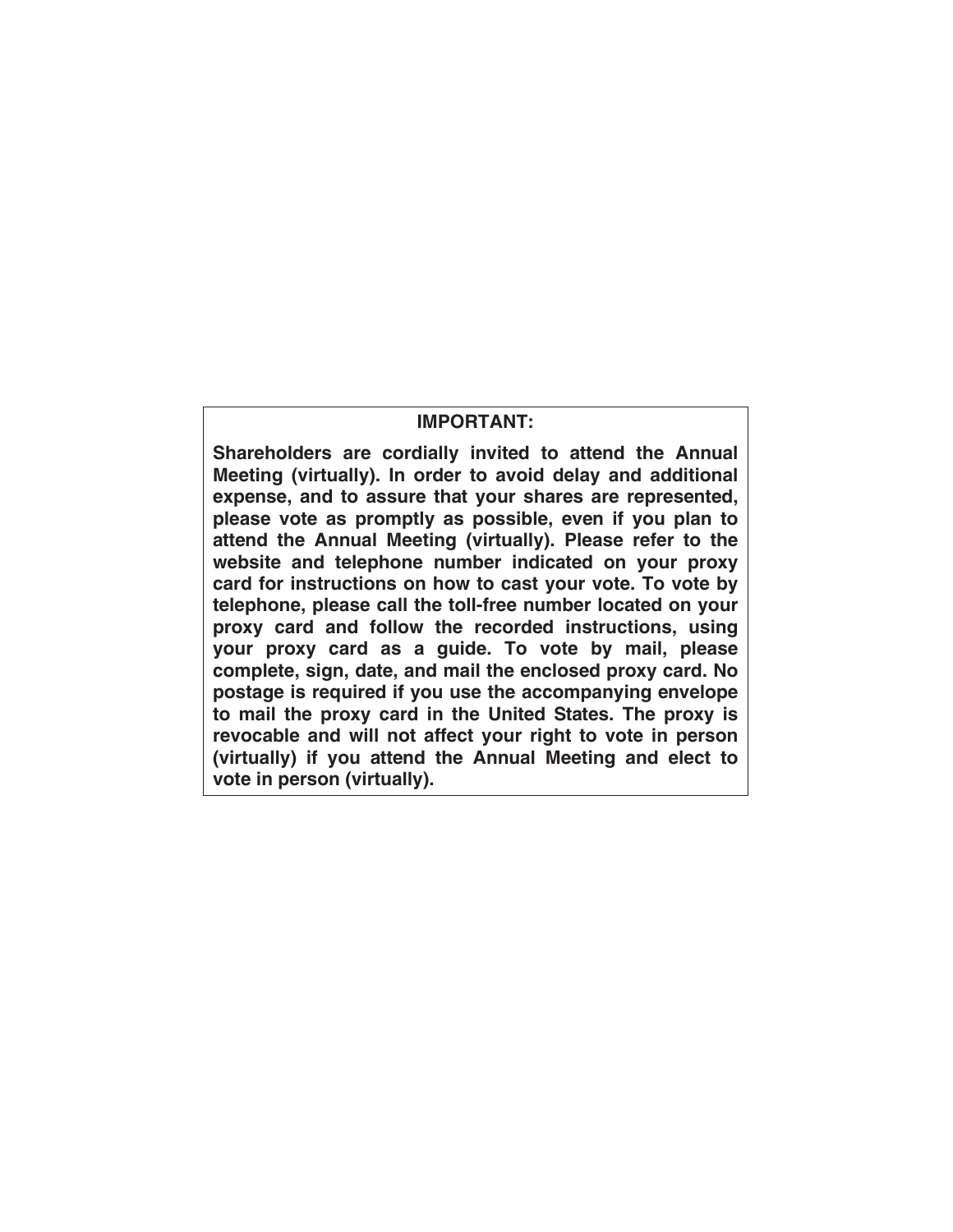## **Instructions for signing proxy cards**

The following general guidelines for signing proxy cards may be of assistance to you and avoid the time and expense to the Funds of validating your vote if you fail to sign your proxy card(s) properly.

- **1. Individual accounts:** Sign your name exactly as it appears in the registration on the proxy card.
- **2. Joint accounts:** Either party may sign, but the name of the party signing should conform exactly to the name shown in the registration on the proxy card.
- **3. All other accounts:** The capacity of the individual signing the proxy card should be indicated unless it is reflected in the form of registration. For example:

|                                        | <b>Registrations</b>                                      | <b>Valid Signature</b>                |
|----------------------------------------|-----------------------------------------------------------|---------------------------------------|
| Corporate Accounts                     | (1) ABC Corp                                              | (1) ABC Corp                          |
|                                        | (2) ABC Corp                                              | (2) John Doe, Treasurer               |
|                                        | (3) ABC Corp. c/o John Doe, Treasurer                     | (3) John Doe                          |
|                                        | (4) ABC Corp. Profit Sharing Plan                         | (4) John Doe, Trustee                 |
| <b>Partnership Accounts</b>            | (1) The XYZ partnership                                   | (1) Jane B. Smith, Partner            |
|                                        | (2) Smith and Jones, limited partnership                  | (2) Jane B. Smith, General<br>Partner |
| <b>Trust Accounts</b>                  | (1) ABC Trust                                             | (1) John Doe, Trustee                 |
|                                        | (2) Jane B. Doe, Trustee u/t/d 12/28/78                   | (2) Jane B. Doe                       |
| <b>Custodial or Estate</b><br>Accounts | (1) John B. Smith, Cust. f/b/o John B.<br>Smith, Jr. UGMA | (1) John B. Smith                     |
|                                        | (2) Estate of John B. Smith                               | (2) John B. Smith, Jr.,<br>Executor   |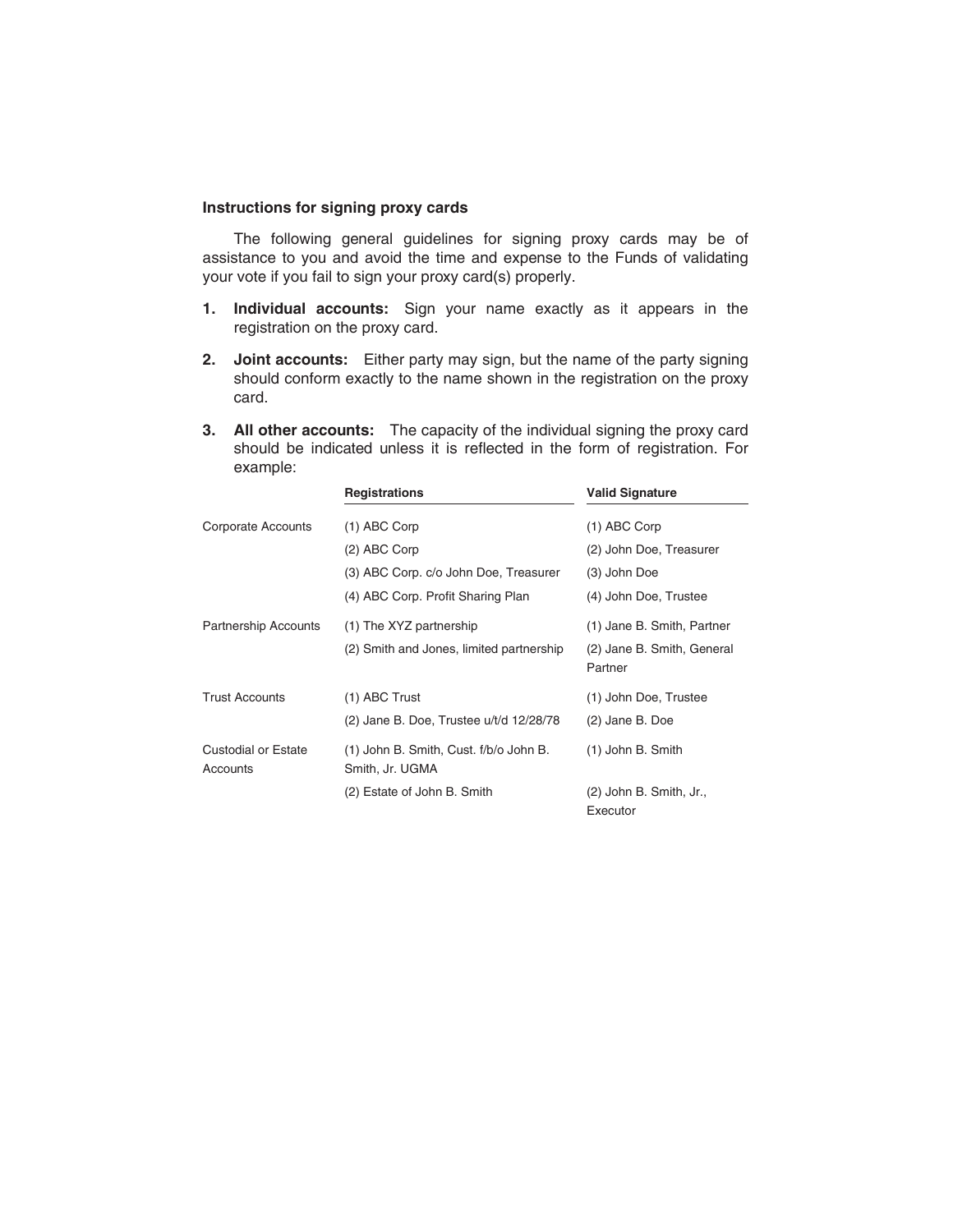## **Instruction/Q&A Section**

## **Q: How can I attend the Annual Meeting?**

**A:** The Annual Meeting will be a completely virtual meeting of shareholders, which will be conducted exclusively by webcast. You are entitled to participate in the Annual Meeting only if you were a shareholder of the Fund as of the close of business on the Record Date, or if you hold a valid proxy for the Annual Meeting. No physical meeting will be held.

You will be able to attend the Annual Meeting online and submit your questions during the meeting by visiting https://meetnow.global/MUMUD7Q. You also will be able to vote your shares online by attending the Annual Meeting by webcast.

To participate in the Annual Meeting, you will need to log on using the control number from your proxy card or meeting notice. The control number can be found in the shaded box.

If you hold your shares through an intermediary, such as a bank or broker, you must register in advance using the instructions below.

The online meeting will begin promptly at 3:30 p.m. Eastern Time. We encourage you to access the meeting prior to the start time leaving ample time for the check in. Please follow the access instructions as outlined in this proxy statement.

## **Q: How do I register to attend the Annual Meeting virtually on the Internet?**

**A:** If you are a registered shareholder, you do not need to register to attend the Annual Meeting virtually on the Internet. If you hold your shares through an intermediary, such as a bank or broker, you must register in advance to attend the Annual Meeting virtually on the Internet.

To register to attend the Annual Meeting online by webcast you must submit proof of your proxy power (legal proxy) reflecting your Fund holdings along with your name and email address to Computershare. You must contact the bank or broker who holds your shares to obtain your legal proxy. Requests for registration must be labeled as "Legal Proxy" and be received no later than 5:00 p.m. Eastern Time on May 18, 2022.

You will receive a confirmation of your registration by email after we receive your legal proxy.

Requests for registration should be directed to us by emailing an image of your legal proxy, to shareholdermeetings@computershare.com.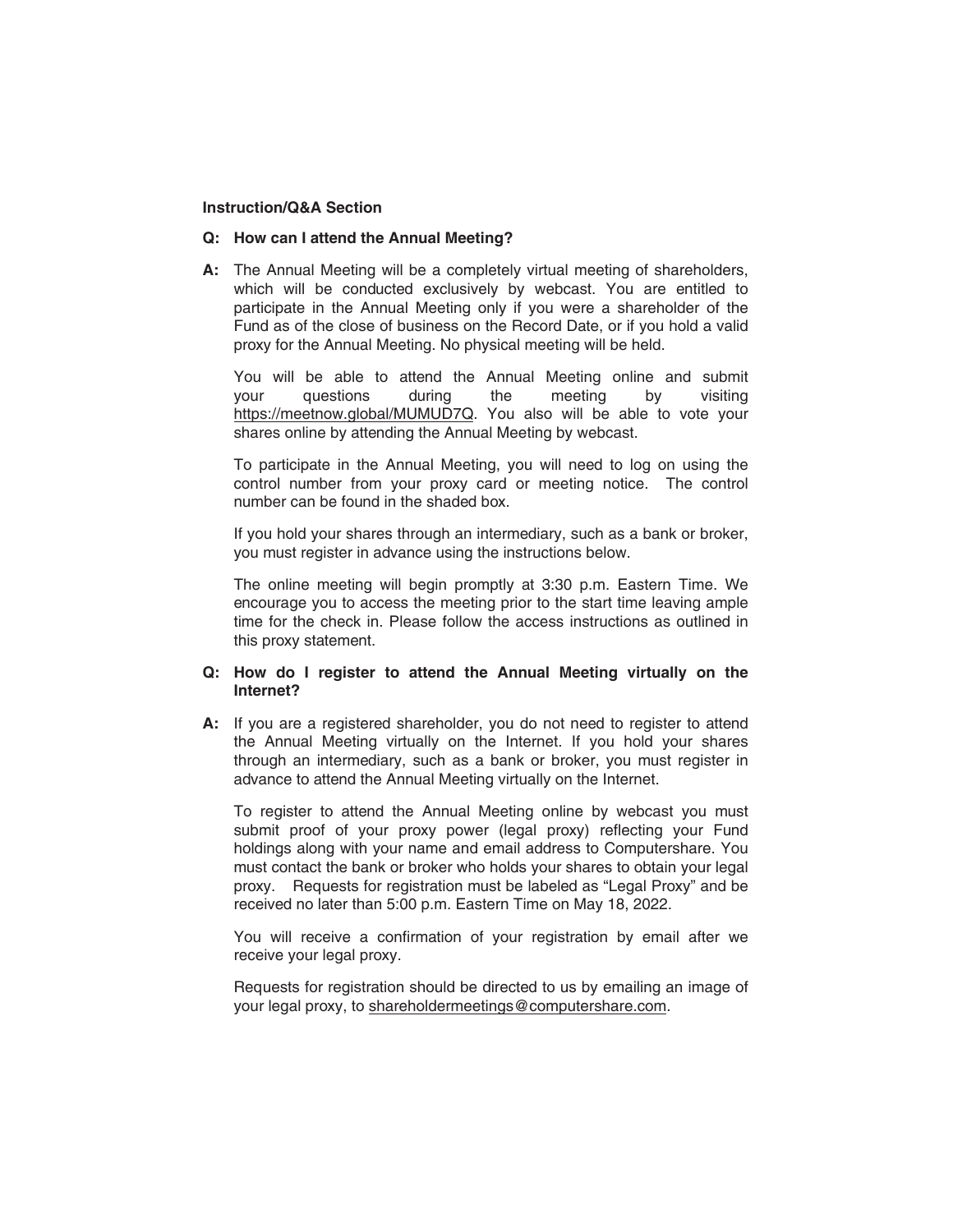## **Q: What if I have trouble accessing the Annual Meeting virtually?**

**A:** The virtual meeting platform is fully supported across MS Edge, Firefox, Chrome and Safari browsers and devices (desktops, laptops, tablets and cell phones) running the most up-to-date version of applicable software and plugins. Please note that Internet Explorer is no longer supported. Participants should ensure that they have a strong WiFi connection wherever they intend to participate in the meeting. We encourage you to access the meeting prior to the start time. A link on the meeting page will provide further assistance should you need it or you may call 1-888-724-2416 or1-781-575-2748.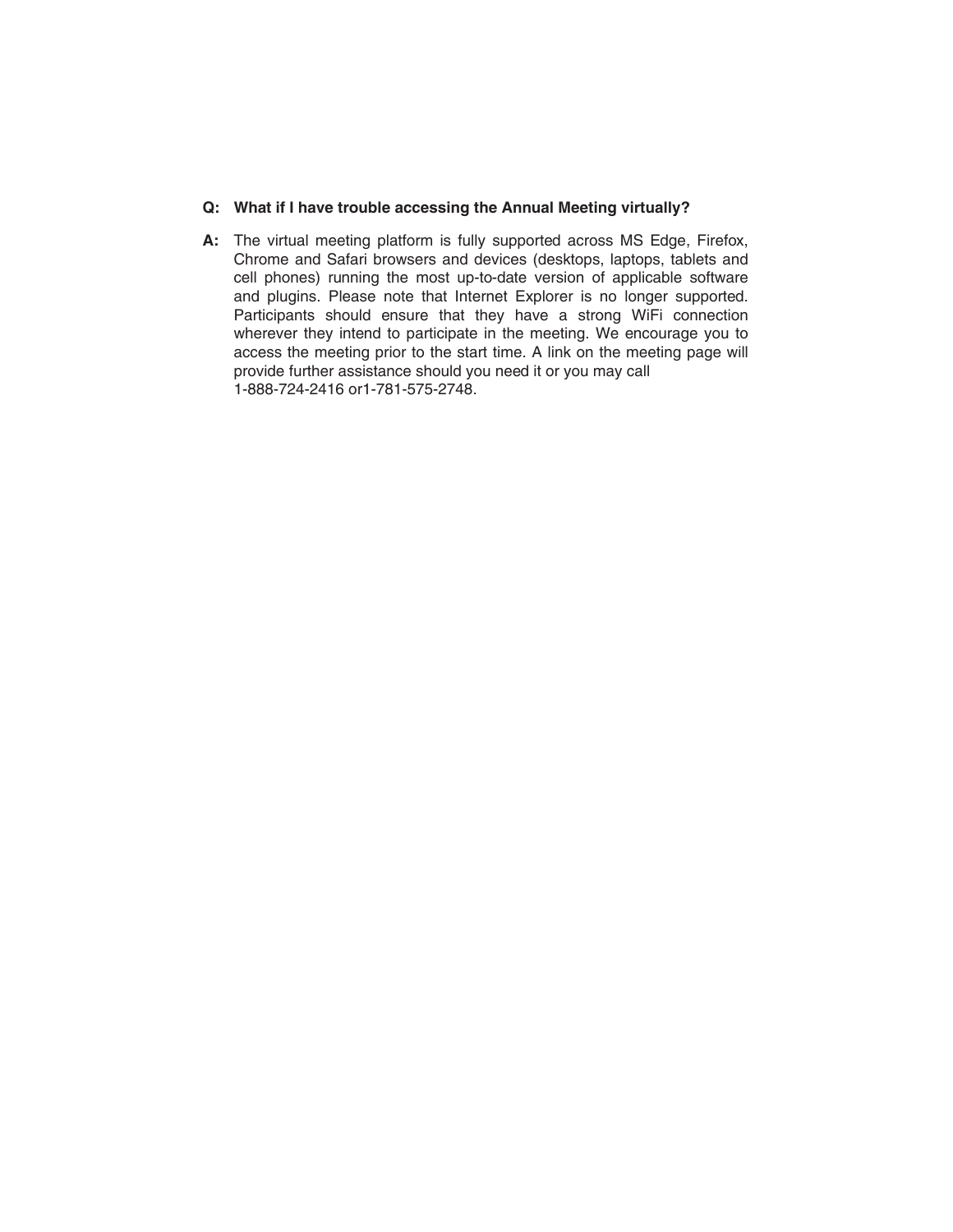### **PROXY STATEMENT FOR JOINT ANNUAL MEETING OF SHAREHOLDERS TO BE HELD ON MAY 23, 2022**

This Proxy Statement is furnished in connection with the solicitation by each Board of Directors (the "Board", or the "Directors") of Virtus Global Multi-Sector Income Fund, a Delaware statutory trust ("VGI"), and Virtus Total Return Fund Inc., a Maryland corporation ("ZTR") (each, a "Fund" and together, the "Funds"), of proxies to be voted at the Joint Annual Meeting of Shareholders of the Funds (the "Annual Meeting") on May 23, 2022 at 3:30 p.m. Eastern Time. In light of public health concerns regarding the coronavirus pandemic, the Annual Meeting will be held in a virtual meeting format only and will be conducted exclusively by webcast. You will be able to attend and participate in the Annual Meeting online, vote your shares electronically and submit your questions by visiting: electronically and submit your questions by visiting: www.meetnow.global/MUMUD7Q on May 23, 2022 at 3:30 p.m. Eastern Time and entering the control number found in the shaded box of your proxy card. You will not be able to attend the meeting physically.

This document gives you the information you need to vote on the matters listed on the accompanying Notice of Joint Annual Meeting of Shareholders ("Notice of Annual Meeting"). This Proxy Statement, the Notice of Annual Meeting, and the proxy card are first being mailed to shareholders on or about April 18, 2022.

## **Summary of Proposals to be Voted Upon**

| Proposal       |                                                                           | <b>Shareholders</b><br><b>Entitled to Vote</b> |  |
|----------------|---------------------------------------------------------------------------|------------------------------------------------|--|
| 1a             | Elect Deborah A. DeCotis as a Class I trustee of VGI                      | VGI shareholders                               |  |
| 1b             | Elect Geraldine M. McNamara as a Class I trustee of VGI                   | VGI shareholders                               |  |
| 1c             | Elect R. Keith Walton as a Class I trustee of VGI                         | VGI shareholders                               |  |
| 1 <sub>d</sub> | Elect Brian T. Zino as a Class I trustee of VGI                           | VGI shareholders                               |  |
| 1e             | Elect George R. Aylward as a Class II director of ZTR                     | ZTR shareholders                               |  |
| 1f             | Elect F. Ford Drummond as a Class II director of ZTR                      | ZTR shareholders                               |  |
| 1g             | Elect John R. Mallin as a Class II director of ZTR                        | ZTR shareholders                               |  |
| 1 <sub>h</sub> | Elect Philip R. McLoughlin as a Class II director of ZTR                  | ZTR shareholders                               |  |
| $\overline{2}$ | Transact such additional business as properly comes<br>before the Meeting | VGI and/or ZTR shareholders                    |  |

The Annual Meeting is scheduled as a joint meeting of the respective shareholders of the Funds because both such funds are in the same family of funds and the shareholders of each such fund are expected to consider and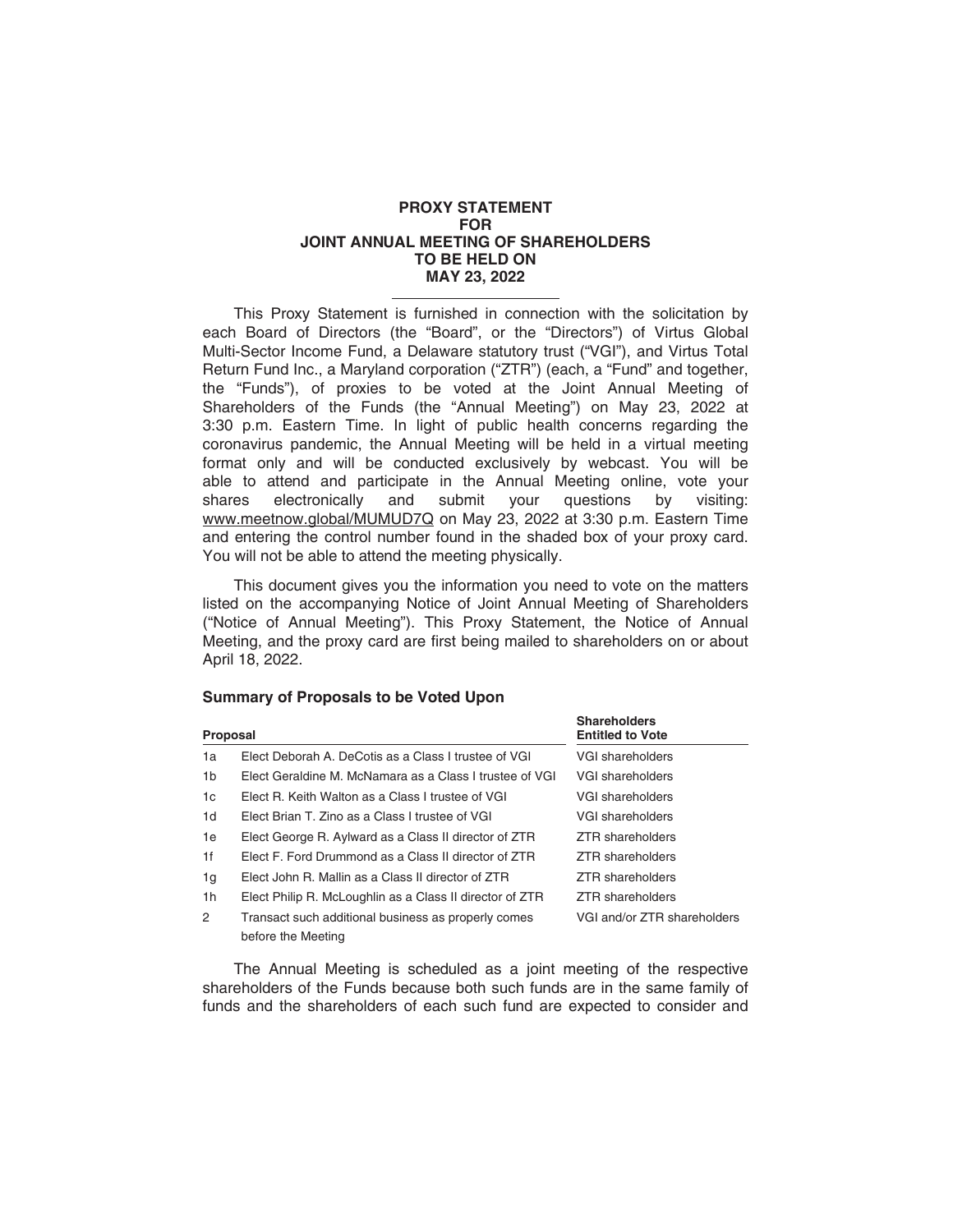vote on similar matters. Shareholders of each such fund will vote separately on each of the proposals relating to their respective fund, and an unfavorable vote on a proposal by the shareholders of one such fund will not affect the implementation by the other such fund of such proposal if the shareholders of such other fund approve the proposal. The Board has determined that the use of a joint proxy statement for the Annual Meeting is in the best interest of the shareholders of each Fund.

All properly executed proxies received prior to the Annual Meeting will be voted at the Annual Meeting in accordance with the instructions marked on the proxy card. Unless instructions to the contrary are marked on the proxy card, proxies submitted by holders of each respective Fund's shares of common stock of beneficial interest ("Shares") will be voted "FOR" Proposals 1a through 1h, as appropriate. The persons named as proxy holders on the proxy card will vote in their discretion on any other matters that may properly come before the Annual Meeting. Any shareholder executing a proxy has the power to revoke it prior to its exercise by submission of a properly executed, subsequently dated proxy, by voting in person (virtually), or by written notice to the Secretary of the Funds (addressed in care of the Fund(s), at 101 Munson Street, Greenfield, MA 01301-9668). However, virtual attendance at the Annual Meeting, by itself, will not revoke a previously submitted proxy. Unless the proxy is revoked, the Shares represented thereby will be voted in accordance with specifications therein.

Only shareholders or their duly appointed proxy holders can attend (virtually) the Annual Meeting and any adjournment or postponement thereof. You will be able to attend and participate in the Annual Meeting online, vote your shares electronically and submit your questions by visiting: www.meetnow.global/MUMUD7Q on May 23, 2022 at 3:30 p.m. Eastern Time and entering the control number found in the shaded box of your proxy card.

If you hold your shares through an intermediary, such as a bank or broker, you must register in advance to attend the Annual Meeting virtually on the Internet. To register to attend the Annual Meeting online by webcast you must submit proof of your proxy power (legal proxy) reflecting your Fund holdings along with your name and email address to Computershare. Requests for registration must be labeled as "Legal Proxy" and be received no later than 5:00 p.m. Eastern Time on May 18, 2022.

You will receive a confirmation of your registration by email after we receive your registration materials.

Requests for registration should be directed to us by emailing an image of your legal proxy to shareholdermeetings@computershare.com.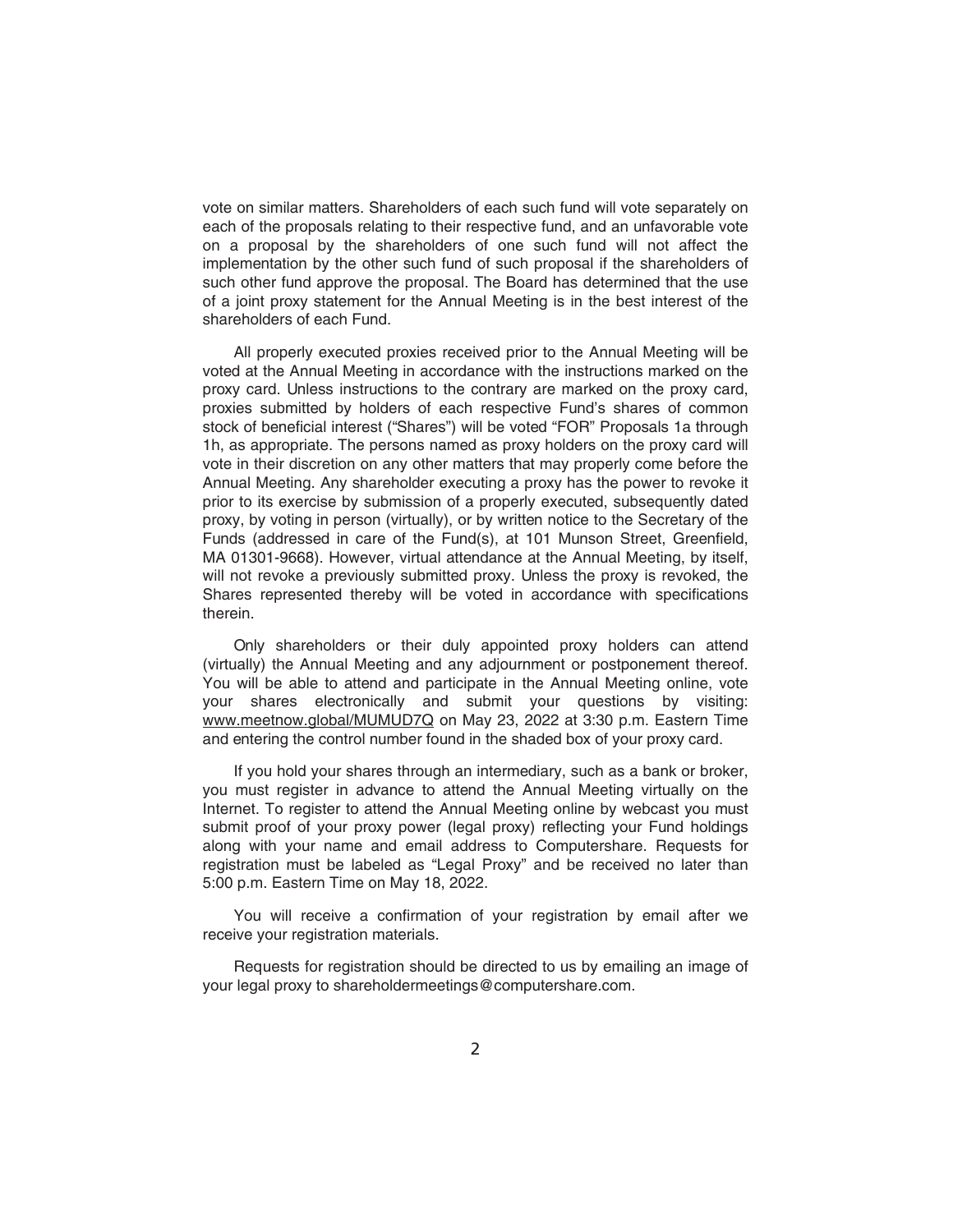The online meeting will begin promptly at 3:30 p.m. Eastern Time. We encourage you to access the meeting prior to the start time leaving ample time for the check in. Please follow the registration instructions as outlined in this proxy statement.

The record date for determining shareholders entitled to notice of, and to vote at, the Annual Meeting and at any adjournment or postponement thereof has been fixed at the close of business on April 4, 2022 (the "Record Date"), and each shareholder of record at that time is entitled to cast one vote for each Share (or fractional vote for each fractional Share) registered in his or her name. As of the Record Date, 11,313,093.602 Shares of VGI and 48,036,292 Shares of ZTR were outstanding and entitled to be voted with respect to each respective Fund.

### **IMPORTANT NOTICE REGARDING THE AVAILABILITY OF PROXY MATERIALS FOR THE ANNUAL MEETING TO BE HELD ON MAY 23, 2022:**

The Proxy Statement for the Annual Meeting is also available at https://www.proxy-direct.com/vir-32687. Each Fund will furnish, without charge, a copy of its respective annual report for the fiscal year ended November 30, 2021, to any Fund shareholder upon request. To request a copy, please call 1-866-270-7788 or write to the Funds' Secretary in care of the Fund(s), at 101 Munson Street, Greenfield, MA 01301-9668.

## **1. ELECTION OF DIRECTORS**

### **Background**

The Board is responsible for the overall management of the respective Fund, including general supervision and review of the Fund's operations. The Board, in turn, elects the officers of the Fund who are responsible for administering the Fund's day-to-day affairs. Among other things, the Board generally oversees the management of the Fund and reviews and approves the Fund's advisory and subadvisory contracts and other principal contracts. Directors of each Fund are divided into three classes, and are elected to serve three-year staggered terms. Each year, the term of office of one class expires.

## **Effect of the Approval of Proposals 1a Through 1h**

If each of Proposals 1a through 1h is approved, the respective nominee would be elected as a Director effective as of the Annual Meeting. Each would continue to serve on the Board as the respective Class I or Class II Director, as applicable, for an additional term of three years, and until his or her successor has been duly elected and qualified.

## **Election of VGI Trustees (Proposals 1a Through 1d)**

At the meeting, holders of VGI Shares are entitled to elect four trustees for a term ending in 2025, in each case to serve until the annual meeting of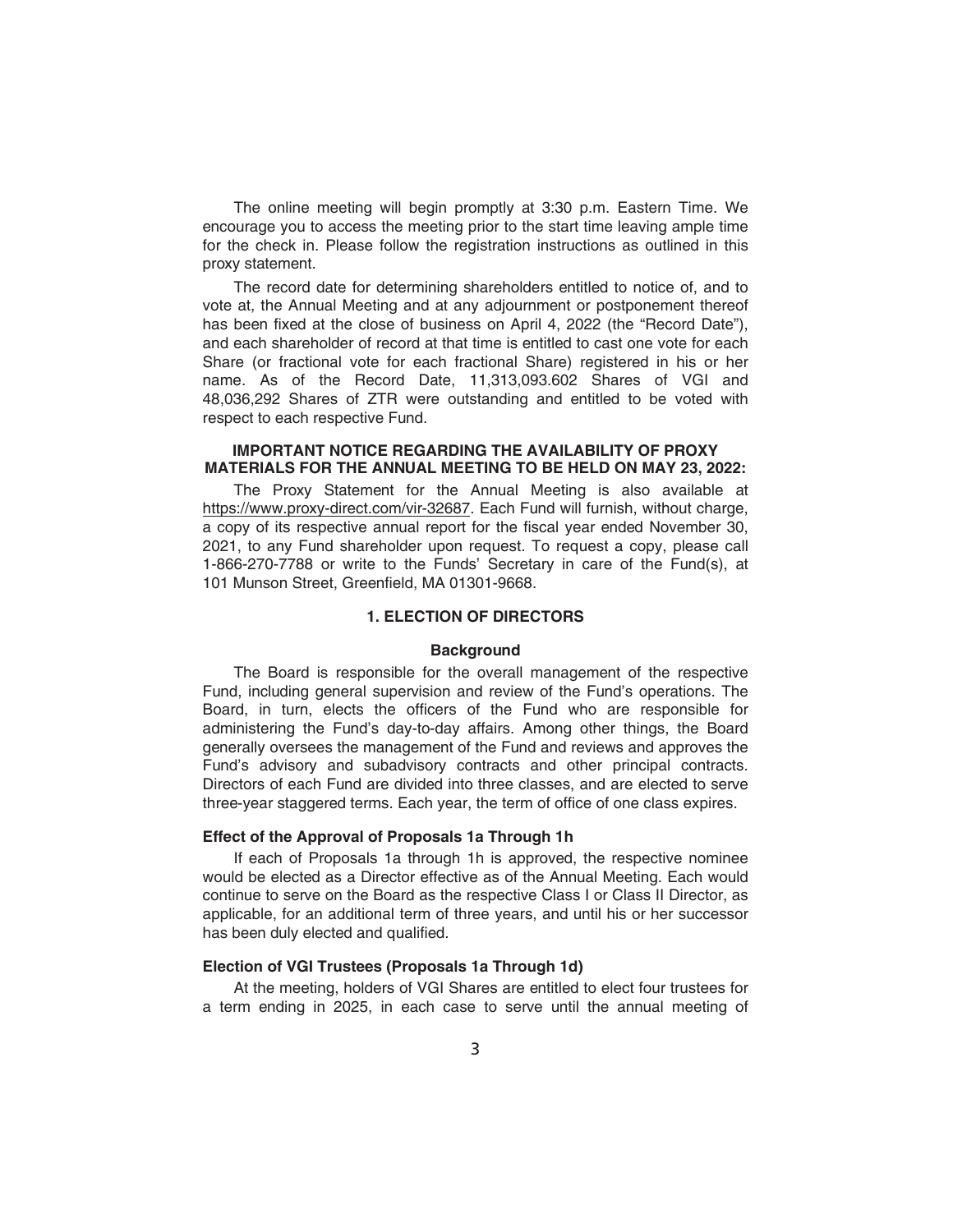shareholders in that year and until their respective successors are duly elected and qualified. A majority of votes cast at the meeting by the holders of VGI Shares is necessary to elect those trustees, provided a quorum is present.

## **Election of ZTR Directors (Proposals 1e Through 1h)**

At the meeting, holders of ZTR Shares are entitled to elect four directors for a term ending in 2025 to serve until the annual meeting of shareholders in that year and until their respective successors are duly elected and qualified. A plurality of votes cast at the meeting by the holders of ZTR Shares is necessary to elect those directors, provided a quorum is present.

## **ADDITIONAL INFORMATION ABOUT PROPOSALS 1a Through 1h**

The holders of each Fund's Shares will have equal voting rights (i.e., one vote per Share) and will vote together as a single class with respect to Proposals 1a through 1h, as applicable.

Unless authority is withheld, it is the intention of the persons named in the proxy to vote the proxy "FOR" the election of the Director Nominee described in Proposals 1a through 1h.

Background and additional information concerning the current Directors and the Nominees is set forth in the tables that follow. The "Interested" Director is indicated by an asterisk (\*). Independent Directors are those who are not "interested persons" (as defined in Section 2(a)(19) of the Investment Company Act of 1940 (the "1940 Act")) of (i) the Fund, (ii) the Fund's investment adviser (Virtus Investment Advisers, Inc., the "Adviser") or subadvisers (Newfleet Asset Management, LLC and Duff & Phelps Investment Management Co., each a "Subadviser"), or (iii) a principal underwriter of the Fund, and who satisfy the requirements contained in the definition of "independent" as defined in the 1940 Act (the "Independent Directors").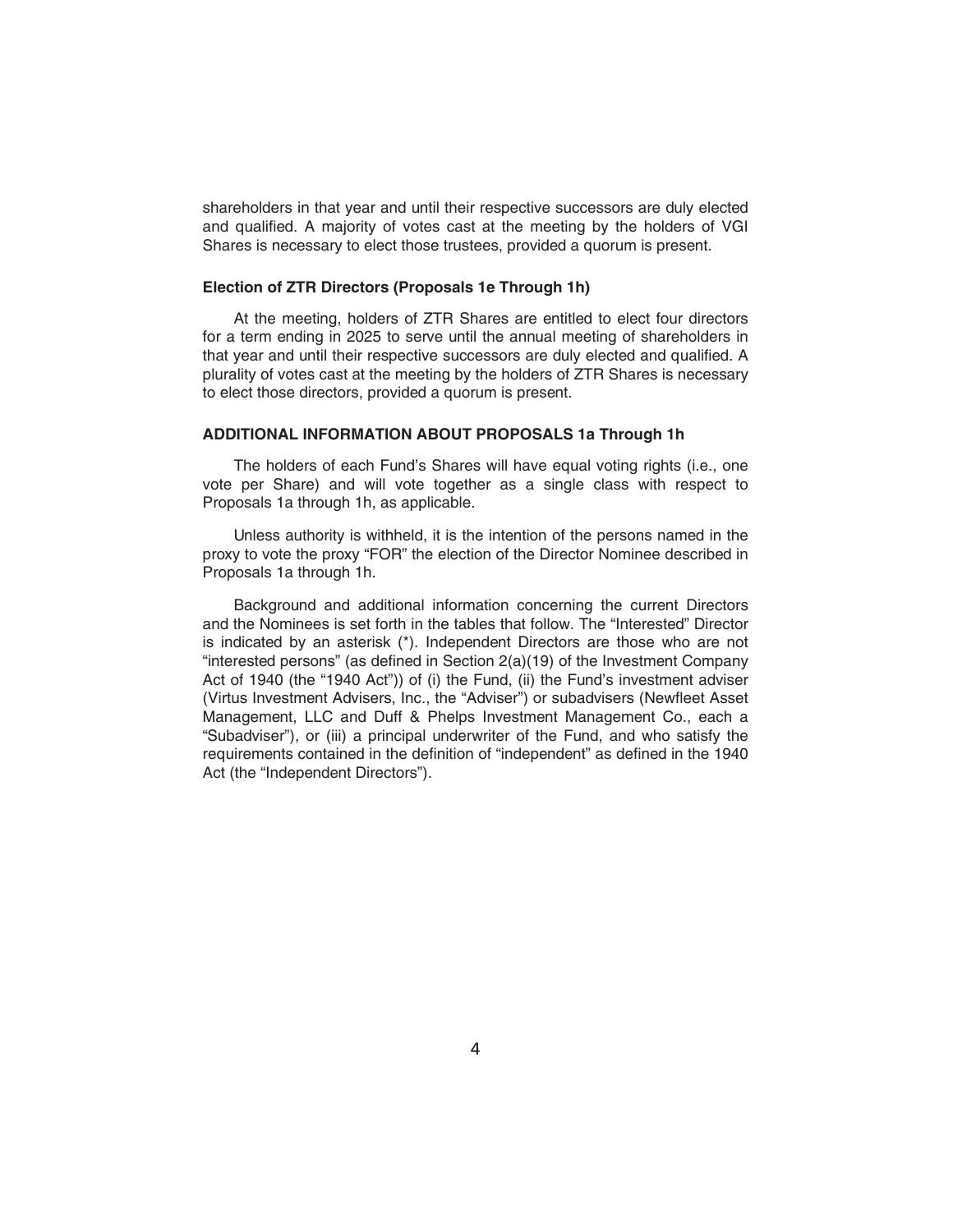## **INFORMATION ABOUT THE NOMINEES, CONTINUING DIRECTORS, AND ADVISORY BOARD MEMBER**

| Name, Year of<br><b>Birth and Number</b><br>of Portfolios in<br><b>Funds Complex</b><br>Overseen by<br>Director $(1)(2)$ | Term of Office and<br><b>Length of Time</b><br>Served <sup>(3)</sup>                                                                                                               | <b>Principal</b><br>Occupation(s)<br><b>During Past Five</b><br>Years                                                                                                                                                                                                                       | <b>Other Directorships/</b><br><b>Trusteeships Held by</b><br><b>Director During the Past</b><br><b>Five Years</b>                                                                                                                                                                                                                                                                                                                                                                                                                                                                                                                                                                                                                                                                                                                                                                                                                                                                                                                                                    |
|--------------------------------------------------------------------------------------------------------------------------|------------------------------------------------------------------------------------------------------------------------------------------------------------------------------------|---------------------------------------------------------------------------------------------------------------------------------------------------------------------------------------------------------------------------------------------------------------------------------------------|-----------------------------------------------------------------------------------------------------------------------------------------------------------------------------------------------------------------------------------------------------------------------------------------------------------------------------------------------------------------------------------------------------------------------------------------------------------------------------------------------------------------------------------------------------------------------------------------------------------------------------------------------------------------------------------------------------------------------------------------------------------------------------------------------------------------------------------------------------------------------------------------------------------------------------------------------------------------------------------------------------------------------------------------------------------------------|
| <b>Independent Directors</b>                                                                                             |                                                                                                                                                                                    |                                                                                                                                                                                                                                                                                             |                                                                                                                                                                                                                                                                                                                                                                                                                                                                                                                                                                                                                                                                                                                                                                                                                                                                                                                                                                                                                                                                       |
| Burke, Donald C.<br>YOB: 1960<br>Portfolios<br>Overseen: 106                                                             | Class II Trustee of<br>VGI since 2020,<br>term expires at the<br>2023 Annual<br>Meeting<br>Class I Director of<br>ZTR since 2020,<br>term expires at the<br>2024 Annual<br>Meeting | Private investor<br>(since 2009).<br>Formerly, President<br>and Chief Executive<br>Officer, BlackRock<br>U.S. Funds (2007)<br>to 2009); Managing<br>Director,<br>BlackRock, Inc.<br>(2006 to 2009); and<br>Managing Director,<br>Merrill Lynch<br>Investment<br>Managers (1990 to<br>2006). | Trustee (since 2022), Virtus<br>Stone Harbor Emerging Markets<br>Income Fund and Virtus Stone<br>Harbor Emerging Markets Total<br>Income Fund; Trustee (since<br>2021), The Merger Fund <sup>®</sup> , The<br>Merger Fund® VL, Virtus Event<br>Opportunities Trust (2 portfolios),<br>Virtus Investment Trust (13<br>portfolios) and Virtus Strategy<br>Trust (11 portfolios); Director<br>(2020 to 2021), Duff & Phelps<br>Select MLP and Midstream<br>Energy Fund Inc.; Director (since<br>2020), Virtus Total Return<br>Fund Inc.; Trustee (since 2020),<br><b>Virtus Global Multi-Sector</b><br>Income Fund; Trustee (since<br>2016), Virtus Mutual Fund<br>Family (61 portfolios), Virtus<br>Variable Insurance Trust (8<br>portfolios) and Virtus Alternative<br>Solutions Trust (2 portfolios);<br>Director (since 2014) closed-end<br>funds managed by Duff & Phelps<br>Investment Management Co.<br>(3 funds); Director, Avista Corp.<br>(energy company) (since 2011);<br>Trustee, Goldman Sachs<br>Fund Complex (2010 to 2014);<br>and Director, BlackRock |

Luxembourg and Cayman Funds

(2006 to 2010).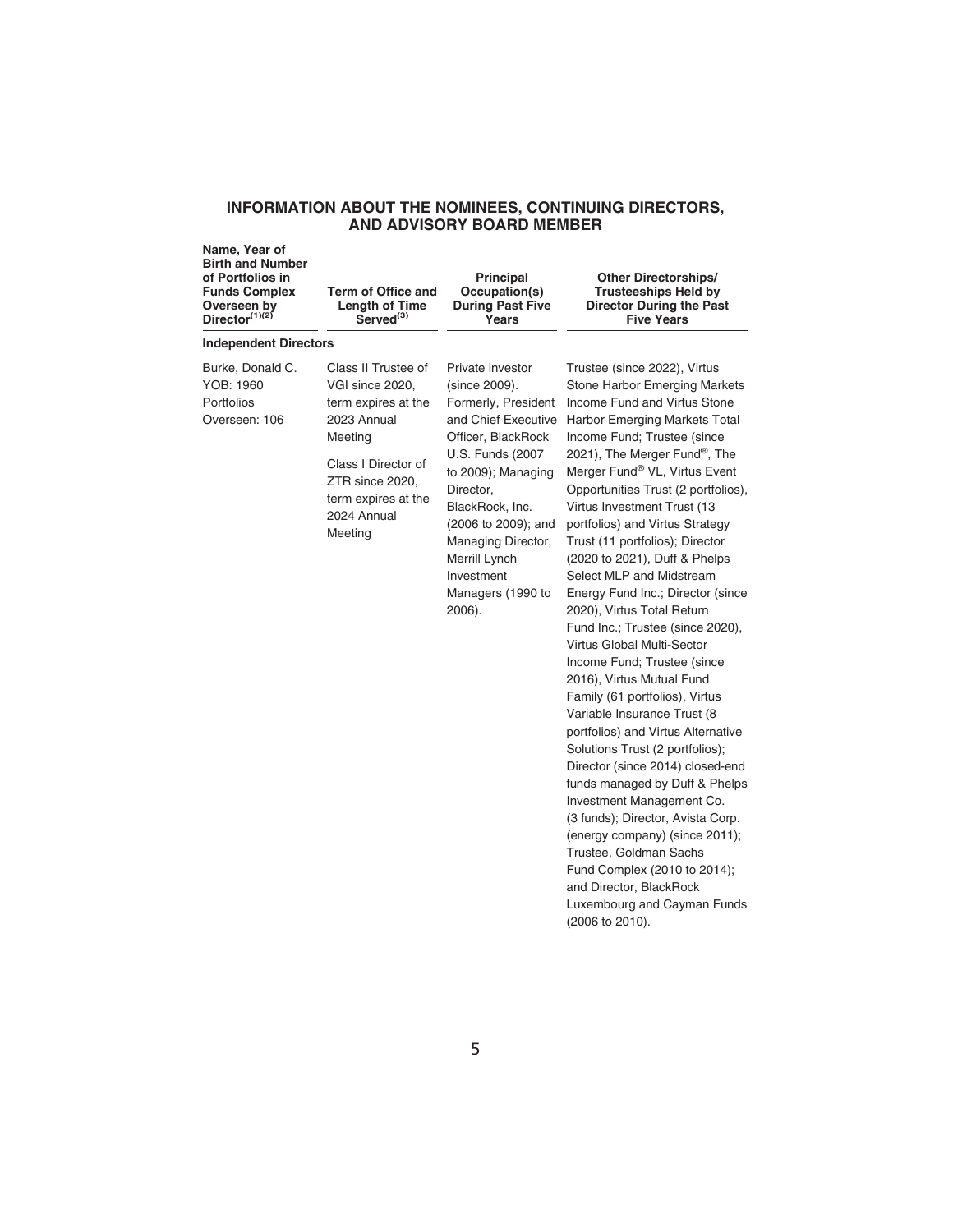| Name, Year of<br><b>Birth and Number</b><br>of Portfolios in<br><b>Funds Complex</b><br>Overseen by<br>Director $(1)(2)$ | <b>Term of Office and</b><br><b>Length of Time</b><br>Served <sup>(3)</sup>                                                                                                        | Principal<br>Occupation(s)<br><b>During Past Five</b><br>Years                                                                                                                                                                                                                                         | <b>Other Directorships/</b><br><b>Trusteeships Held by</b><br><b>Director During the Past</b><br><b>Five Years</b>                                                                                                                                                                                                                                                                                                                                                                                                                                                                                                                                                                                                                                                                                                                                                                                                                                                                                                               |
|--------------------------------------------------------------------------------------------------------------------------|------------------------------------------------------------------------------------------------------------------------------------------------------------------------------------|--------------------------------------------------------------------------------------------------------------------------------------------------------------------------------------------------------------------------------------------------------------------------------------------------------|----------------------------------------------------------------------------------------------------------------------------------------------------------------------------------------------------------------------------------------------------------------------------------------------------------------------------------------------------------------------------------------------------------------------------------------------------------------------------------------------------------------------------------------------------------------------------------------------------------------------------------------------------------------------------------------------------------------------------------------------------------------------------------------------------------------------------------------------------------------------------------------------------------------------------------------------------------------------------------------------------------------------------------|
| Cogan, Sarah E.<br>YOB: 1956<br>Portfolios<br>Oversee: 110                                                               | Class II Trustee of<br>VGI since 2021,<br>term expires at the<br>2023 Annual<br>Meeting<br>Class I Director of<br>ZTR since 2021,<br>term expires at the<br>2024 Annual<br>Meeting | Retired Partner,<br>Simpson Thacher &<br>Bartlett LLP ("STB")<br>(law firm) (since<br>2019); Director, Girl<br><b>Scouts of Greater</b><br>New York (since<br>2016); Trustee,<br><b>Natural Resources</b><br>Defense Council,<br>Inc. (since 2013);<br>and formerly,<br>Partner, STB (1989<br>to 2018) | Trustee (since 2022), Virtus<br>Stone Harbor Emerging Markets<br>Income Fund and Virtus Stone<br>Harbor Emerging Markets Total<br>Income Fund; Trustee (since<br>2019), PIMCO Closed-End<br>Funds <sup>(4)</sup> (29 portfolios); Trustee<br>(since 2021), The Merger Fund <sup>®</sup> ,<br>The Merger Fund® VL, and<br>Virtus Event Opportunities Trust<br>(2 portfolios); Advisory Board<br>Member (since 2021), Virtus<br>Alternative Solutions Trust (2)<br>portfolios), Virtus Mutual<br>Fund Family (61 portfolios) and<br>Virtus Variable Insurance<br>Trust (8 portfolios); Advisory<br>Board Member (February 2021<br>to June 2021), Duff & Phelps<br>Select MLP and Midstream<br>Energy Fund Inc.; Trustee (since<br>2021), Virtus Global Multi-Sector<br><b>Income Fund and Virtus Total</b><br>Return Fund Inc.; Trustee (since<br>2019), Virtus Investment Trust<br>(13 portfolios) and Virtus<br>Strategy Trust (11 portfolios);<br>Trustee (since 2019), Virtus<br>AllianzGI Closed-End Funds (7<br>portfolios). |
| DeCotis, Deborah A.<br>YOB: 1952<br>Portfolios<br>Overseen: 110                                                          | Class I Trustee of<br>VGI since 2021.<br>nominee for term<br>expiring 2025<br>Class I Director of<br>ZTR since 2021,<br>term expires at the<br>2024 Annual<br>Meeting              | Advisory Director,<br>Morgan Stanley &<br>Co., Inc. (since<br>1996); Member,<br>Circle Financial<br>Group (since 2009);<br>Member, Council<br>on Foreign<br><b>Relations (since</b><br>2013); and Trustee,                                                                                             | Trustee (since 2022), Virtus<br>Stone Harbor Emerging Markets<br>Income Fund and Virtus Stone<br>Harbor Emerging Markets Total<br>Income Fund; Trustee (since<br>2011), PIMCO Closed-End<br>Funds <sup>(4)</sup> (29 portfolios); Trustee<br>(since 2021), The Merger Fund®,<br>The Merger Fund® VL, and<br><b>Virtus Event Opportunities Trust</b>                                                                                                                                                                                                                                                                                                                                                                                                                                                                                                                                                                                                                                                                              |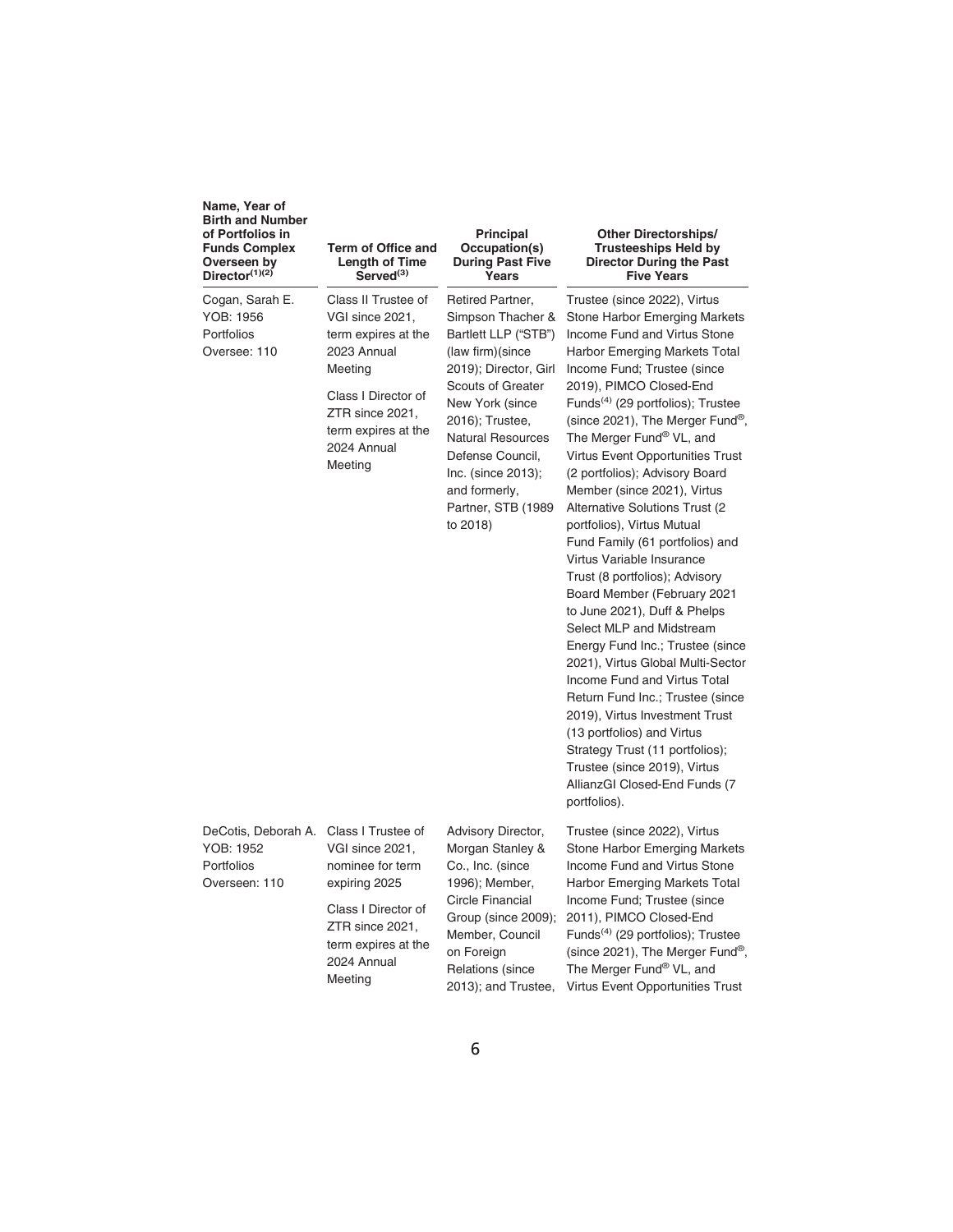| Name, Year of           |
|-------------------------|
| <b>Birth and Number</b> |
| of Portfolios in        |
| <b>Funds Complex</b>    |
| Overseen by             |
| Director $(1)(2)$       |

**Term of Office and Length of Time Served(3)**

#### **Principal Occupation(s) During Past Five Years**

Smith College (since 2017). Formerly, Director, Watford Re (2017 to 2021); Co-Chair Special Projects Committee, Memorial Sloan Kettering (2005 to 2015); and Trustee, Stanford University (2010 to 2015.

#### **Other Directorships/ Trusteeships Held by Director During the Past Five Years**

(2 portfolios); Advisory Board Member (since 2021), Virtus Alternative Solutions Trust (2 portfolios), Virtus Mutual Fund Family (61 portfolios) and Virtus Variable Insurance Trust (8 portfolios); Advisory Board Member (February 2021 to June 2021), Duff & Phelps Select MLP and Midstream Energy Fund Inc.; Trustee (since 2021), Virtus Global Multi-Sector Income Fund and Virtus Total Return Fund Inc.; Trustee (since 2019), Virtus AllianzGI Artificial Intelligence & Technology Opportunities Fund; Trustee (since 2017), Virtus AllianzGI Convertible & Income 2024 Target Term Fund; Trustee (since 2015), Virtus AllianzGI Diversified Income & Convertible Fund; Trustee (since 2014), Virtus Investment Trust (13 portfolios); Trustee (since 2011), Virtus Strategy Trust (11 portfolios); and Trustee (since 2011), Virtus AllianzGI Convertible & Income Fund, Virtus AllianzGI Convertible & Income Fund II, Virtus AllianzGI Equity & Convertible Income Fund, and Virtus Dividend, Interest & Premium Strategy Fund.

Drummond, F. Ford YOB: 1962 Portfolios Overseen: 110

Class III Trustee of VGI since 2021, term expires at the 2024 Annual Meeting

Owner/Operator (since 1998), Drummond Ranch; and Director (since 2015), Texas and

Trustee (since 2022), Virtus Stone Harbor Emerging Markets Income Fund and Virtus Stone Harbor Emerging Markets Total Income Fund; Trustee (since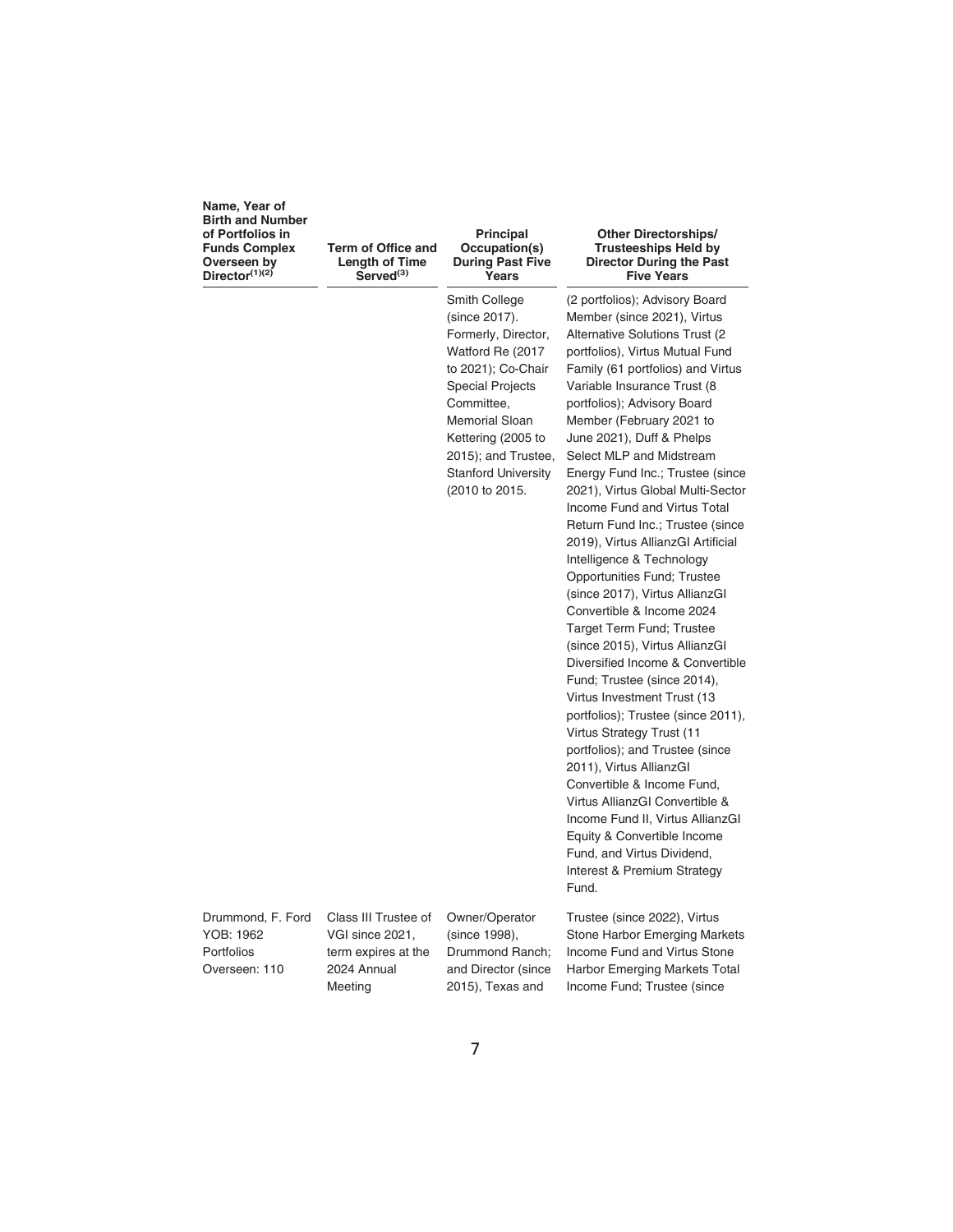**Term of Office and Length of Time Served(3)**

Class II Director of ZTR since 2021, nominee for term expiring 2025

**Southwestern** Cattle Raisers Association. Formerly, Chairman, Oklahoma Nature Conservancy (2019 to 2020); formerly Board Member (2006 to 2020) and Chairman (2016 to 2018), Oklahoma Water Resources Board; Director (1998 to 2008), The Cleveland Bank; and General Counsel (1998 to 2008), BMIHealth Plans (benefits administration).

**Principal Occupation(s) During Past Five Years**

#### **Other Directorships/ Trusteeships Held by Director During the Past Five Years**

2021), The Merger Fund®, The Merger Fund® VL, and Virtus Event Opportunities Trust (2 portfolios); Advisory Board Member (since 2021), Virtus Alternative Solutions Trust (2 portfolios), Virtus Mutual Fund Family (61 portfolios) and Virtus Variable Insurance Trust (8 portfolios); Advisory Board Member (February 2021 to June 2021), Duff & Phelps Select MLP and Midstream Energy Fund Inc.; Trustee (since 2021), Virtus Global Multi-Sector Income Fund and Virtus Total Return Fund Inc.; Trustee (since 2019), Virtus AllianzGI Artificial Intelligence & Technology Opportunities Fund; Trustee (since 2017), Virtus AllianzGI Convertible & Income 2024 Target Term Fund; Trustee (since 2015), Virtus AllianzGI Convertible & Income Fund, Virtus AllianzGI Convertible & Income Fund II, Virtus AllianzGI Diversified Income & Convertible Fund, Virtus Dividend, Interest & Premium Strategy Fund and Virtus AllianzGI Equity & Convertible Income Fund; Trustee (since 2014), Virtus Strategy Trust (11 portfolios); Director (since 2011), Bancfirst Corporation; and Trustee (since 2006), Virtus Investment Trust (13 portfolios).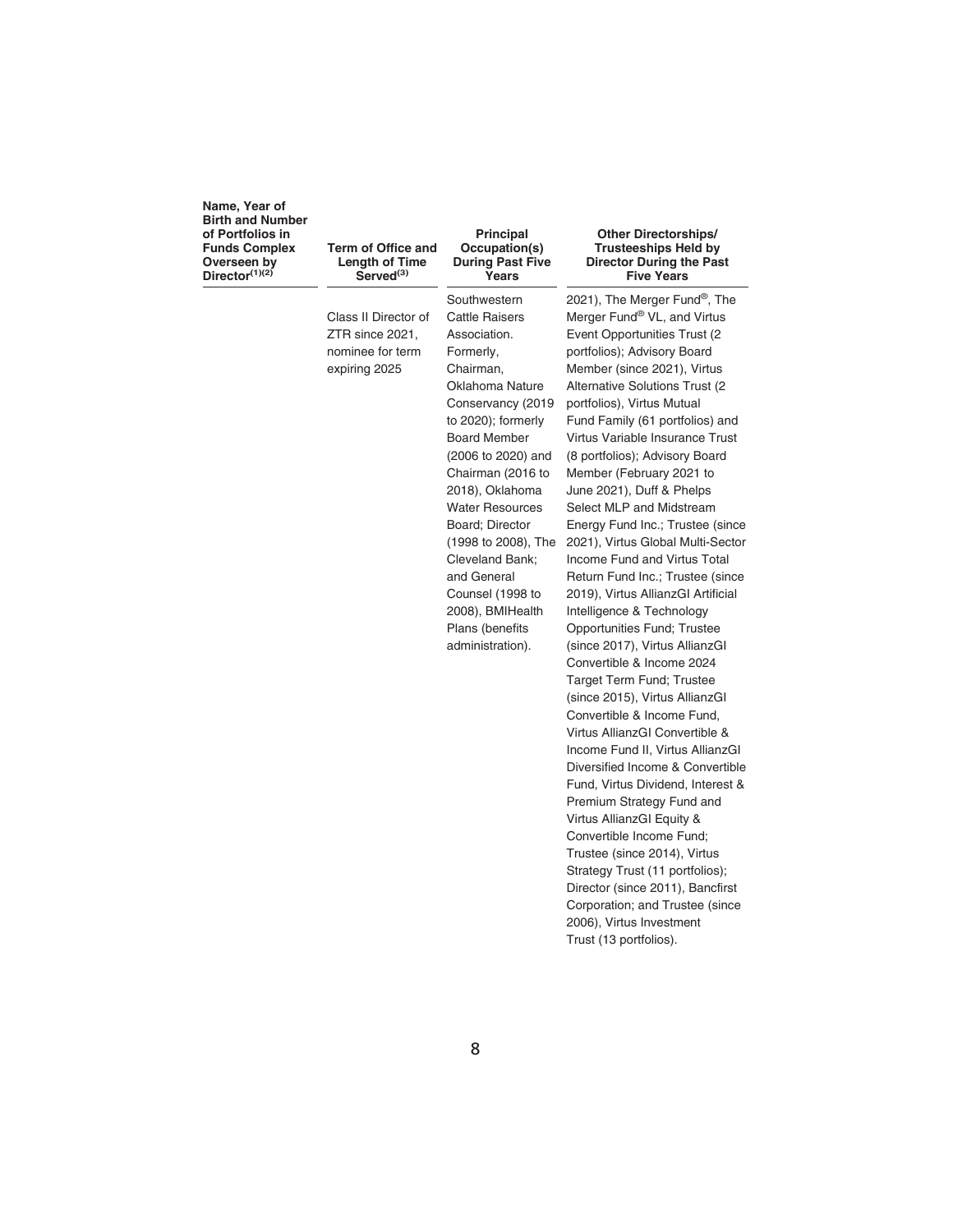Harris, Sidney E. YOB: 1949 Portfolios Overseen: 103

#### **Term of Office and Length of Time Served(3)**

Class II Trustee of VGI since 2020, term expires at the 2023 Annual Meeting

Class I Director of ZTR since 2020, term expires at the 2024 Annual **Meeting** 

#### **Principal Occupation(s) During Past Five Years**

Private Investor (since 2021); Dean Emeritus (since 2015), Professor (2015 to 2021 and 1997 to 2014) and Dean (1997 to 2004), J. Mack Robinson College of Business, Georgia State University.

#### **Other Directorships/ Trusteeships Held by Director During the Past Five Years**

Trustee (since 2022), Virtus Stone Harbor Emerging Markets Income Fund and Virtus Stone Harbor Emerging Markets Total Income Fund; Trustee (since 2021), The Merger Fund®, The Merger Fund® VL, Virtus Event Opportunities Trust (2 portfolios), Virtus Investment Trust (13 portfolios) and Virtus Strategy Trust (11 portfolios); Director (2020 to 2021), Duff & Phelps Select MLP and Midstream Energy Fund Inc.; and Director (since 2020), Virtus Total Return Fund Inc.; Trustee (since 2020), Virtus Global Multi-Sector Income Fund; Trustee (since 2019), Mutual Fund Directors Forum; Trustee (since 2017), Virtus Mutual Fund Family (61 portfolios), Virtus Variable Insurance Trust (8 portfolios), and Virtus Alternative Solutions Trust (2 portfolios); Trustee (2013 to 2020) and Honorary Trustee (since 2020), KIPP Metro Atlanta; Director (1999 to 2019), Total System Services, Inc.; Trustee (2004 to 2017), RidgeWorth Funds; Chairman (2012 to 2017), International University of the Grand Bassam Foundation; Trustee (since 2012), International University of the Grand Bassam Foundation; and Trustee (2011 to 2015), Genspring Family Offices, LLC.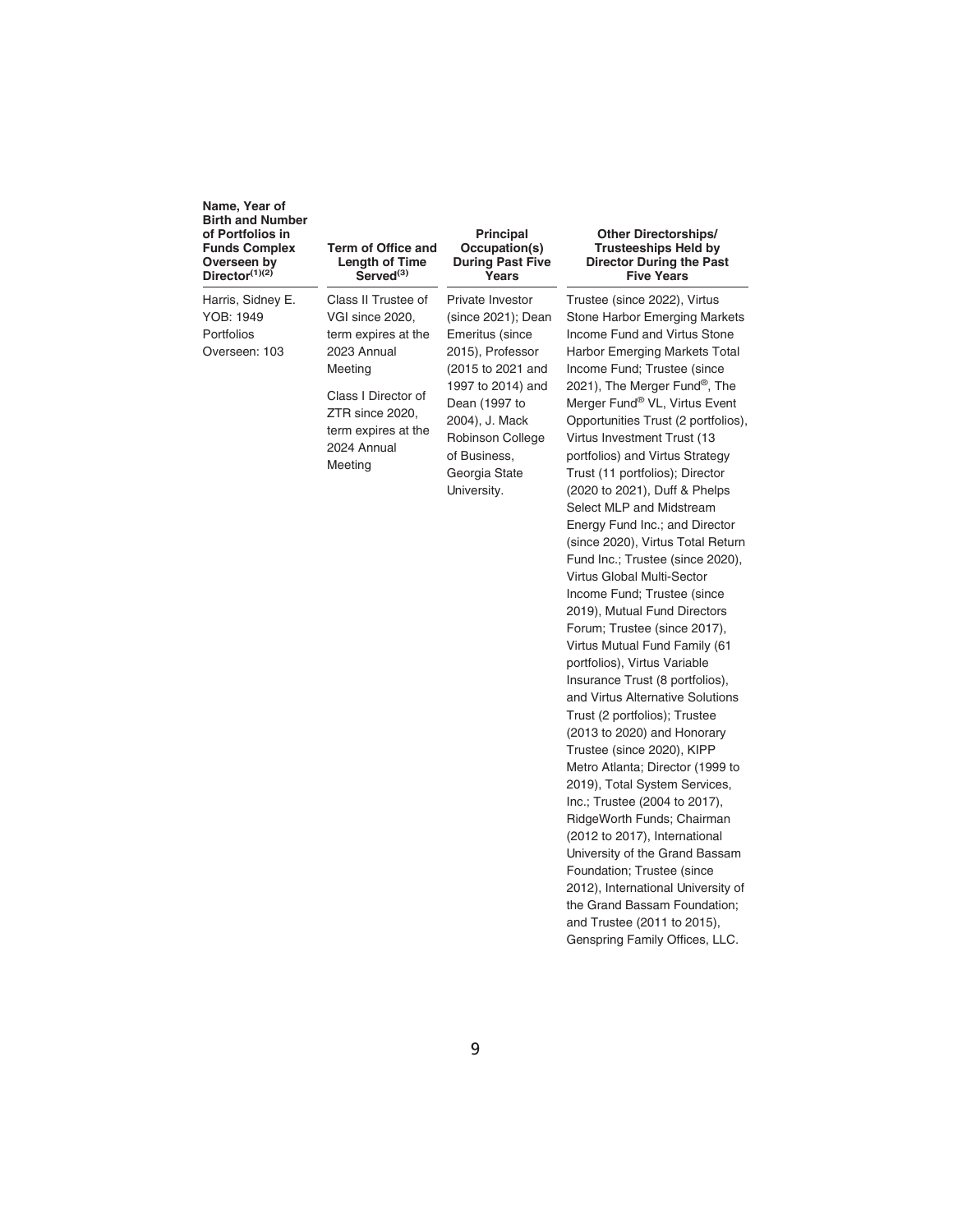| Name, Year of<br><b>Birth and Number</b><br>of Portfolios in<br><b>Funds Complex</b><br>Overseen by<br>Director $(1)(2)$ | Term of Office and<br><b>Length of Time</b><br>Served <sup>(3)</sup>                                                                                                                  | <b>Principal</b><br>Occupation(s)<br><b>During Past Five</b><br>Years                                                                                                                                                         | <b>Other Directorships/</b><br><b>Trusteeships Held by</b><br>Director During the Past<br><b>Five Years</b>                                                                                                                                                                                                                                                                                                                                                                                                                                                                                                                                                                                                                                                                                                                                                                                                                                 |
|--------------------------------------------------------------------------------------------------------------------------|---------------------------------------------------------------------------------------------------------------------------------------------------------------------------------------|-------------------------------------------------------------------------------------------------------------------------------------------------------------------------------------------------------------------------------|---------------------------------------------------------------------------------------------------------------------------------------------------------------------------------------------------------------------------------------------------------------------------------------------------------------------------------------------------------------------------------------------------------------------------------------------------------------------------------------------------------------------------------------------------------------------------------------------------------------------------------------------------------------------------------------------------------------------------------------------------------------------------------------------------------------------------------------------------------------------------------------------------------------------------------------------|
| Mallin, John R.<br>YOB: 1950<br>Portfolios<br>Overseen: 103                                                              | Class II Trustee of<br>VGI since 2020,<br>term expires at the<br>2023 Annual<br>Meeting<br>Class II Director of<br>ZTR since 2020,<br>nominee for term<br>expiring 2025               | Partner/Attorney<br>(since 2003),<br>McCarter & English<br>LLP (law firm) Real<br><b>Property Practice</b><br>Group; and<br>Member (since<br>2014), Counselors<br>of Real Estate.                                             | Trustee (since 2022), Virtus<br>Stone Harbor Emerging Markets<br>Income Fund and Virtus Stone<br>Harbor Emerging Markets Total<br>Income Fund; Trustee (since<br>2021), The Merger Fund®, The<br>Merger Fund® VL, Virtus Event<br>Opportunities Trust (2 portfolios),<br>Virtus Investment Trust (13<br>portfolios) and Virtus Strategy<br>Trust (11 portfolios); Director<br>(2020 to 2021), Duff & Phelps<br>Select MLP and Midstream<br>Energy Fund Inc.; and Director<br>(since 2020), Virtus Total Return<br>Fund Inc.; Trustee (since 2020),<br>Virtus Global Multi-Sector<br>Income Fund; Trustee (since<br>2016), Virtus Mutual Fund<br>Family (61 portfolios) and Virtus<br>Alternative Solutions Trust (2)<br>portfolios); Director (since 2019),<br>1892 Club, Inc. (non-profit);<br>Director (2013 to 2020),<br>Horizons, Inc. (non-profit); and<br>Trustee (since 1999), Virtus<br>Variable Insurance Trust (8<br>portfolios). |
| McDaniel, Connie D.<br>YOB: 1958<br>Portfolios<br>Overseen: 103                                                          | Class III Trustee of<br>VGI since 2020,<br>term expires at the<br>2024 Annual<br>Meeting<br>Class III Director of<br>ZTR since 2020,<br>term expires at the<br>2023 Annual<br>Meeting | Retired (since<br>2013); and Vice<br>Retired (since<br>2013). Vice<br>President, Chief of<br>Internal Audit,<br>Corporate Audit<br>Department (2009<br>to 2013); Vice<br><b>President Global</b><br>Finance<br>Transformation | Trustee (since 2022), Virtus<br>Stone Harbor Emerging Markets<br>Income Fund and Virtus Stone<br>Harbor Emerging Markets Total<br>Income Fund; Trustee (since<br>2021), The Merger Fund <sup>®</sup> , The<br>Merger Fund® VL, Virtus Event<br>Opportunities Trust (2 portfolios),<br>Virtus Investment Trust (13<br>portfolios) and Virtus Strategy<br>Trust (11 portfolios); Director<br>(2020 to 2021), Duff & Phelps                                                                                                                                                                                                                                                                                                                                                                                                                                                                                                                    |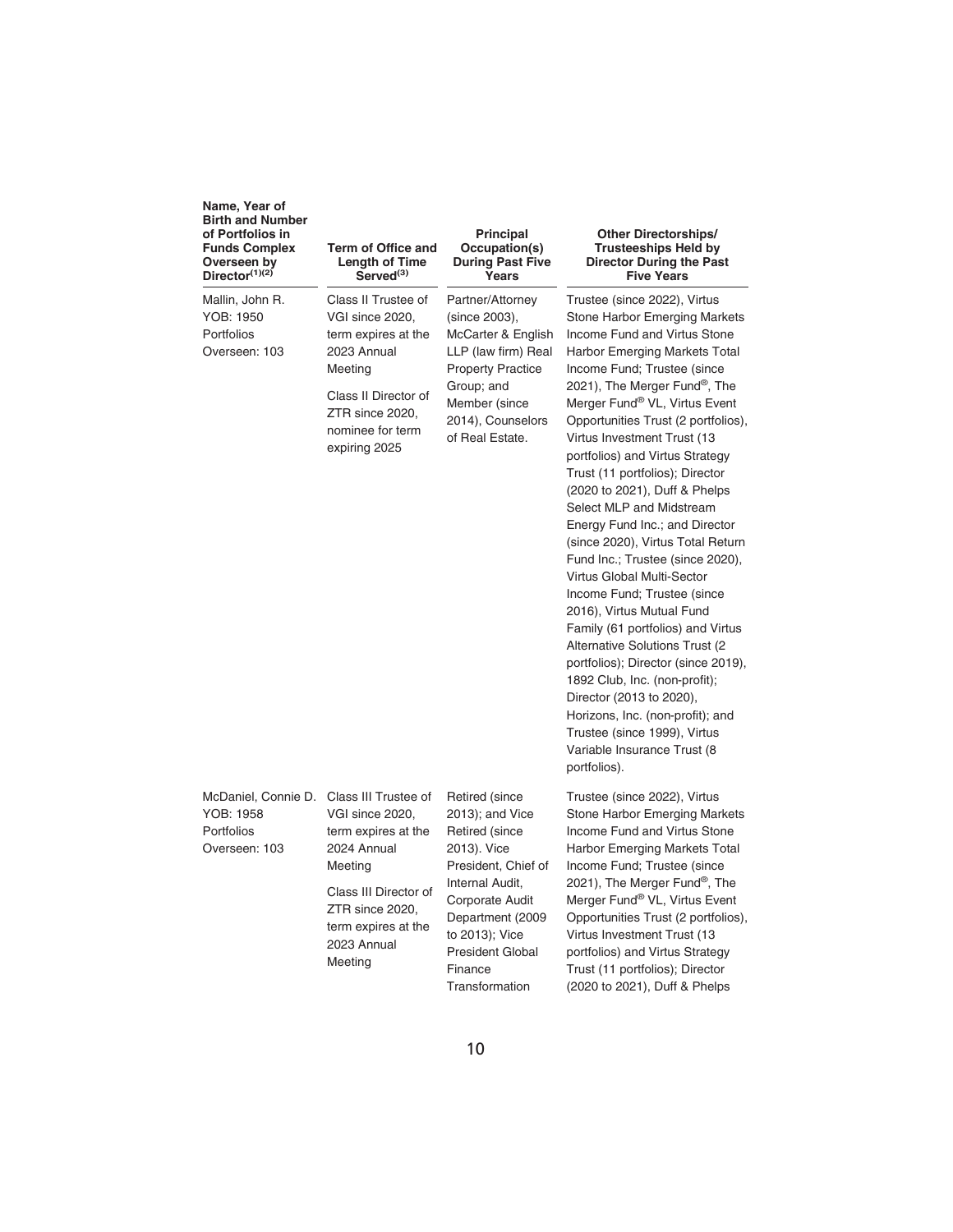| Name, Year of<br><b>Birth and Number</b><br>of Portfolios in<br><b>Funds Complex</b><br>Overseen by<br>Director $(1)(2)$ | Term of Office and<br>Length of Time<br>Served <sup>(3)</sup>                                                                                                            | Principal<br>Occupation(s)<br><b>During Past Five</b><br>Years                                          | <b>Other Directorships/</b><br><b>Trusteeships Held by</b><br><b>Director During the Past</b><br><b>Five Years</b>                                                                                                                                                                                                                                                                                                                                                                                                                                                                                                                                                                                                                                                                                                             |
|--------------------------------------------------------------------------------------------------------------------------|--------------------------------------------------------------------------------------------------------------------------------------------------------------------------|---------------------------------------------------------------------------------------------------------|--------------------------------------------------------------------------------------------------------------------------------------------------------------------------------------------------------------------------------------------------------------------------------------------------------------------------------------------------------------------------------------------------------------------------------------------------------------------------------------------------------------------------------------------------------------------------------------------------------------------------------------------------------------------------------------------------------------------------------------------------------------------------------------------------------------------------------|
|                                                                                                                          |                                                                                                                                                                          | (2007 to 2009); and<br>Vice President and<br>Controller (1999 to<br>2007), The<br>Coca-Cola<br>Company. | Select MLP and Midstream<br>Energy Fund Inc.; and Director<br>(since 2020), Virtus Total Return<br>Fund Inc.; Trustee (since 2020),<br>Virtus Global Multi-Sector<br>Income Fund; Director (since<br>2019), Global Payments Inc.;<br>Chairperson (since 2019),<br>Governance & Nominating<br>Committee, Global Payments<br>Inc; Trustee (since 2017),<br>Virtus Mutual Fund Family (61<br>portfolios), Virtus Variable<br>Insurance Trust (8 portfolios),<br>and Virtus Alternative Solutions<br>Trust (2 portfolios); Director<br>(since 2021), North Florida Land<br>Trust; Director (2014 to 2019),<br>Total System Services, Inc.;<br>Member (since 2011) and Chair<br>(2014 to 2016), Georgia State<br>University, Robinson College of<br>Business Board of Advisors; and<br>Trustee (2005 to 2017),<br>RidgeWorth Funds. |
| McLoughlin,<br>Philip R.<br>YOB: 1946<br>Portfolios<br>Overseen: 113                                                     | Class III Trustee of<br>VGI since 2011,<br>term expires at the<br>2024 Annual<br>Meeting<br>Class II Director of<br>ZTR since 2016.<br>nominee for term<br>expiring 2025 | Private investor<br>since 2010.                                                                         | Trustee (since 2022), Virtus<br>Stone Harbor Emerging Markets<br>Income Fund and Virtus Stone<br>Harbor Emerging Markets Total<br>Income Fund; Trustee (since<br>2021), The Merger Fund <sup>®</sup> , The<br>Merger Fund® VL, Virtus Event<br>Opportunities Trust (2 portfolios),<br>Virtus Investment Trust (13<br>portfolios) and Virtus Strategy<br>Trust (11 portfolios); Trustee<br>(since 2021), Virtus AllianzGI<br>Artificial Intelligence &<br>Technology Opportunities Fund,<br>Virtus AllianzGI Convertible &                                                                                                                                                                                                                                                                                                      |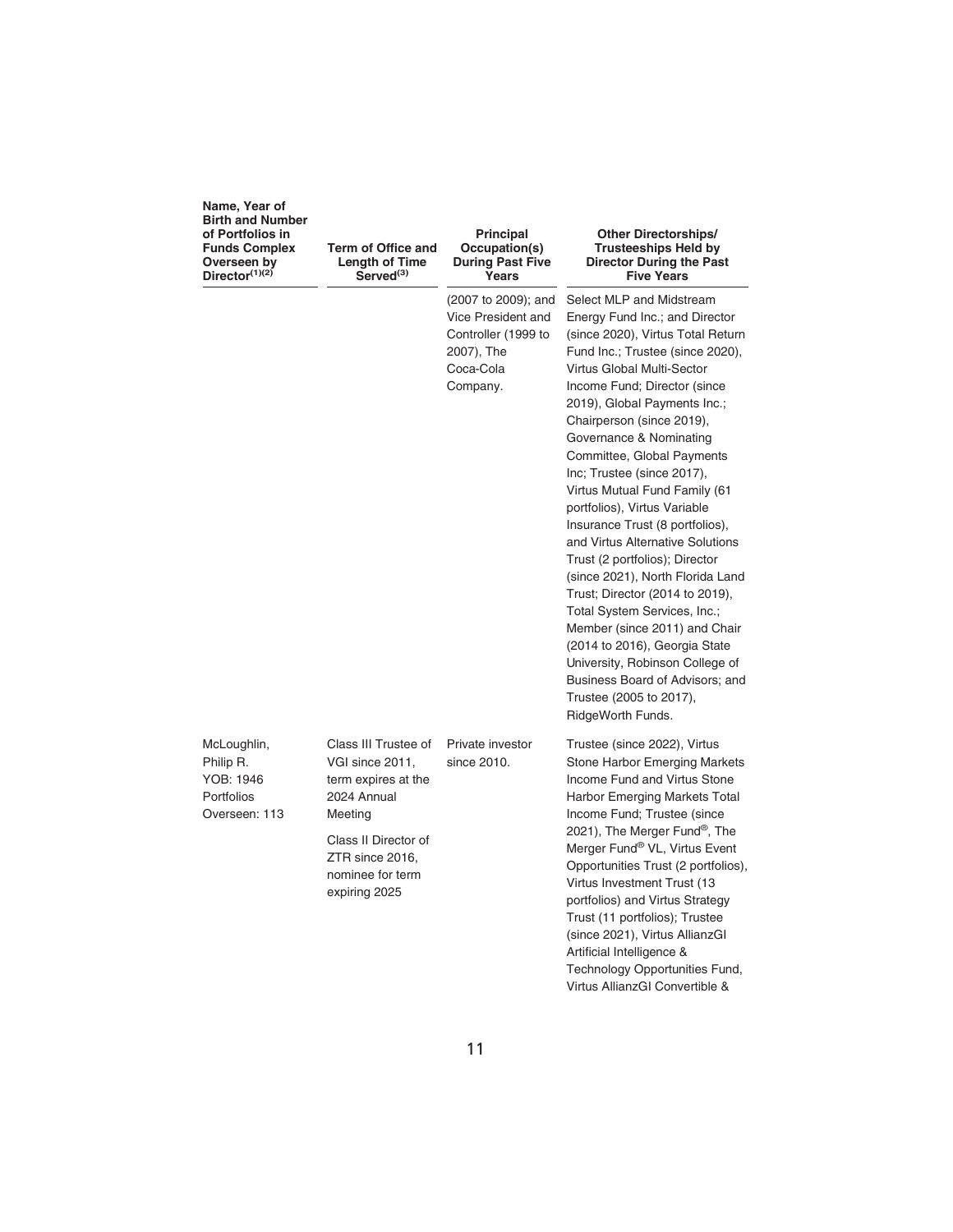**Term of Office and Length of Time Served(3)**

**Principal Occupation(s) During Past Five Years**

#### **Other Directorships/ Trusteeships Held by Director During the Past Five Years**

Income Fund II, Virtus AllianzGI Diversified Income & Convertible Fund, Virtus AllianzGI Equity & Convertible Income Fund and Virtus Dividend, Interest & Premium Strategy Fund; Trustee (since 2022) and Advisory Board Member (2021), Virtus AllianzGI Convertible & Income 2024 Target Term Fund and Virtus AllianzGI Convertible & Income Fund; Director and Chairman (since 2016), Virtus Total Return Fund Inc.; Director and Chairman (2016 to 2019), the former Virtus Total Return Fund Inc.; Director and Chairman (2014 to 2021), Duff & Phelps Select MLP and Midstream Energy Fund Inc.; Trustee and Chairman (since 2013), Virtus Alternative Solutions Trust (2 portfolios); Trustee and Chairman (since 2011), Virtus Global Multi-Sector Income Fund; Chairman and Trustee (since 2003), Virtus Variable Insurance Trust (8 portfolios); Director (since 1995), closed-end funds managed by Duff & Phelps Investment Management Co. (3 funds); Director (1991 to 2019) and Chairman (2010 to 2019), Lazard World Trust Fund (closed-end investment firm in Luxembourg); and Trustee (since 1989) and Chairman (since 2002), Virtus Mutual Fund Family (61 portfolios).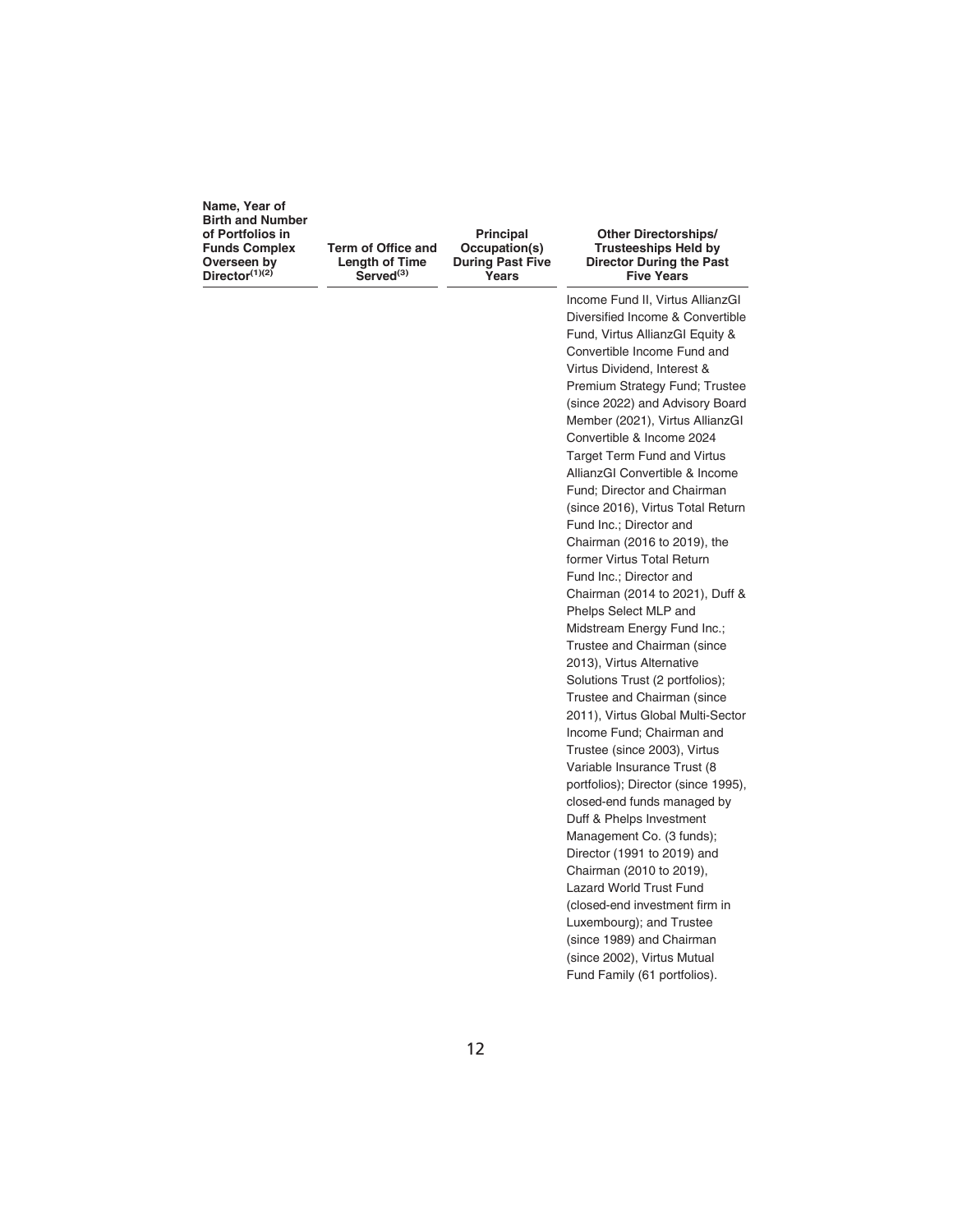| Name, Year of<br><b>Birth and Number</b><br>of Portfolios in<br><b>Funds Complex</b><br>Overseen by<br>Director $(1)(2)$ | Term of Office and<br>Length of Time<br>Served <sup>(3)</sup>                                                                                                           | <b>Principal</b><br>Occupation(s)<br><b>During Past Five</b><br>Years                                                  | <b>Other Directorships/</b><br><b>Trusteeships Held by</b><br><b>Director During the Past</b><br><b>Five Years</b>                                                                                                                                                                                                                                                                                                                                                                                                                                                                                                                                                                                                                                                                                                                                                                                                                            |
|--------------------------------------------------------------------------------------------------------------------------|-------------------------------------------------------------------------------------------------------------------------------------------------------------------------|------------------------------------------------------------------------------------------------------------------------|-----------------------------------------------------------------------------------------------------------------------------------------------------------------------------------------------------------------------------------------------------------------------------------------------------------------------------------------------------------------------------------------------------------------------------------------------------------------------------------------------------------------------------------------------------------------------------------------------------------------------------------------------------------------------------------------------------------------------------------------------------------------------------------------------------------------------------------------------------------------------------------------------------------------------------------------------|
| McNamara,<br>Geraldine M.<br>YOB: 1951<br>Portfolios<br>Overseen: 106                                                    | Class I Trustee of<br>VGI since 2020:<br>nominee for term<br>expiring 2025<br>Class III Director of<br>ZTR since 2020,<br>term expires at the<br>2023 Annual<br>Meeting | Private investor<br>(since 2006); and<br>Managing Director,<br>U.S. Trust<br>Company of New<br>York (1982 to<br>2006). | Trustee (since 2022), Virtus<br>Stone Harbor Emerging Markets<br>Income Fund and Virtus Stone<br>Harbor Emerging Markets Total<br>Income Fund; Trustee (since<br>2021), The Merger Fund <sup>®</sup> , The<br>Merger Fund® VL, Virtus Event<br>Opportunities Trust (2 portfolios),<br>Virtus Investment Trust (13<br>portfolios) and Virtus Strategy<br>Trust (11 portfolios); Director<br>(2020 to 2021), Duff & Phelps<br>Select MLP and Midstream<br>Energy Fund Inc. and Virtus<br>Total Return Fund Inc.; Trustee<br>(since 2020), Virtus Global<br>Multi-Sector Income Fund;<br>Trustee (since 2016) Virtus<br>Alternative Solutions Trust (2)<br>portfolios); Trustee (since 2015),<br>Virtus Variable Insurance Trust<br>(8 portfolios); Director (since<br>2003), closed-end funds<br>managed by Duff & Phelps<br>Investment Management Co.<br>(3 funds); and Trustee (since<br>2001), Virtus Mutual Fund<br>Family (61 portfolios). |
| Rogers,<br>James B., Jr.<br>YOB: 1942<br>Portfolios<br>Overseen: 1                                                       | Class I Trustee of<br>VGI since 2016,<br>term expires at the<br>2022 Annual<br>Meeting                                                                                  | Private Investor<br>(since 1980)                                                                                       | Director (1988 to 2021), Virtus<br>Total Return Fund Inc.; Director<br>(1986 to 2019), the former Virtus<br>Total Return Fund Inc.; Trustee<br>(since 2016), Virtus Global<br>Multi-Sector Income Fund;<br>Director (2016 to 2021), Duff &<br>Phelps Select MLP and<br>Midstream Energy Fund Inc.;<br>Director (since 2019),<br>Nanomedics Co. Ltd.; Director<br>(since 2018), Ananti Inc. and                                                                                                                                                                                                                                                                                                                                                                                                                                                                                                                                                |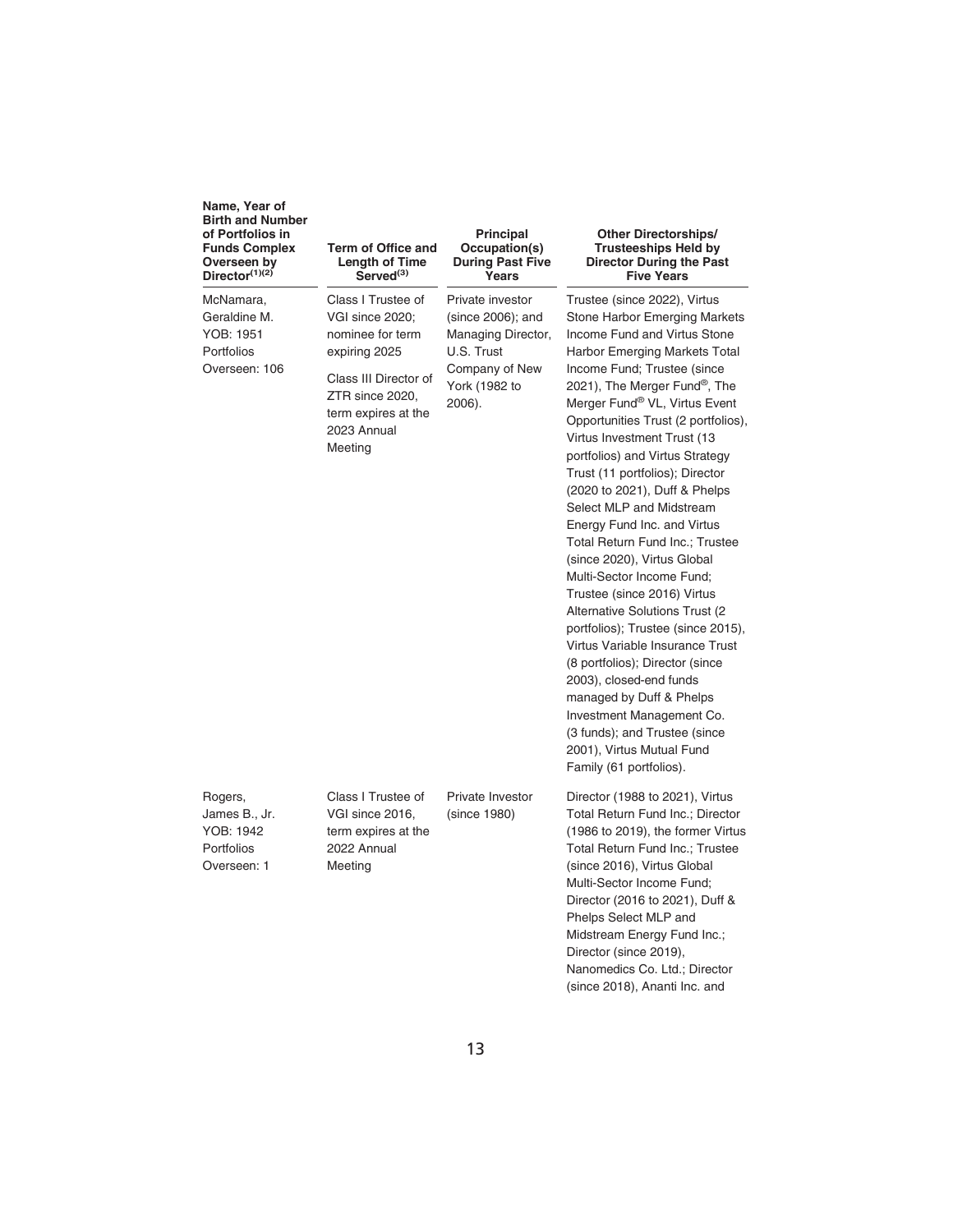| Name, Year of<br><b>Birth and Number</b><br>of Portfolios in<br><b>Funds Complex</b><br>Overseen by<br>Director $(1)(2)$ | Term of Office and<br><b>Length of Time</b><br>Served <sup>(3)</sup>                      | <b>Principal</b><br>Occupation(s)<br><b>During Past Five</b><br>Years                                                                                   | <b>Other Directorships/</b><br><b>Trusteeships Held by</b><br>Director During the Past<br><b>Five Years</b>                                                                                                                                                                                                                                                                                                                                                                                                                                                                                                                                                                                                                                        |
|--------------------------------------------------------------------------------------------------------------------------|-------------------------------------------------------------------------------------------|---------------------------------------------------------------------------------------------------------------------------------------------------------|----------------------------------------------------------------------------------------------------------------------------------------------------------------------------------------------------------------------------------------------------------------------------------------------------------------------------------------------------------------------------------------------------------------------------------------------------------------------------------------------------------------------------------------------------------------------------------------------------------------------------------------------------------------------------------------------------------------------------------------------------|
|                                                                                                                          |                                                                                           |                                                                                                                                                         | Sirius International Insurance<br>Group, Ltd.; Director (2018 to<br>2019), Quantum Digital Asset<br>Management Pte. Ltd; Director<br>(2018 to 2019), Ocean Capital<br>Advisors LLC; Director (since<br>2017), JSC AgroGard-Finance;<br>Director (2016 to 2018),<br><b>Crusader Resources Limited:</b><br>Director (2014 to 2019),<br>Sinofortune Financial Holdings<br>Limited; Director (since 2014),<br>PJSC Phos Agro; Director (2012)<br>to 2019), Spanish Mountain Gold<br>Limited; Director (since 2012),<br><b>GEO Energy Resources Limited;</b><br>Chairman (since 2007), Beeland<br>Enterprises Inc.; Director (since<br>2007), Beeland Holdings Pte<br>Ltd.; and Chairman (since 1990),<br>Beeland Interests (Media and<br>Investments). |
| Walton, R. Keith<br>YOB: 1964<br>Portfolios<br>Overseen: 110                                                             | Class I Trustee of<br>VGI since 2020;<br>nominee for term<br>expiring 2025                | Venture and<br><b>Operating Partner</b><br>(since 2020), Plexo<br>Capital, LLC;                                                                         | Trustee (since 2022), Virtus<br>Stone Harbor Emerging Markets<br>Income Fund and Virtus Stone<br>Harbor Emerging Markets Total                                                                                                                                                                                                                                                                                                                                                                                                                                                                                                                                                                                                                     |
|                                                                                                                          | Class III Director of<br>ZTR since 2020,<br>term expires at the<br>2023 Annual<br>Meeting | <b>Venture Partner</b><br>(since 2019) and<br>Senior Adviser<br>(2018 to 2019),<br>Plexo, LLC; and<br>Partner (since<br>2006), Global<br>Infrastructure | Income Fund; Trustee (since<br>2022), Virtus AllianzGI<br>Diversified Income & Convertible<br>Fund; Advisory Board Member<br>(since 2022), Virtus AllianzGI<br>Artificial Intelligence &<br>Technology Opportunities Fund,<br>Virtus AllianzGI Convertible &                                                                                                                                                                                                                                                                                                                                                                                                                                                                                       |

Partners. Formerly, Managing Director (2020 to 2021), Lafayette Square Holding Company

LLC; Senior Adviser Convertible Income Fund and

Income 2024 Target Term Fund, Virtus AllianzGI Convertible & Income Fund, Virtus AllianzGI Convertible & Income Fund II, Virtus AllianzGI Equity &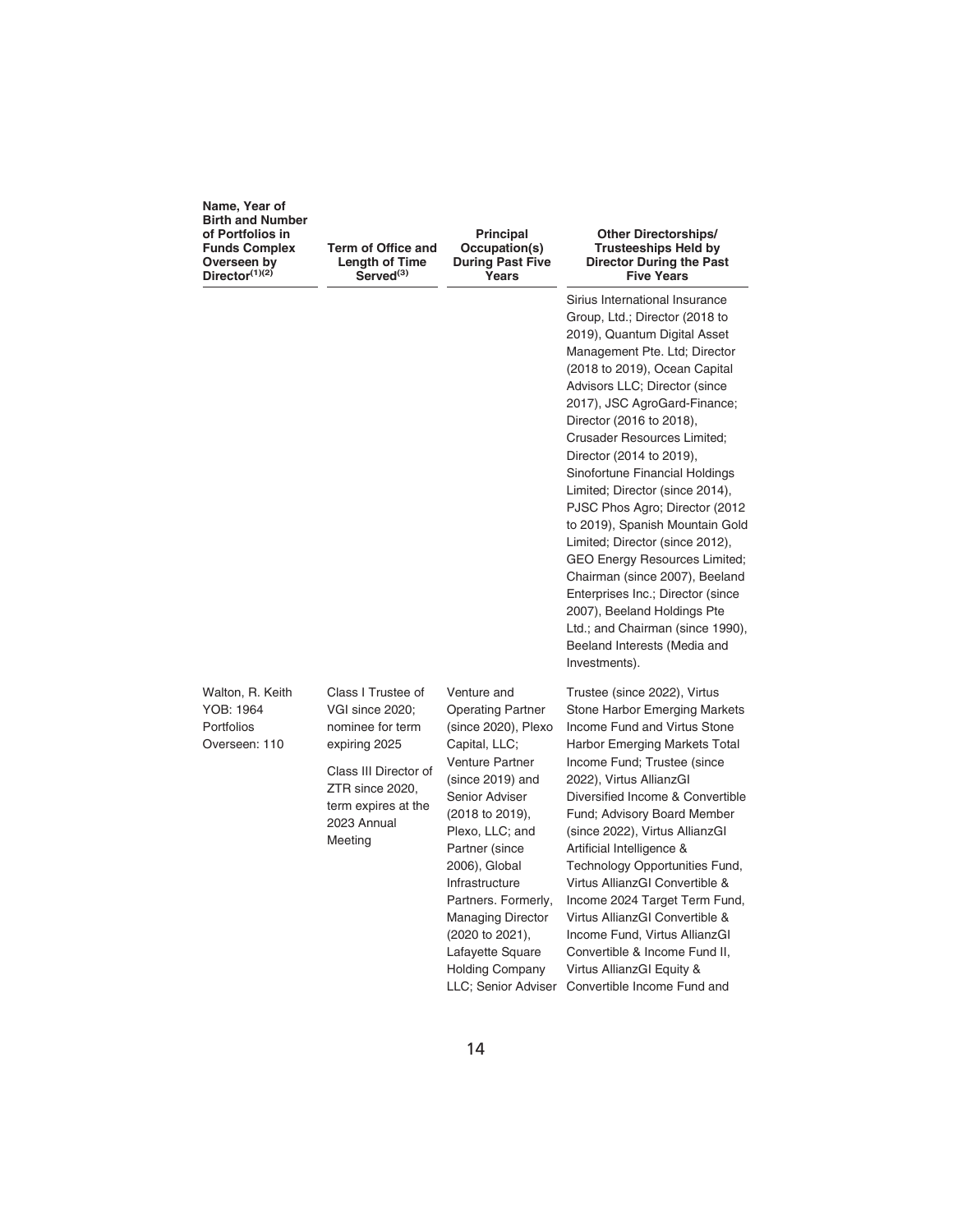| Name, Year of           |
|-------------------------|
| <b>Birth and Number</b> |
| of Portfolios in        |
| <b>Funds Complex</b>    |
| Overseen by             |
| Director $(1)(2)$       |

**Term of Office and Length of Time Served(3)**

#### **Principal Occupation(s) During Past Five Years**

(2018 to 2019), Vatic Labs, LLC; Executive Vice President, Strategy (2017 to 2019), Zero Mass Water, LLC; Vice President, Strategy (2013 to 2017), Arizona State University.

#### **Other Directorships/ Trusteeships Held by Director During the Past Five Years**

Virtus Dividend, Interest & Premium Strategy Fund; Trustee (since 2021), The Merger Fund®, The Merger Fund<sup>®</sup> VL, Virtus Event Opportunities Trust (2 portfolios), Virtus Investment Trust (13 portfolios) and Virtus Strategy Trust (11 portfolios); Trustee (since 2020) Virtus Alternative Solutions Trust (2 portfolios), Virtus Variable Insurance Trust (8 portfolios) and Virtus Mutual Fund Family (61 portfolios); Director (since 2017), certain funds advised by Bessemer Investment Management LLC; Director (2016 to 2021), Duff & Phelps Select MLP and Midstream Energy Fund Inc.; Trustee (since 2016), Virtus Global Multi-Sector Income Fund; Director (2006 to 2019), Systematica Investments Limited Funds; Director (2006 to 2017), BlueCrest Capital Management Funds; Trustee (2014 to 2017), AZ Service; Director (since 2004), Virtus Total Return Fund Inc.; and Director (2004 to 2019), the former Virtus Total Return Fund Inc.

Trustee (since 2022), Virtus Stone Harbor Emerging Markets Income Fund and Virtus Stone Harbor Emerging Markets Total Income Fund; Trustee (since 2021), The Merger Fund®, The Merger Fund® VL, Virtus Event Opportunities Trust (2 portfolios),

Zino, Brian T. YOB: 1952 Portfolios Overseen: 110

VGI since 2020; nominee for term expiring 2025 Class III Director of ZTR since 2020, term expires at the

Class I Trustee of

Retired. Various roles at J. & W. Seligman & Co. Incorporated (1982 to 2009) including President (1994 to 2009).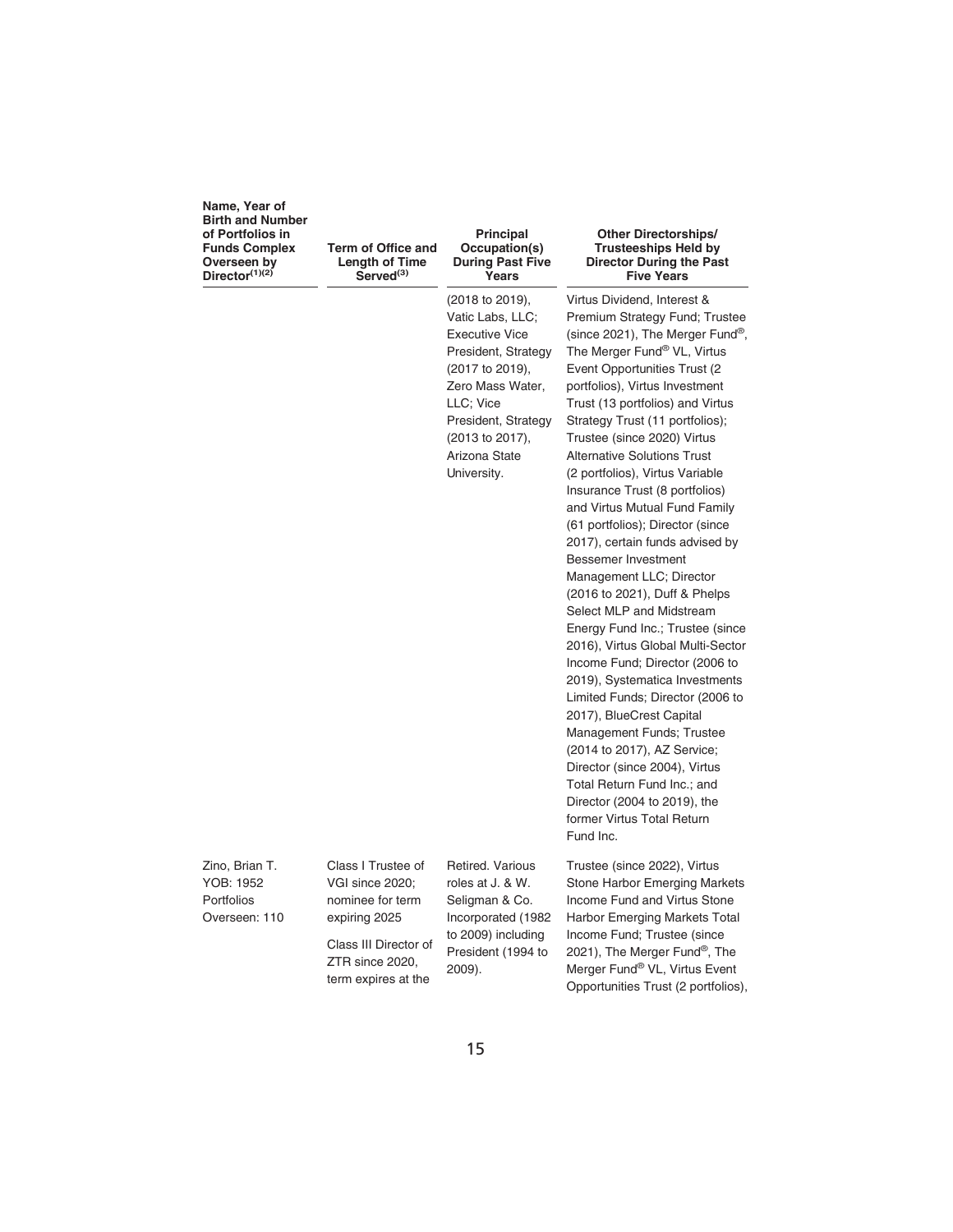| Name, Year of<br><b>Birth and Number</b><br>of Portfolios in<br><b>Funds Complex</b><br>Overseen by<br>Director $(1)(2)$ | Term of Office and<br><b>Length of Time</b><br>Served <sup>(3)</sup> | Principal<br>Occupation(s)<br><b>During Past Five</b><br>Years | <b>Other Directorships/</b><br><b>Trusteeships Held by</b><br><b>Director During the Past</b><br><b>Five Years</b> |
|--------------------------------------------------------------------------------------------------------------------------|----------------------------------------------------------------------|----------------------------------------------------------------|--------------------------------------------------------------------------------------------------------------------|
|                                                                                                                          | 2023 Annual                                                          |                                                                | Virtus Investment Trust (13                                                                                        |
|                                                                                                                          | Meeting                                                              |                                                                | portfolios) and Virtus Strategy                                                                                    |
|                                                                                                                          |                                                                      |                                                                | Trust (11 portfolios); Trustee                                                                                     |
|                                                                                                                          |                                                                      |                                                                | (since 2022) and Advisory Board                                                                                    |
|                                                                                                                          |                                                                      |                                                                | Member (2021), Virtus AllianzGI                                                                                    |
|                                                                                                                          |                                                                      |                                                                | Closed-End Funds (7 portfolios);                                                                                   |
|                                                                                                                          |                                                                      |                                                                | Trustee (since 2020) Virtus                                                                                        |
|                                                                                                                          |                                                                      |                                                                | Alternative Solutions Trust (2                                                                                     |
|                                                                                                                          |                                                                      |                                                                | portfolios), Virtus Variable                                                                                       |
|                                                                                                                          |                                                                      |                                                                | Insurance Trust (8 portfolios)                                                                                     |
|                                                                                                                          |                                                                      |                                                                | and Virtus Mutual Fund Family                                                                                      |
|                                                                                                                          |                                                                      |                                                                | (61 portfolios); Director (2016 to                                                                                 |
|                                                                                                                          |                                                                      |                                                                | 2021), Duff & Phelps Select MLP                                                                                    |
|                                                                                                                          |                                                                      |                                                                | and Midstream Energy                                                                                               |
|                                                                                                                          |                                                                      |                                                                | Fund Inc.; Trustee (since 2016),                                                                                   |
|                                                                                                                          |                                                                      |                                                                | Virtus Global Multi-Sector                                                                                         |
|                                                                                                                          |                                                                      |                                                                | Income Fund; Director (since                                                                                       |
|                                                                                                                          |                                                                      |                                                                | 2014), Virtus Total Return                                                                                         |
|                                                                                                                          |                                                                      |                                                                | Fund Inc.; Director (2014 to                                                                                       |
|                                                                                                                          |                                                                      |                                                                | 2019), the former Virtus Total                                                                                     |
|                                                                                                                          |                                                                      |                                                                | Return Fund Inc.; Trustee (since                                                                                   |
|                                                                                                                          |                                                                      |                                                                | 2011), Bentley University;                                                                                         |
|                                                                                                                          |                                                                      |                                                                | Director (1986 to 2009) and                                                                                        |
|                                                                                                                          |                                                                      |                                                                | President (1994 to 2009), J&W                                                                                      |
|                                                                                                                          |                                                                      |                                                                | Seligman Co. Inc.; Director                                                                                        |
|                                                                                                                          |                                                                      |                                                                | (1998 to 2009), Chairman (2002)                                                                                    |
|                                                                                                                          |                                                                      |                                                                | to 2004) and Vice Chairman                                                                                         |
|                                                                                                                          |                                                                      |                                                                | (2000 to 2002), ICI Mutual                                                                                         |
|                                                                                                                          |                                                                      |                                                                | Insurance Company; Member,<br>Board of Governors of ICI                                                            |
|                                                                                                                          |                                                                      |                                                                |                                                                                                                    |
|                                                                                                                          |                                                                      |                                                                | (1998 to 2008).                                                                                                    |

#### **Interested Director**

Aylward, George R.\* YOB: 1964 Portfolios Overseen: 115

Class III Trustee of VGI since 2011, term expires 2024 Class II Director of ZTR since 2006, nominee for term expiring 2025

Director, President Officer (since 2008), Virtus Investment Partners, Inc. and/or certain of its

and Chief Executive Stone Harbor Emerging Markets Trustee (since 2022), Virtus Income Fund and Virtus Stone Harbor Emerging Markets Total Income Fund; Member, Board of Governors of the Investment Company Institute (since 2021);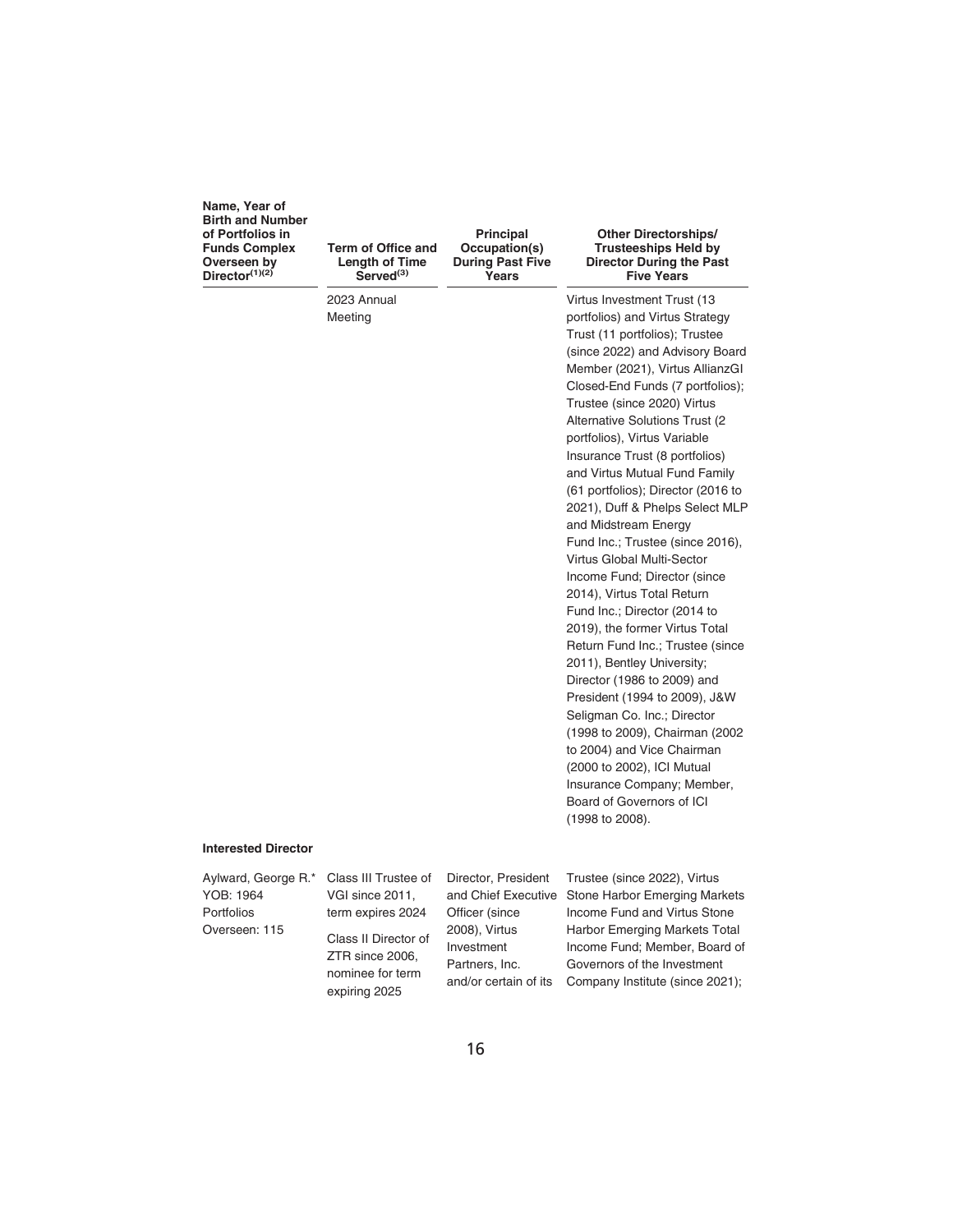**Term of Office and Length of Time Served(3)**

#### **Principal Occupation(s) During Past Five Years**

subsidiaries; various senior officer positions with Virtus affiliates (since 2005)

#### **Other Directorships/ Trusteeships Held by Director During the Past Five Years**

Trustee and President (since 2021), The Merger Fund®, The Merger Fund® VL, Virtus Event Opportunities Trust (2 portfolios), Virtus Investment Trust (13 portfolios) and Virtus Strategy Trust (11 portfolios); Trustee, President and Chief Executive Officer (since 2021), Virtus AllianzGI Closed-End Funds (7 portfolios); Chairman and Trustee (since 2015), Virtus ETF Trust II (5 portfolios); Director, President and Chief Executive Officer (2014 to 2021), Duff & Phelps Select MLP and Midstream Energy Fund Inc.; Trustee and President (since 2013), Virtus Alternative Solutions Trust (2 portfolios); Director (since 2013), Virtus Global Funds, PLC (5 portfolios); Trustee (since 2012) and President (since 2010), Virtus Variable Insurance Trust (8 portfolios); Trustee, President and Chief Executive Officer (since 2011), Virtus Global Multi-Sector Income Fund; Trustee and President (since 2006) and Executive Vice President (2004 to 2006), Virtus Mutual Fund Family (61 portfolios); Director, President and Chief Executive Officer (since 2006), Virtus Total Return Fund Inc.; and Director, President and Chief Executive Officer (2006 to 2019), the former Virtus Total Return Fund Inc.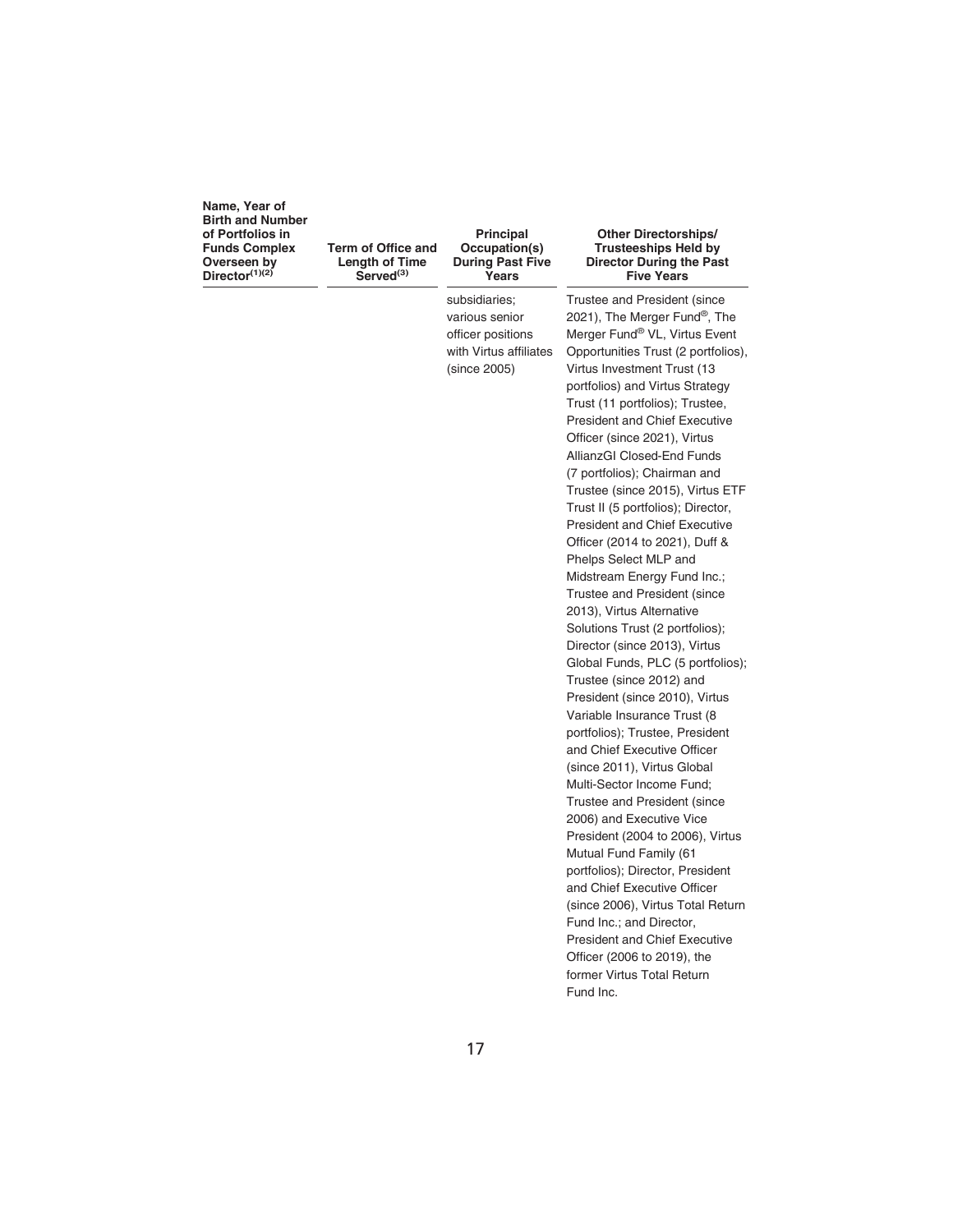| Name, Year of<br><b>Birth and Number</b><br>of Portfolios in<br><b>Funds Complex</b><br>Overseen by<br>Director $(1)(2)$ | Term of Office and<br><b>Length of Time</b><br>Served <sup>(3)</sup> | <b>Principal</b><br>Occupation(s)<br><b>During Past Five</b><br>Years                                                                                     | <b>Other Directorships/</b><br><b>Trusteeships Held by</b><br><b>Director During the Past</b><br><b>Five Years</b>                                                                                                                                                                                                                                                                                                                                                                                                                                                                                                                                                                                                                                                                                                                                                                                                                                                              |
|--------------------------------------------------------------------------------------------------------------------------|----------------------------------------------------------------------|-----------------------------------------------------------------------------------------------------------------------------------------------------------|---------------------------------------------------------------------------------------------------------------------------------------------------------------------------------------------------------------------------------------------------------------------------------------------------------------------------------------------------------------------------------------------------------------------------------------------------------------------------------------------------------------------------------------------------------------------------------------------------------------------------------------------------------------------------------------------------------------------------------------------------------------------------------------------------------------------------------------------------------------------------------------------------------------------------------------------------------------------------------|
| <b>Advisory Board</b><br>$M$ ember $(5)$                                                                                 |                                                                      |                                                                                                                                                           |                                                                                                                                                                                                                                                                                                                                                                                                                                                                                                                                                                                                                                                                                                                                                                                                                                                                                                                                                                                 |
| Moyer, William R.<br>YOB: 1944<br>Portfolios<br>Overseen: 103                                                            | Served Since: 2020                                                   | Private investor<br>(since 2004);<br>Financial and<br>Operations<br>Principal (2006 to<br>2017), Newcastle<br><b>Distributors LLC</b><br>(broker dealer). | <b>Advisory Board Member (since</b><br>2021), The Merger Fund®, The<br>Merger Fund® VL, Virtus Event<br>Opportunities Trust (2 portfolios),<br>Virtus Investment Trust (13<br>portfolios) and Virtus Strategy<br>Trust (11 portfolios); Advisory<br>Board Member (since 2020),<br>Virtus Variable Insurance Trust<br>(8 portfolios) and Virtus Mutual<br>Fund Family (61 portfolios);<br><b>Advisory Board Member (since</b><br>2020) and Director (2016 to<br>2019), Virtus Total Return<br>Fund Inc.; Director (2016 to<br>2019), the former Virtus Total<br>Return Fund Inc.; Advisory<br>Board Member (2020 to 2021)<br>and Director (2014 to 2019),<br>Duff & Phelps Select MLP and<br>Midstream Energy Fund Inc.;<br><b>Advisory Board Member (since</b><br>2020) and Trustee (2011 to<br>2019), Virtus Global Multi-Sector<br>Income Fund; Advisory Board<br>Member (since 2020) and<br>Trustee (2013 to 2016), Virtus<br>Alternative Solutions Trust (2<br>portfolios). |

Mr. Aylward is an "interested person" as defined in the 1940 Act, by reason of his position as President and Chief Executive Officer of Virtus, the ultimate parent company of the Adviser and Subadvisers, and various positions with its affiliates.

<sup>(1)</sup> The business address of each current Director and Advisory Board Member is c/o the Fund, 101 Munson Street, Suite 104, Greenfield, MA 01301.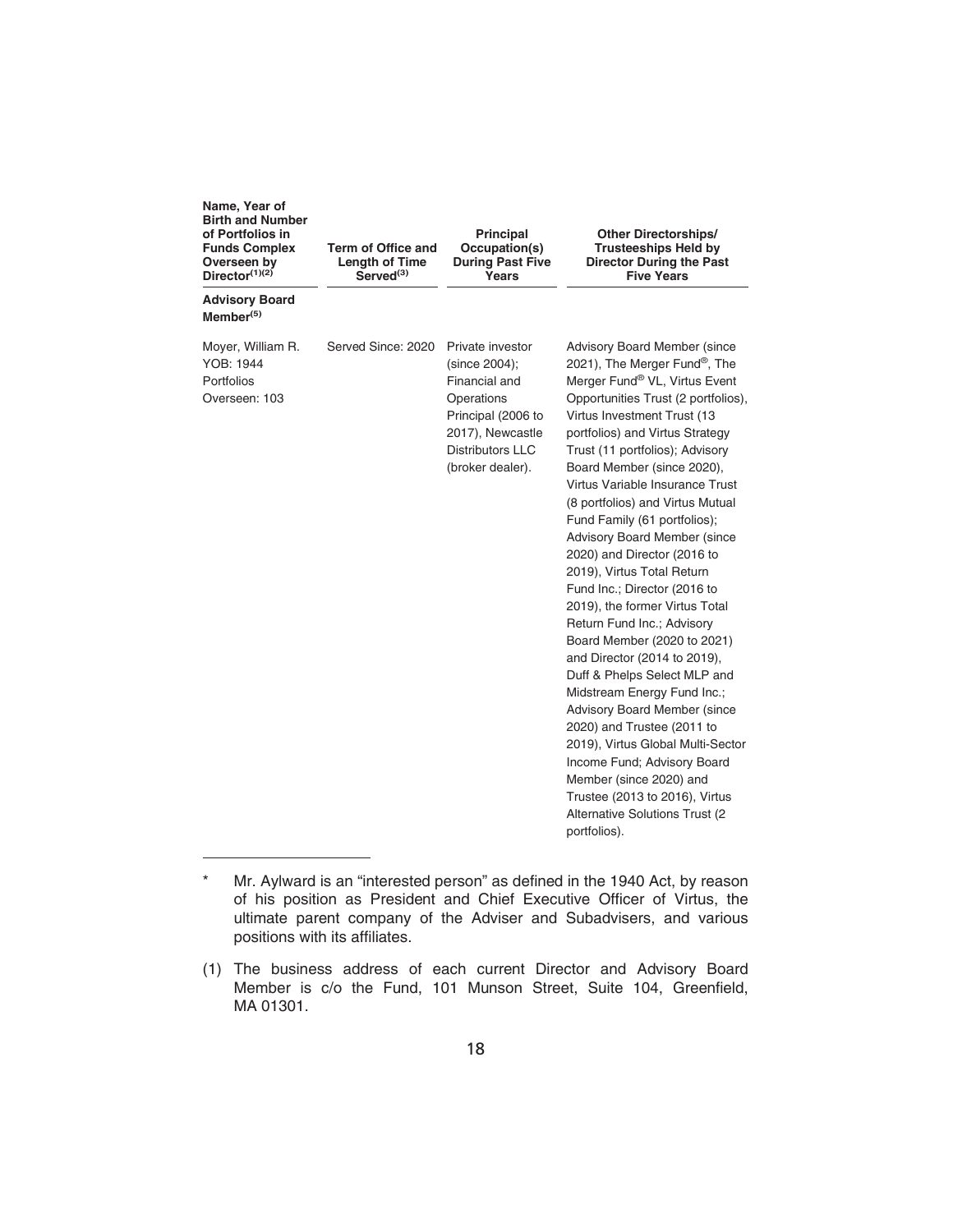- (2) The "Virtus Fund Complex" includes those registered investment companies that hold themselves out to investors as related companies for purposes of investment and investor services or for which the Adviser or an affiliate of the Adviser, including the Subadvisers, serves as investment adviser.
- (3) Each Director currently serves a one to three-year term concurrent with the class of Directors for which he or she serves.
- (4) The PIMCO Closed-End Funds, which are not part of the Virtus Fund Complex, are as follows: PIMCO Access Income Fund; PIMCO California Municipal Income Fund; PIMCO California Municipal Income Fund II; PIMCO California Municipal Income Fund Ill; PIMCO Municipal Income Fund; PIMCO Municipal Income Fund II; PIMCO Municipal Income Fund III; PIMCO New York Municipal Income Fund; PIMCO New York Municipal Income Fund II; PIMCO New York Municipal Income Fund Ill; PIMCO Energy and Tactical Credit Opportunities Fund; PCM Fund, Inc.; PIMCO Corporate & Income Strategy Fund; PIMCO Corporate & Income Opportunity Fund; PIMCO Dynamic Income Fund; PIMCO Dynamic Income Opportunities Fund; PIMCO Global StocksPLUS® & Income Fund; PIMCO High Income Fund; PIMCO Income Strategy Fund; PIMCO Income Strategy Fund II; PIMCO Managed Accounts Trust (5 portfolios); PIMCO Strategic Income Fund, Inc.; PIMCO Flexible Credit Income Fund; PIMCO Flexible Emerging Markets Income Fund; and PIMCO Flexible Municipal Income Fund.
- (5) The Advisory Board Member is not a voting member of the Fund's Board of Directors and he provides advice to the Board, as requested. Mr. Moyer was appointed as an Advisory Board Member effective January 1, 2020.

## **Director and Director Nominee Qualifications**

The Board has determined that each Director and Director Nominee should serve as such based on several factors (none of which alone is decisive). Among the factors the Board considered when concluding that an individual should serve as a Director were the following: (i) availability and commitment to attend meetings and perform the responsibilities of a Director, (ii) personal and professional background, (iii) educational background, (iv) financial expertise, (v) ability, judgment, personal attributes and expertise, and (vi) familiarity with the Fund or its service providers. In respect of each Director and Director Nominee, the individual's professional accomplishments and prior experience, including, in some cases, in fields related to the operations of the Fund, were a significant factor in the determination that the individual should serve as a Director of the Fund.

Following is a summary of various qualifications, experiences and skills of each Director and Director Nominee (in addition to business experience during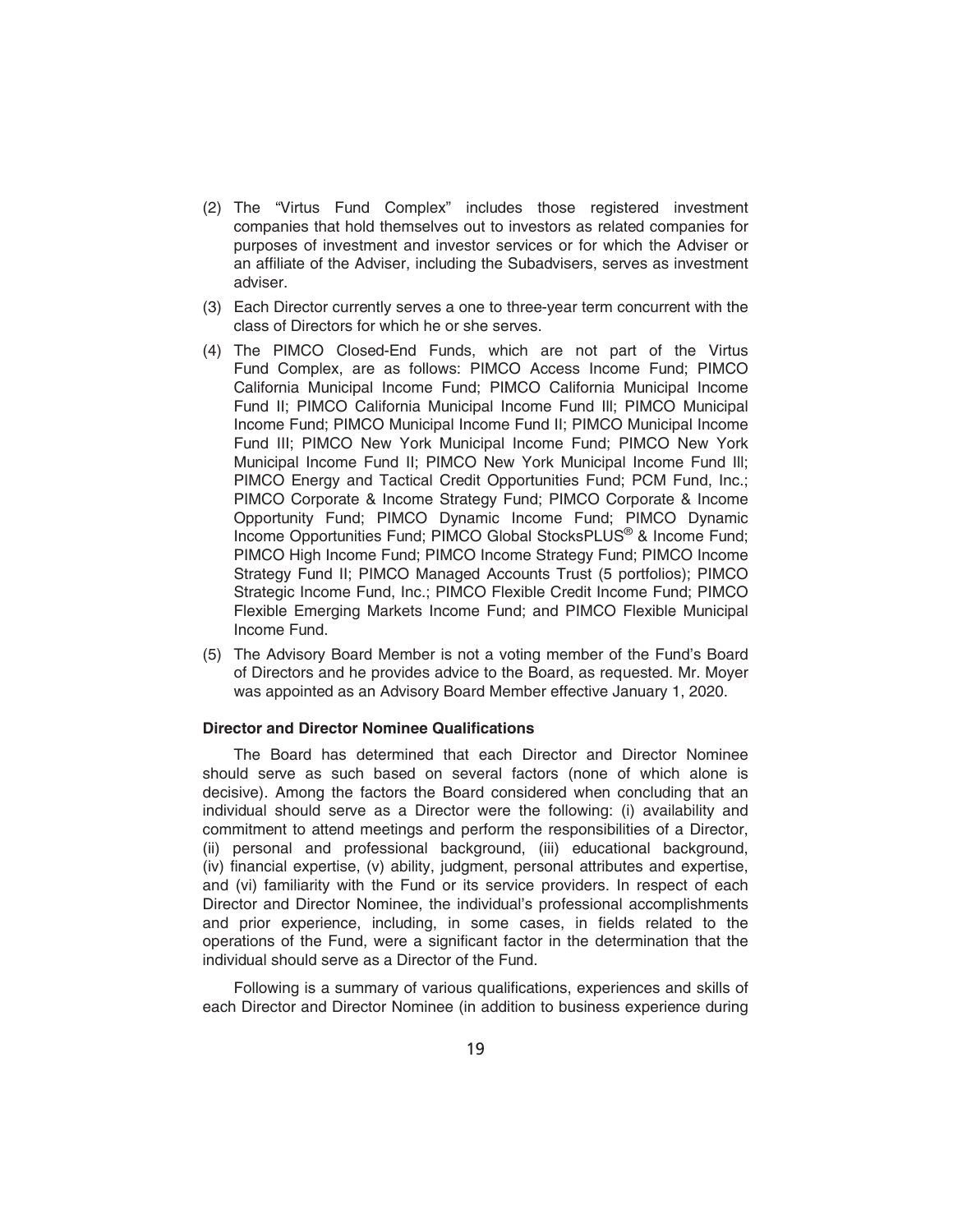the past five years as set forth in the table above) that contributed to the Board's conclusion that an individual should serve on the Board. References to the qualifications, attributes and skills of a Director and Director Nominee do not constitute the holding out of any Director or Director Nominee as being an expert under Section 7 of the Securities Act of 1933, as amended, or the rules and regulations of the SEC.

*George R. Aylward*. In addition to his positions with the Fund, Mr. Aylward is a Director and the President and Chief Executive Officer of Virtus Investment Partners, Inc., the ultimate parent company of the Adviser. He also holds various executive positions with the Adviser, the Funds' subadvisers, and various of their affiliates, and previously held such positions with the former parent company of Virtus. He therefore has experience in all aspects of the development and management of registered investment companies, and the handling of various financial, staffing, regulatory and operational issues. Mr. Aylward is a certified public accountant and holds an MBA, and he also serves as an officer and director/trustee of several open-end and closed-end funds managed by the Adviser and its affiliates.

*Donald C. Burke*. Mr. Burke has extensive financial and business experience in the investment management industry. He was employed by BlackRock, Inc. (2006-2009) and Merrill Lynch Investment Managers (1990-2006) where he held a number of roles including Managing Director and President and Chief Executive Officer of the BlackRock U.S. mutual funds. In this role, Mr. Burke was responsible for the accounting, tax and regulatory reporting requirements for over 300 open and closed-end funds. He also served as a trustee for numerous global funds that were advised by BlackRock, Inc. Mr. Burke currently serves as a director and Audit Committee Chairman of Avista Corp., a public company involved in the production, transmission and distribution of energy. Mr. Burke started his career at Deloitte & Touche (formerly Deloitte Haskins & Sells) and is a certified public accountant. He has also served on a number of nonprofit boards. He is also a director/trustee of several open-end and closed-end funds managed by the Adviser and its affiliates.

*Sarah E. Cogan*. Ms. Cogan has substantial legal background and experience in the investment management industry. She was a partner at Simpson Thacher & Bartlett LLP, a large international law firm, in the corporate department for over 25 years and former head of the registered funds practice. She has extensive experience in oversight of investment company boards through her experience as counsel to the former Independent Trustees of the series of the Trusts now known as Virtus Investment Trust and Virtus Strategy Trust and as counsel to other independent trustees, investment companies and asset management firms. Ms. Cogan is also a trustee of several open-end and closed-end funds managed by the Adviser's affiliates.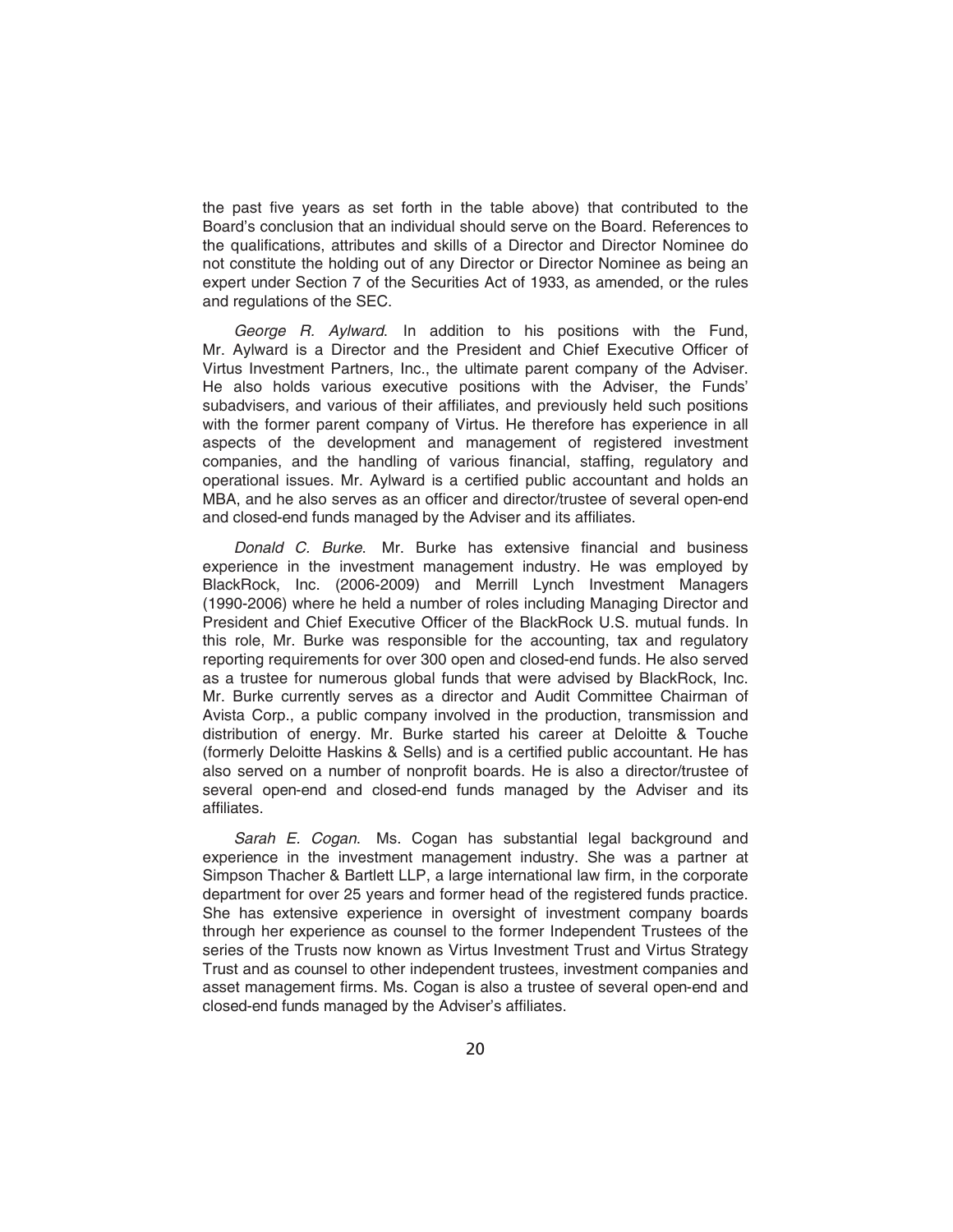*Deborah A. DeCotis*. Ms. DeCotis has substantial senior executive experience in the investment banking industry, having served as a Managing Director for Morgan Stanley. She has extensive board experience and/or experience in oversight of investment management functions through her experience as a trustee of Stanford University and Smith College and as a director of Armor Holdings and The Helena Rubinstein Foundation, Stanford Graduate School of Business. Ms. DeCotis is also a trustee of several open-end and closed-end funds managed by the Adviser's affiliates.

*F. Ford Drummond*. Mr. Drummond has substantial legal background and experience in the oversight and management of regulated companies through his work as General Counsel of BMI Health Plans, a benefits administrator. He has substantial board experience in the banking sector as a director of BancFirst Corporation, Oklahoma's largest state chartered bank, and as a former director of The Cleveland Bank. Mr. Drummond also is a past chairman and member of the Oklahoma Water Resources Board, which provides tax exempt financing for water infrastructure projects in the state. Mr. Drummond is also a trustee of several open-end and closed-end funds managed by the Adviser's affiliates.

*Sidney E. Harris*. Dr. Sidney Harris has extensive knowledge of best practices in executive management, familiarity with international business practices and expertise in corporate strategy implementation, risk management, technology, asset management compliance and investments. Until recently Dr. Harris was a Professor and Dean Emeritus at the J. Mack Robinson College of Business at Georgia State University. He was affiliated with the J. Mack Robinson College of Business from 1997 to 2021, including serving as Professor (1997 to 2014) and Dean (1997 to 2004). Most recently, Dr. Harris was Professor of Computer Information Systems, Management and International Business. Prior to joining Georgia State University, Dr. Harris was Professor (1987 to 1996) and Dean (1991 to 1996) of the Peter F. Drucker Graduate School of Management at Claremont Graduate University (currently Peter F. Drucker and Masotoshi Ito Graduate School of Management). He served as Independent Trustee of the RidgeWorth Funds Board of Trustees (2004 to 2017) and as Independent Chairman (2007 to 2017). He served as a member of the RidgeWorth Funds Governance and Nominating Committee (2004 to 2017) and Audit Committee (2006 to 2017). Dr. Harris previously served on the Board of Transamerica Investors (1995 to 2005). Dr. Harris previously served as a Director of Total System Services, Inc. (1999 to 2019). He served on the Board of Directors of KIPP Metro Atlanta, served as Chairman of the International University of the Grand-Bassam ("IUGB") Foundation (2012 to 2017), and serves on the Board of Directors of the IUGB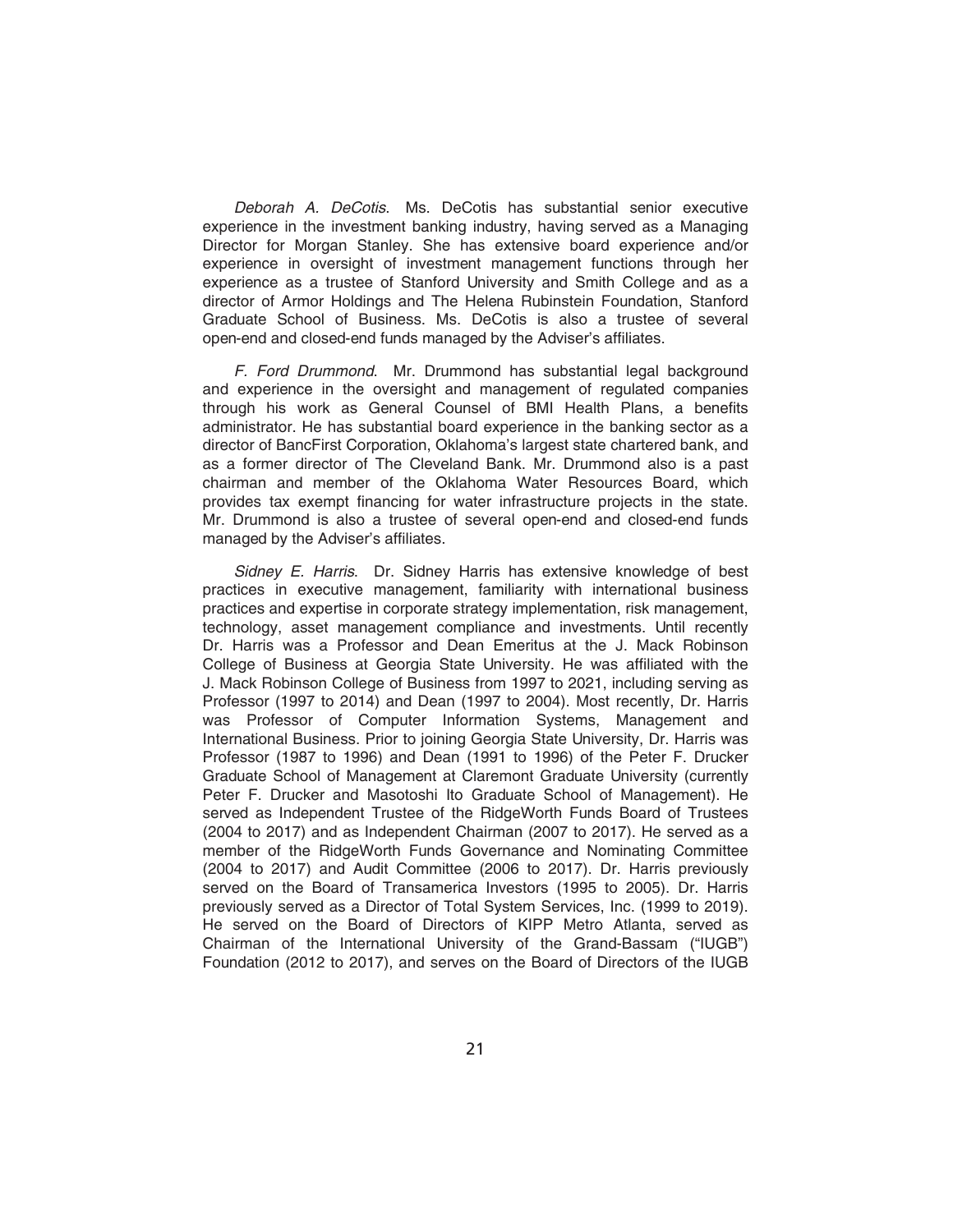Foundation (since 2012). Dr. Harris also serves as a Trustee of the Mutual Funds Directors Forum (since 2019), and he serves as a director/ trustee of several open-end and closed-end funds managed by the Adviser and its affiliates.

*John R. Mallin*. Mr. Mallin is a real estate partner and former practice group leader for the Real Property Practice Group at McCarter & English LLP. During his career, he has been involved in all aspects of real estate development and financial transactions related to real estate. Mr. Mallin also has oversight and corporate governance experience as a director, including as a chair, of non-profit entities. Mr. Mallin is also a director/trustee of several open-end and closed-end funds managed by the Adviser and its affiliates.

*Connie D. McDaniel*. Ms. McDaniel, currently retired, has extensive domestic and international business experience, particularly with respect to finance, strategic planning, risk management and risk assessment functions. She is retired from The Coca-Cola Company, where she served as Vice President and Chief of Internal Audit, Corporate Audit Department (2009 to 2013), Vice President, Global Finance Transformation (2007 to 2009), Vice President and Controller (1999 to 2007), and held various management positions (1989 to 1999). While at The Coca-Cola Company, Ms. McDaniel chaired that company's Ethics and Compliance Committee (2009 to 2013) and developed a knowledge of corporate governance matters. Prior to The Coca-Cola Company, she was associated with Ernst & Young (1980 to 1989). Ms. McDaniel served as Independent Trustee of the RidgeWorth Funds Board of Trustees from 2005 to 2017. She was Chairman of the RidgeWorth Funds Audit Committee (2008 to 2017), designated Audit Committee Financial Expert (2007 to 2017) and a member of the RidgeWorth Funds Governance and Nominating Committee (2015 to 2017). Ms. McDaniel also served as a Director of Total System Services, Inc. (2014 to 2019) and currently serves as a Director of Global Payments Inc. (since 2019) and as a Director of North Florida Land Trust (since 2021). Ms. McDaniel served as Chair of the Georgia State University Robinson College of Business Board of Advisors (2014 to 2016) and has served as a member of the Georgia State University Robinson College of business Board of Advisors since 2011. She is also a director/trustee of several open-end and closed-end funds managed by the Adviser and its affiliates.

*Philip R. McLoughlin*. Mr. McLoughlin has an extensive legal, financial and asset management background. In 1971, he joined Phoenix Investment Partners, Ltd. (then, Phoenix Equity Planning Corp.), the predecessor of Virtus Investment Partners, Inc., as Assistant Counsel with responsibility for various compliance and legal functions. During his tenure, Mr. McLoughlin assumed responsibility for most functions in the firm's advisory, broker-dealer and fund management operations, and eventually ascended to the role of President. Mr. McLoughlin then served as General Counsel, and later Chief Investment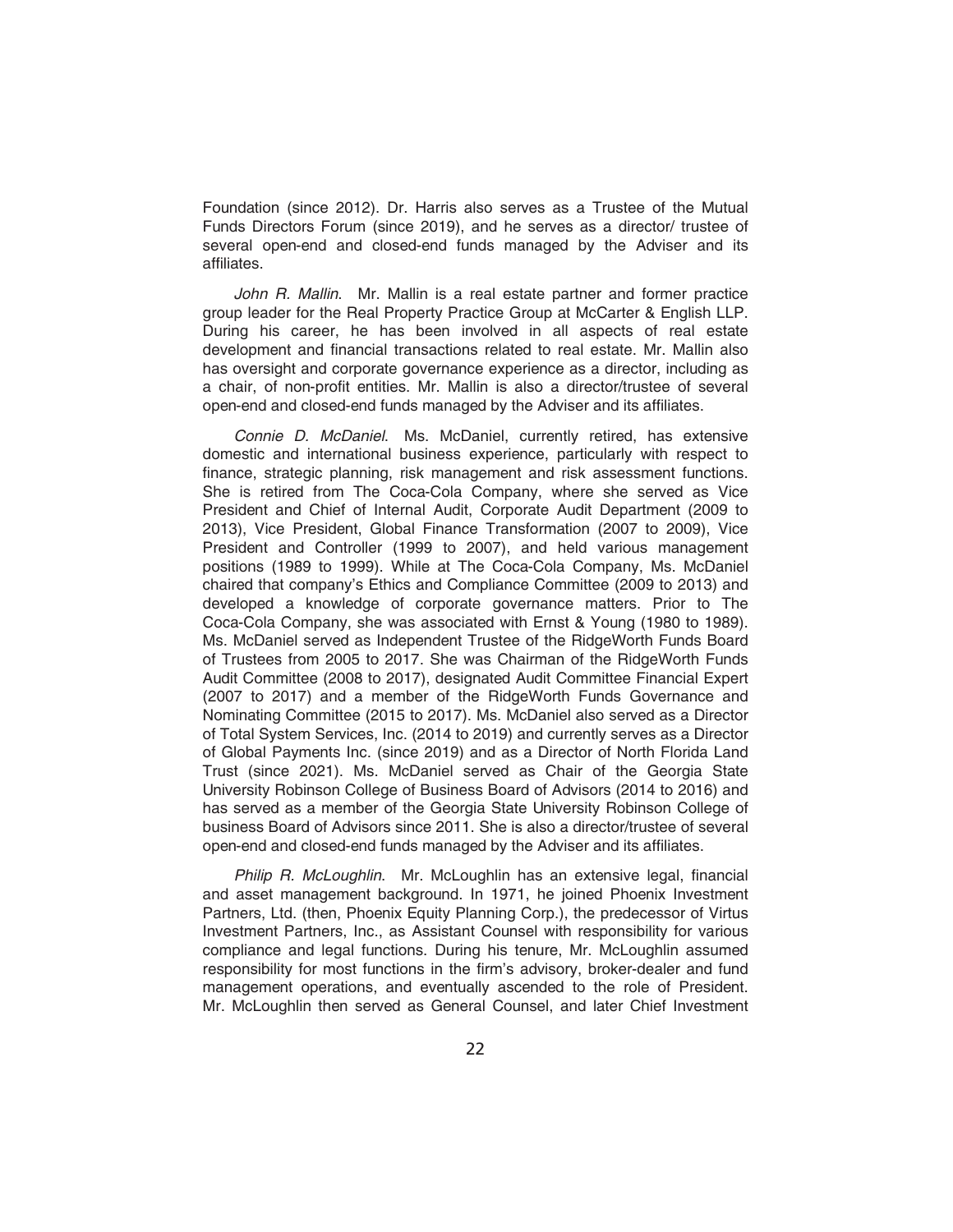Officer, of Phoenix Mutual Life Insurance Company, the parent company of Phoenix Investment Partners. Among other functions, he served as the senior management liaison to the boards of directors of the insurance company's mutual funds and closed-end funds, and had direct oversight responsibility for the funds' portfolio managers. In 1994, Mr. McLoughlin was named Chief Executive Officer of Phoenix Investment Partners, and continued in that position, as well as Chief Investment Officer of Phoenix Mutual Life Insurance Company, until his retirement in 2002. He is also a director/ trustee of several open-end and closed-end funds managed by the Adviser and its affiliates.

*Geraldine M. McNamara*. Ms. McNamara was an executive at U.S. Trust Company of New York for 24 years, where she rose to the position of Managing Director. Her responsibilities at U.S. Trust included the oversight of U.S. Trust's personal banking business. In addition to her managerial and banking experience, Ms. McNamara has experience in advising individuals on their personal financial management, which has given her an enhanced understanding of the goals and expectations that individual investors may have. Ms. McNamara is also a director/trustee of several open-end and closed-end funds managed by the Adviser and its affiliates.

*James B. Rogers, Jr.* Mr. Rogers brings significant financial and economic experience to the Board, and provides innovative business insight to assist the Board and its committees. Mr. Rogers co-founded the Quantum Fund, is the author of several books, and also is a financial commentator worldwide. He is also a director of one other closed-end fund managed by an affiliate of the Adviser.

*R. Keith Walton*. Mr. Walton's business and legal background, and his extensive service with other boards, provide valuable insight to the Board and its committees regarding corporate governance and best practices. He is an honors graduate of Yale College and the Harvard Law School. Mr. Walton was a Director of Systematica Investments Limited Funds (2006 to 2019) and a Director of BlueCrest Capital Management Funds (2006 to 2017). He is also the founding Principal and Chief Administrative Officer at Global Infrastructure Partners (since 2006) and served as the Managing Director at Lafayette Square Holding Company LLC (2020 to 2021. Mr. Walton is also a director/trustee of several open-end and closed-end funds managed by the Adviser and its affiliates.

*Brian T. Zino*. Mr. Zino, currently retired, was employed by J. & W. Seligman and Co. Inc., a privately held New York City investment firm managing Closed End Investment Companies, a family of mutual funds, institutional accounts and operating a trust company (1982 to 2009). For the last 15 of those years, he served as president and CEO of Seligman. His extensive mutual fund, financial and business background and years of service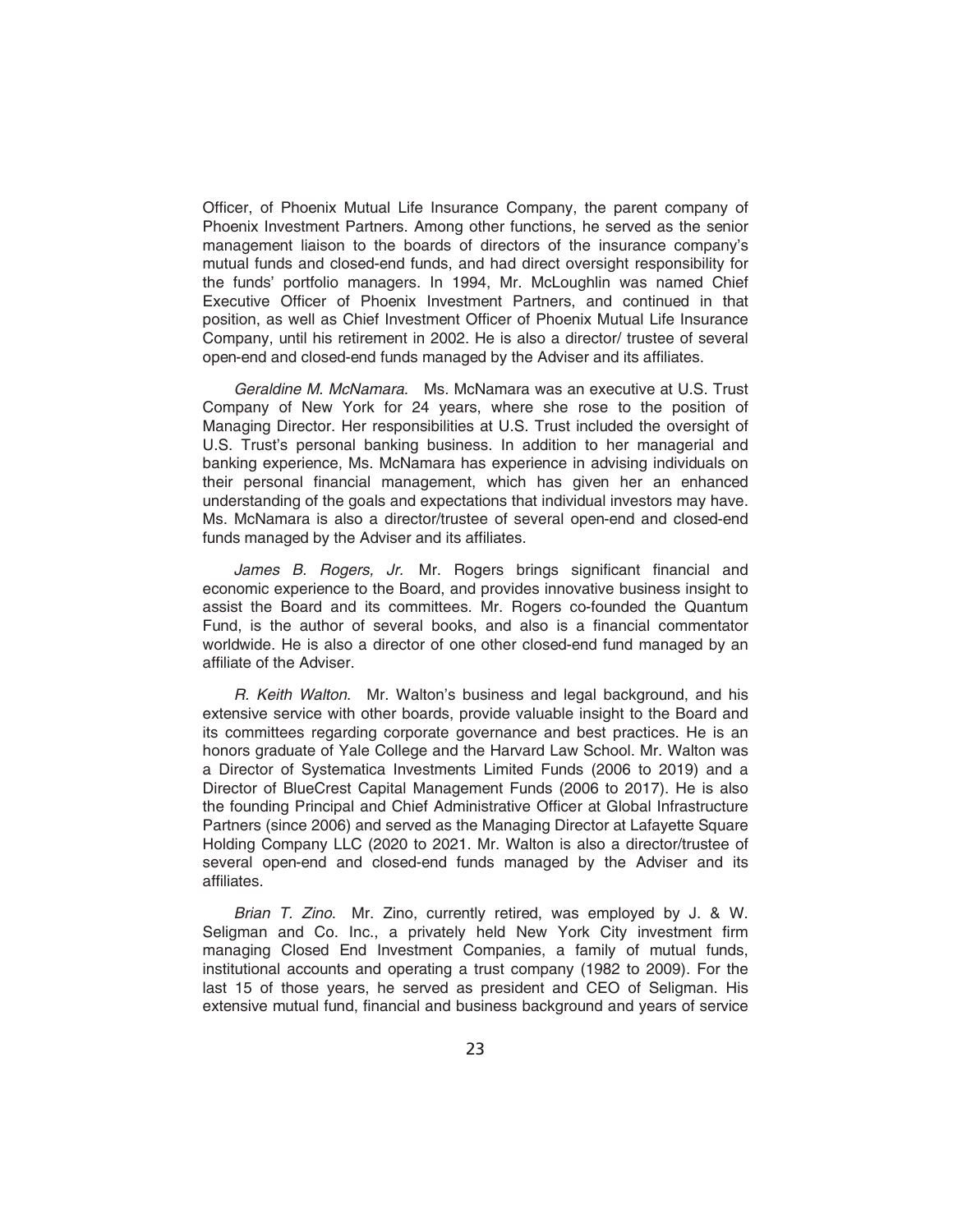as a director of a large non-affiliated family of both open- and closed-end funds bring valuable skills and business judgment to the Board and its committees. Mr. Zino is also a certified public accountant and has an extensive background in accounting matters relating to investment companies. He also served as a Director (1998 to 2009), Chairman (2002 to 2004) and Vice Chairman (2000 to 2002) on the board of the ICI Mutual Insurance Company and as a Member of the Board of Governors of ICI (1998 to 2008). Mr. Zino is also a director/trustee of several open-end and closed-end funds managed by the Adviser and its affiliates.

## **Advisory Board Member Qualifications**

*William R. Moyer.* Mr. Moyer has substantial experience in the asset management and accounting industries. Previously, he served for a number of years as Executive Vice President and Chief Financial Officer of the company that is predecessor to what is now Virtus Investment Partners and its affiliates. Mr. Moyer also is a certified public accountant and has an extensive background in accounting matters relating to investment companies. He is also an advisory board member for several open-end and closed-end funds managed by the Adviser and its affiliates.

## **Required Vote**

The election of four Trustee Nominees to the Board of VGI requires a majority of the votes cast on the matter by the shareholders of that Fund at the Annual Meeting, provided a quorum is present.

The election of four Director Nominees to the Board of ZTR requires a plurality of the votes cast on the matter by the shareholders of that Fund at the Annual Meeting, provided a quorum is present. Under a plurality vote, the candidates who receive the highest number of votes will be elected, even if they receive approval from less than a majority of the votes cast. Because the Director Nominees are running unopposed, all four Director Nominees are expected to be elected as Directors, as all Director Nominees who receive votes in favor will be elected, while votes not cast or votes to withhold will have no effect on the election outcome.

### **THE FUNDS' BOARDS, INCLUDING THE INDEPENDENT DIRECTORS, UNANIMOUSLY RECOMMEND THAT SHAREHOLDERS VOTE "FOR" THE ELECTION OF EACH DIRECTOR NOMINEE IN PROPOSALS 1a THROUGH 1h.**

Signed but unmarked proxies will be voted in accordance with the Board's recommendation.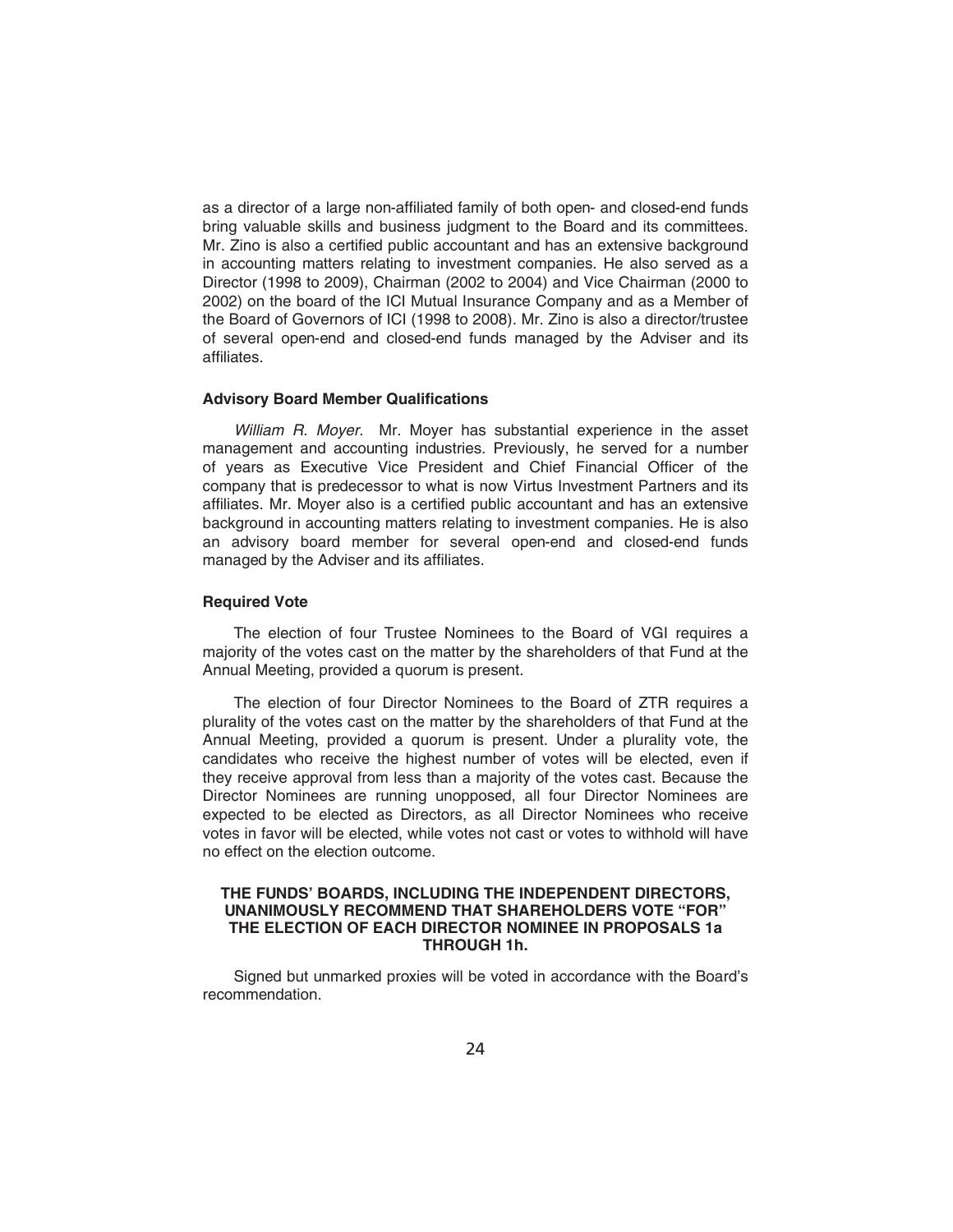## **ADDITIONAL INFORMATION ABOUT DIRECTORS AND OFFICERS**

### **Leadership Structure of the Board of Directors**

The primary responsibility of each Board is to represent the interests of the Funds and to provide oversight of the management of each Fund. The Funds' day-to-day operations are managed by the Adviser, the Subadvisers, and other service providers who have been approved by the Board. Generally, the Board acts by majority vote of all the Directors, including a majority vote of the Independent Directors if required by applicable law.

In addition to five regularly scheduled meetings per year, each Board expects to hold special meetings in person, via videoconference or via telephone to discuss specific matters that may require consideration prior to the next regular meeting. As discussed below, each Board has established standing committees to assist it in performing its oversight responsibilities, and each such committee has a chairperson. Each Board may also designate working groups or ad hoc committees as it deems appropriate.

The Trustees of the Virtus Funds believe that an effective board should have perspectives informed by a range of viewpoints, skills, expertise, experiences and backgrounds. The Trustees endorse a diverse, inclusive and equitable environment for the Board where all members are respected, valued and engaged. As a result, when identifying and recruiting new Trustees and considering Board composition, committee composition and leadership roles, the Governance and Nominating Committee shall consider, among other attributes, diversity of race, ethnicity, color, religion, national origin, age, gender, disability, sexuality, culture, thought and geography, as well as numerous other dimensions of human diversity.

Mr. McLoughlin serves as Chairman of each Board. The Chairman's primary role is to participate in the preparation of the agenda for meetings of the Board and the identification of information to be presented to the Board with respect to matters to be acted upon by the Board. The Chairman also presides at all meetings of the Board and between meetings generally acts as a liaison with the Funds' service providers, officers, legal counsel, and the other Directors. The Chairman may perform such other functions as may be requested by the Board from time to time. Except for any duties specified herein or pursuant to the Fund's Charter and/or Bylaws, or as assigned by the Board, the designation of Chairman does not impose on such Independent Director any duties, obligations or liability that is greater than the duties, obligations or liability imposed on such person as a member of the Board, generally.

Each Board believes that this leadership structure is appropriate because it allows the Board to exercise informed and independent judgment over matters under its purview, and it allocates areas of responsibility among committees or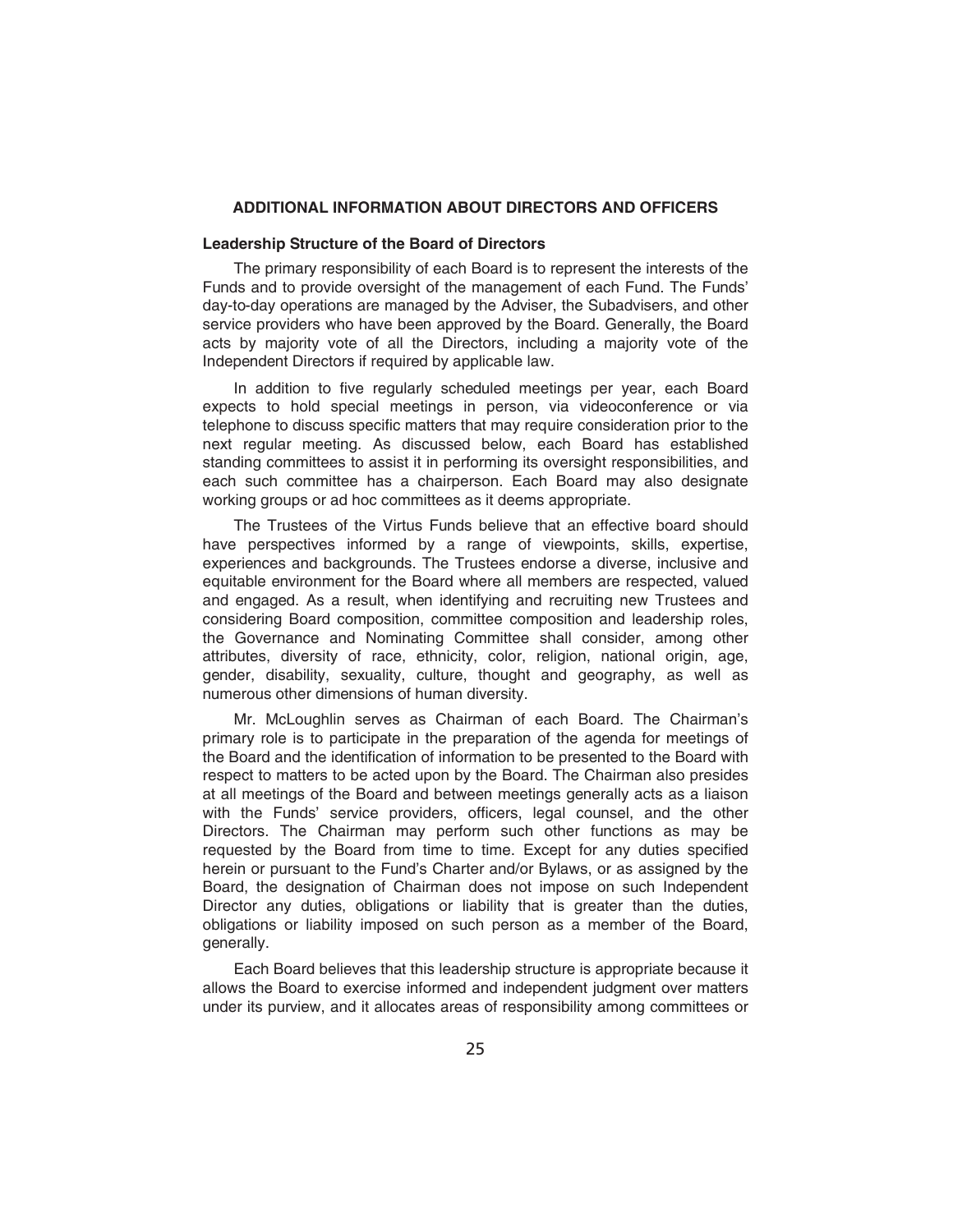working groups of Directors and the full Board in a manner that enhances effective oversight. Mr. McLoughlin previously served as the Chairman and Chief Executive Officer of the company that is now Virtus Investment Partners; however, he is now an Independent Director due to (a) the fact that Virtus is no longer affiliated with The Phoenix Companies, Inc., and (b) the passage of time.

The same is true for Mr. Moyer, who previously served as Chief Financial Officer and Executive Vice President of the company that is now Virtus Investment Partners. Because of this balance, it is believed that Mr. McLoughlin and Mr. Moyer each have the ability to provide independent oversight of the Funds' operations within the context of his detailed understanding of the perspective of the Adviser and the Funds' other service providers. Each Board, therefore, considers leadership by Mr. McLoughlin (and service by Mr. Moyer) as enhancing the Board's ability to provide effective independent oversight of the Funds' operations and meaningful representation of the shareholders' interests.

Each Board also believes that having a super-majority of Independent Directors is appropriate and in the best interest of the Funds' shareholders. Nevertheless, each Board also believes that having an interested person serve on the Board brings corporate and financial viewpoints that are, in each Board's view, crucial elements in its decision-making process. In addition, each Board believes that Mr. Aylward, who is currently the President of the Adviser, and the President and Chief Executive Officer of Virtus, and serves in various executive roles with other affiliates of the Adviser who provide services to the Funds, provides each Board with the Adviser's perspective in managing and sponsoring other Virtus registered funds as well as the perspective of other service providers to the Funds. The leadership structure of each Board may be changed at any time and in the discretion of the Board, including in response to changes in circumstances or the characteristics of the Funds.

### **Board's Role in Risk Oversight**

As a registered investment company, each Fund is subject to a variety of risks, including investment risks, financial risks, compliance risks and regulatory risks. As part of its overall activities, each Board oversees the management of each Fund's risk management structure by the Fund's Adviser, Subadvisers, administrator, officers and others. The responsibility to manage the Funds' risk management structure on a day-to-day basis is subsumed within the other responsibilities of these parties. Each Board then considers risk management issues as part of its general oversight responsibilities throughout the year at regular meetings of each Board and its committees, and within the context of any ad hoc communications with the Funds' service providers and officers. The Funds' Adviser, Subadviser, administrator, officers and legal counsel prepare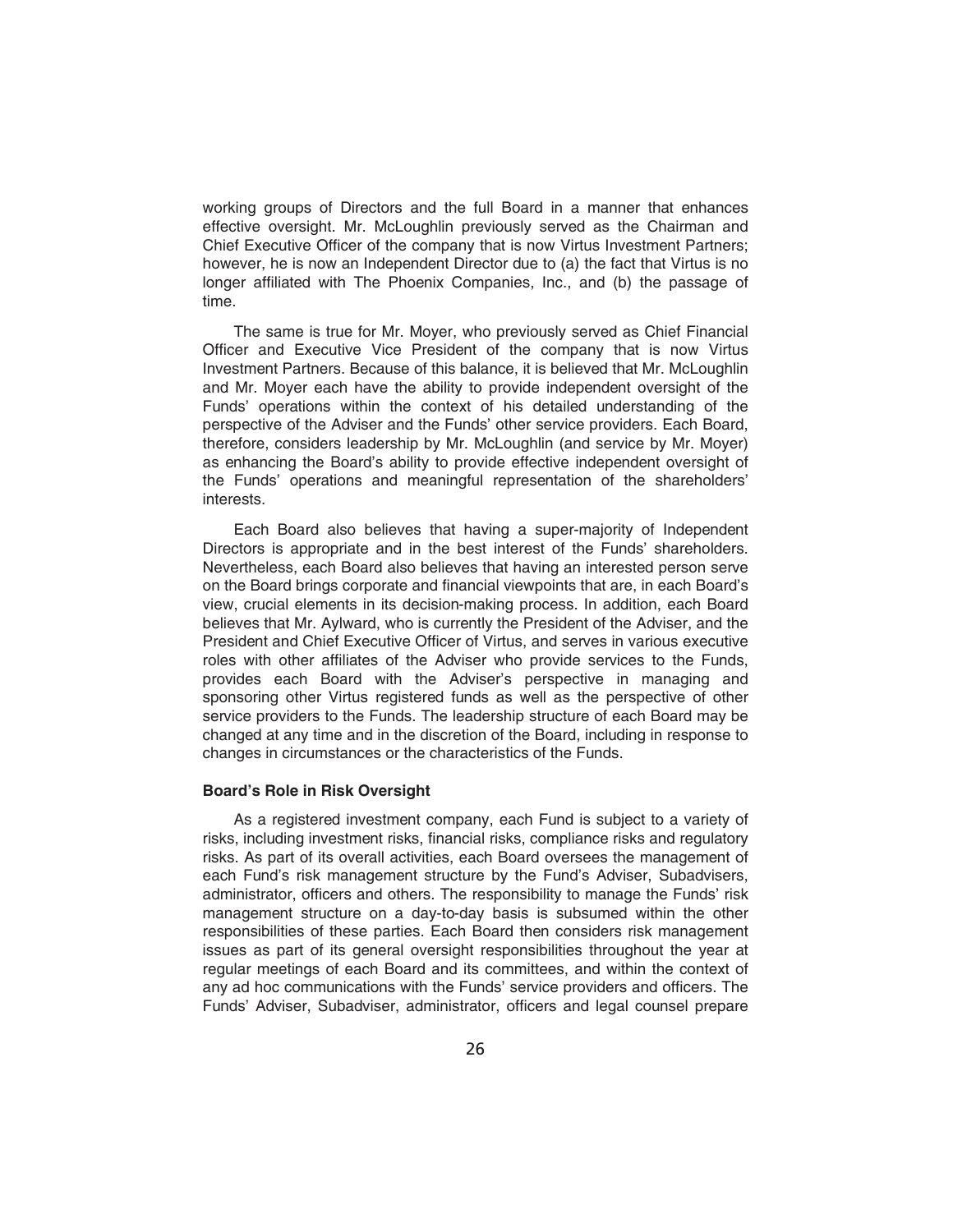regular reports to each Fund's Board that address certain investment, valuation, compliance and other matters, and the Board as a whole or its committees may also receive special written reports or presentations on a variety of risk issues at the request of the Board, a committee, the Chairman or a senior officer.

Each Board receives regular written reports describing and analyzing the investment performance of the Funds. In addition, the portfolio managers of the Funds and representatives of the Subadvisers meet with each Board periodically to discuss portfolio performance and answer the Board's questions with respect to portfolio strategies and risks.

Each Board receives regular written reports from the Funds' Chief Financial Officer ("CFO") that enable the Board to monitor the number of fair valued securities in each Fund's portfolio; and Board members have the ability to discuss with the CFO the reasons for the fair valuation and the methodology used to arrive at the fair value. The Board and/or the Audit Committee may also review valuation procedures and pricing results with the Funds' independent auditors in connection with the review of the results of the audit of the Funds' year-end financial statements.

Each Board also receives regular compliance reports prepared by the compliance staff of the Adviser and the Subadvisers, and meets regularly with the Funds' Chief Compliance Officer ("CCO") to discuss compliance issues, including compliance risks. As required under applicable rules, the Independent Directors meet regularly in executive session with the CCO, and the CCO prepares and presents an annual written compliance report to the Board. The CCO, as well as the compliance staff of the Adviser, provide the Board with reports on their examinations of functions and processes within the Adviser and the Subadvisers that affect the Funds. The Board also adopts compliance policies and procedures for the Funds and approves such procedures as appropriate for certain of the Funds' service providers. The compliance policies and procedures are specifically designed to detect and prevent violations of the federal securities laws.

In connection with its annual review of each Fund's advisory, subadvisory and administration agreements, the Board reviews information provided by the Adviser, the Subadvisers and administrator relating to their operational capabilities, financial conditions and resources. The Board may also discuss particular risks that are not addressed in its regular reports and processes.

Each Board recognizes that it is not possible to eliminate all of the risks applicable to a Fund. The Board periodically reviews the effectiveness of its oversight of the Fund and any other funds overseen by the Board, and the processes and controls in place to limit identified risks. The Board may, at any time and in its discretion, change the manner in which it conducts its risk oversight role.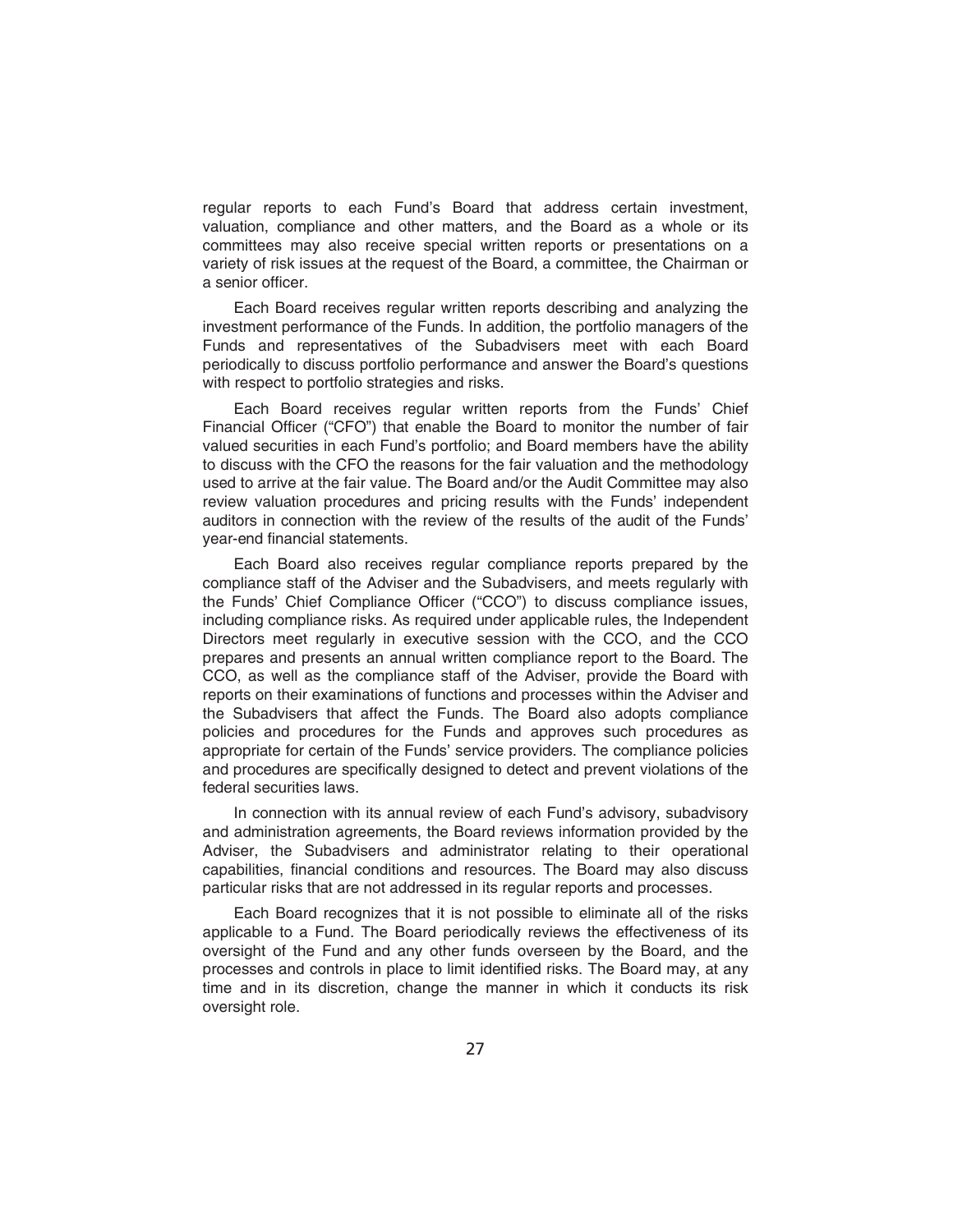### **Committees of the Board**

Each Board has established a number of standing committees to oversee particular aspects of each Fund's management. As of the date of this proxy statement, these are:

*Audit Committee.* Each Board has adopted a written charter for each Fund's audit committee (the "Audit Committee"). The Audit Committee is responsible for overseeing each Fund's accounting and auditing policies and practices. The Audit Committee reviews each Fund's financial reporting procedures, system of internal control, the independent audit process, and each Fund's procedures for monitoring compliance with investment restrictions and applicable laws and regulations and with the Code of Ethics. The Audit Committee is currently composed entirely of Independent Directors, who are also considered "independent" for purposes of the listing standards of the New York Stock Exchange (the "NYSE"). The Audit Committee's current members are Connie D. McDaniel, Chairperson; Donald C. Burke; Deborah A. DeCotis; John R. Mallin; and Brian T. Zino. William R. Moyer also is an Advisory Member of the Audit Committee. Each Board has determined that each of Brian T. Zino, Donald C. Burke and Connie D. McDaniel possesses the technical attributes to qualify as an "audit committee financial expert," and has designated each of them as an Audit Committee financial expert for each Fund.

In accordance with proxy rules promulgated by the SEC, the Fund's Audit Committee charter is being filed as an exhibit to this Proxy Statement, and is available at:

## https://www.virtus.com/assets/files/17c/audit-committee-charter.pdf.

*Compliance Committee.* Each Board has adopted a written charter for each Fund's compliance committee (the "Compliance Committee"). The Compliance Committee is responsible for overseeing each Fund's compliance matters. The Compliance Committee oversees and reviews (1) information provided by each Fund's officers, including each Fund's CCO, the Fund's investment adviser and other principal service providers, and others as appropriate; (2) the codes of ethics; (3) whistleblower reports; (4) cybersecurity programs; and (5) distribution programs. The Compliance Committee is composed entirely of Independent Trustees, and its current members are: Geraldine M. McNamara, Chairperson; Sarah E. Cogan; F. Ford Drummond; Sidney E. Harris; and R. Keith Walton.

*Governance and Nominating Committee.* Each Board has adopted a written charter for each Fund's governance and nominating committee (the "Governance and Nominating Committee"). The Governance and Nominating Committee is responsible for developing and maintaining governance principles applicable to the Funds, for nominating individuals to serve as Directors, including as Independent Directors, and annually evaluating the Board and Committees.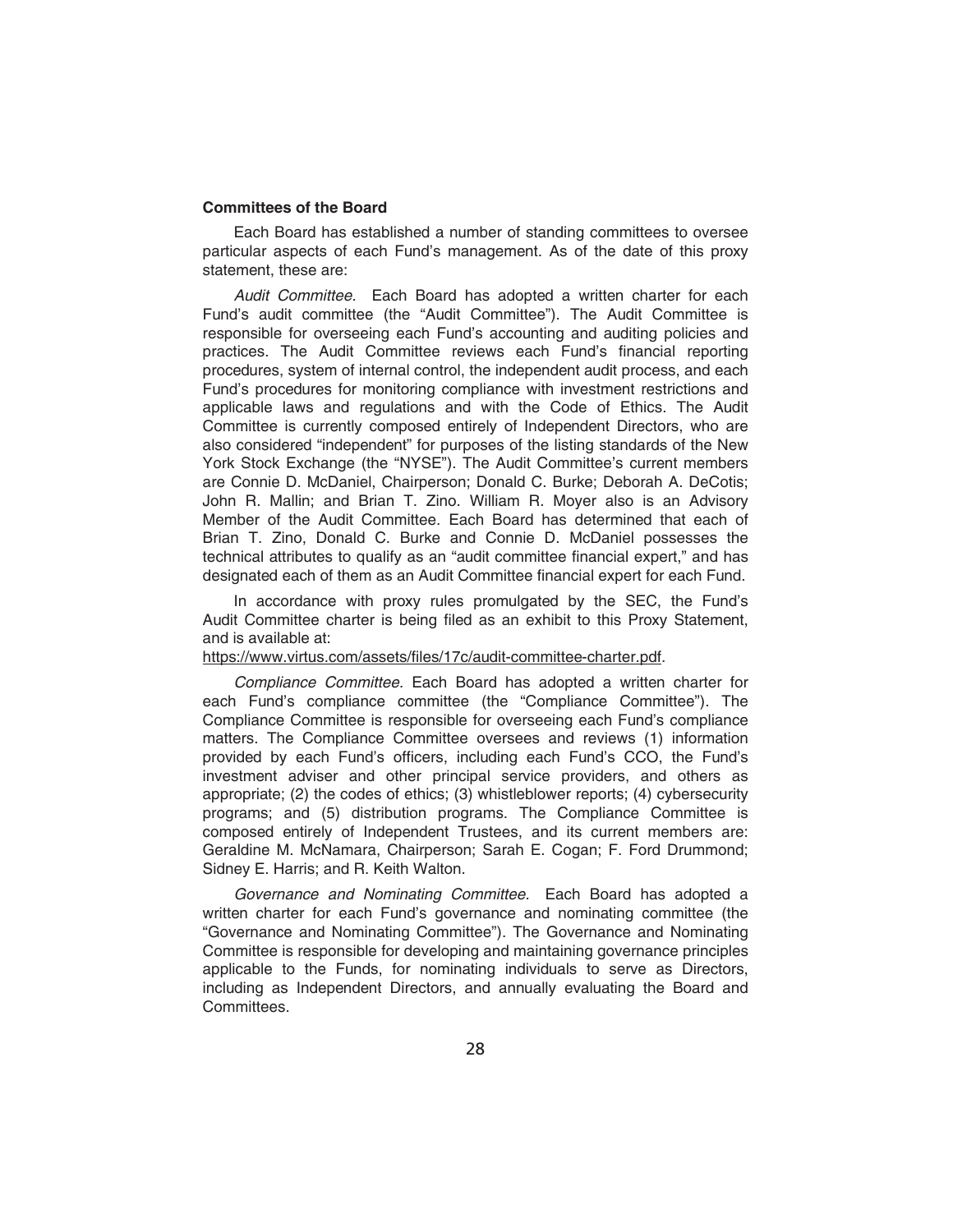The Governance and Nominating Committee considers candidates for directorship and makes recommendations to each Board with respect to such candidates. There are no specific required qualifications for directorship. The committee considers all relevant qualifications of candidates for directorship, such as industry knowledge and experience, financial expertise, current employment and other board memberships, and whether the candidate would be qualified to be considered an Independent Director. The Board believes that having among its members a diversity of viewpoints, skills and experience and a variety of complementary skills enhances the effectiveness of the Board in its oversight role. The committee considers the qualifications of candidates for directorship in this context.

Each Board has adopted a policy for consideration of Director nominations recommended by shareholders. With regards to such policy, among other requirements, any shareholder group submitting a nomination must beneficially own, individually or in the aggregate, for at least two full years prior to the date of submitting the nomination, and through the date of the meeting at which such nomination is considered, 4% of the shares of a class of the Fund for which the Director nominee is submitted. Shareholder nominees for Director will be given the same consideration as any other candidate provided the nominee meets certain minimum requirements.

The Governance and Nominating Committee is currently composed entirely of Independent Directors; its current members are Brian T. Zino, Chairman; Sarah E. Cogan; Sidney E. Harris, Philip R. McLoughlin; and R. Keith Walton.

In accordance with proxy rules promulgated by the SEC, the Fund's Governance and Nominating Committee charter is available at: https://www.virtus.com/assets/files/17b/gov-nom-committee-charter.pdf.

*Executive Committee.* The function of the Executive Committee is to serve as a delegate of the full Board, as well as act on behalf of the Board when it is not in session, subject to limitations as set by the Board. The Executive Committee is composed entirely of Independent Directors, and its members are: Philip R. McLoughlin, Chairman; Donald C. Burke; Deborah A. DeCotis; Sidney E. Harris; and Brian T. Zino.

### **Non-Director Officers of the Funds**

The officers of the Funds are appointed by the Board. The officers receive no compensation from the Funds, but are also officers of Virtus or the Funds' administrator, and receive compensation in such capacities. Information about George R. Aylward, the President of the Funds, can be found above within the description of the Directors' background.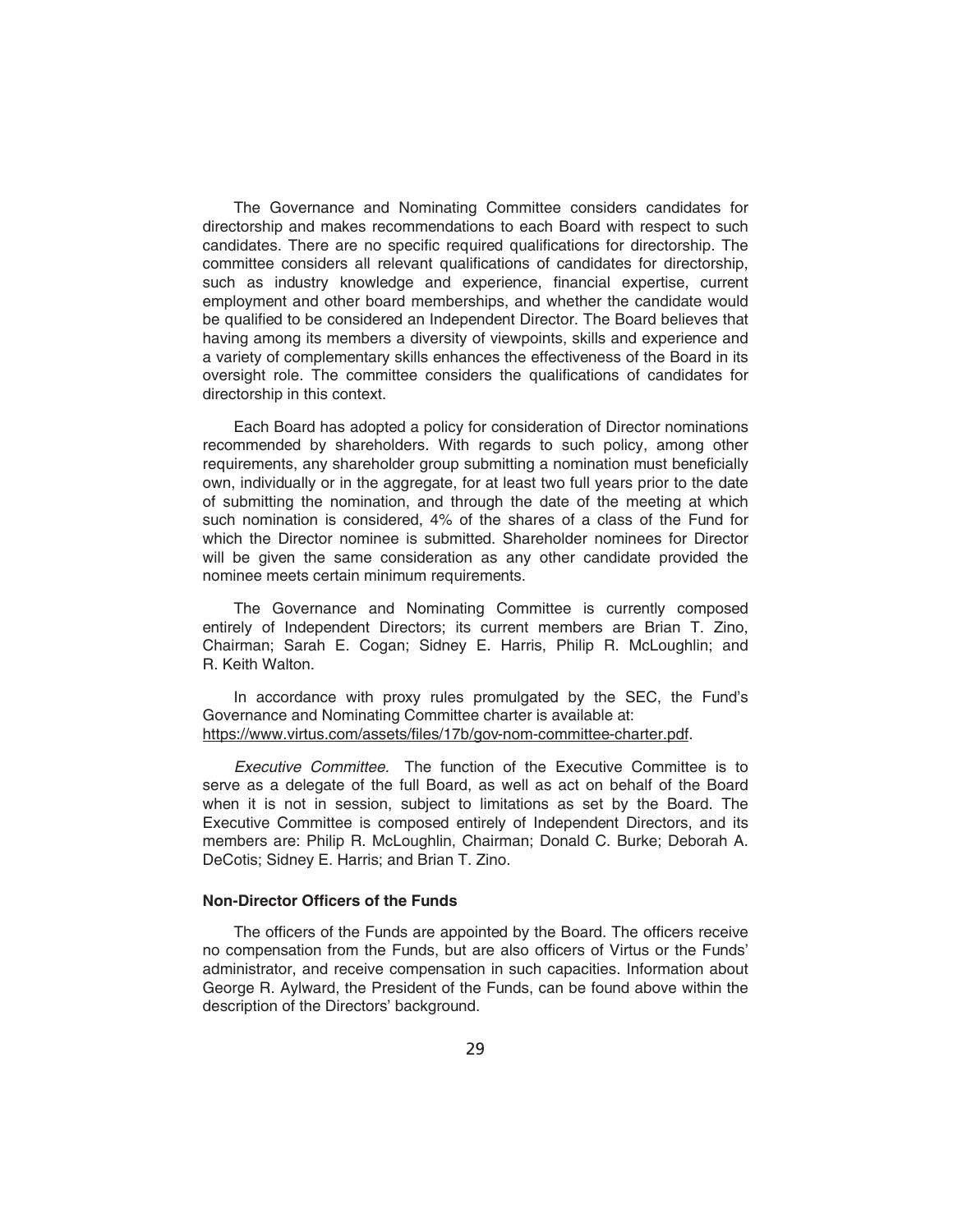| Name and Year of Birth           | Position(s) held with<br>the Fund and Length<br>of Time Served                                                                                           | <b>Principal Occupation(s)</b><br><b>During Past 5 Years</b>                                                                                                                                                                                                                                                                                                                                                                                                                                                                                                                                                                                                                                                                                                                                                                                                                                                                                                                                                                                                                                                                                                                                                                                                              |
|----------------------------------|----------------------------------------------------------------------------------------------------------------------------------------------------------|---------------------------------------------------------------------------------------------------------------------------------------------------------------------------------------------------------------------------------------------------------------------------------------------------------------------------------------------------------------------------------------------------------------------------------------------------------------------------------------------------------------------------------------------------------------------------------------------------------------------------------------------------------------------------------------------------------------------------------------------------------------------------------------------------------------------------------------------------------------------------------------------------------------------------------------------------------------------------------------------------------------------------------------------------------------------------------------------------------------------------------------------------------------------------------------------------------------------------------------------------------------------------|
| Batchelar, Peter J.<br>YOB: 1970 | Senior Vice President<br>(since 2017) and Vice<br>President (2016 to<br>2017), VGI and ZTR                                                               | Senior Vice President, Product<br>Development (since 2017), Vice President,<br>Product Development (2008 to 2016), and<br>various officer positions (since 2008), Virtus<br>Investment Partners, Inc. and/or certain of<br>its subsidiaries; Senior Vice President<br>(since 2022), Virtus Stone Harbor Emerging<br>Markets Income Fund and Virtus Stone<br>Harbor Emerging Markets Total Income<br>Fund; Senior Vice President (since 2021),<br>The Merger Fund®, The Merger Fund® VL,<br>Virtus Event Opportunities Trust, Virtus<br>Investment Trust, Virtus Strategy Trust and<br>Virtus AllianzGI Closed-End Funds; Senior<br>Vice President (since 2017) and Vice<br>President (2008 to 2016), Virtus Mutual<br>Fund Family; Senior Vice President (since<br>2017) and Vice President (2010 to 2016),<br>Virtus Variable Insurance Trust; Senior Vice<br>President (since 2017) and Vice President<br>(2013 to 2016), Virtus Alternative Solutions<br>Trust; Senior Vice President (2017 to 2021)<br>and Vice President (2016 to 2017), Duff &<br>Phelps Select MLP and Midstream Energy<br>Fund Inc.; Senior Vice President (since<br>2017) and Vice President (2016 to 2017),<br>Virtus Total Return Fund Inc. and Virtus<br>Global Multi-Sector Income Fund: and |
|                                  |                                                                                                                                                          | Senior Vice President (2017 to 2019) and<br>Vice President (2016 to 2017), the former<br>Virtus Total Return Fund Inc.                                                                                                                                                                                                                                                                                                                                                                                                                                                                                                                                                                                                                                                                                                                                                                                                                                                                                                                                                                                                                                                                                                                                                    |
| Bradley, W. Patrick<br>YOB: 1972 | <b>Executive Vice</b><br>President (since 2016),<br><b>Senior Vice President</b><br>(2013 to 2016), Vice<br>President (2011 to<br>2013), Chief Financial | <b>Executive Vice President, Fund Services</b><br>(since 2016), Senior Vice President,<br>Fund Services (2010 to 2016), and various<br>officer positons (since 2006), Virtus<br>Investment Partners, Inc. and/or certain of<br>its subsidiaries; Director (since 2019),                                                                                                                                                                                                                                                                                                                                                                                                                                                                                                                                                                                                                                                                                                                                                                                                                                                                                                                                                                                                   |

2013), Chief Financial Officer and Treasurer (since 2011), VGI

Executive Vice President (since 2022), Virtus Stone Harbor Emerging Markets Income Fund and Virtus Stone Harbor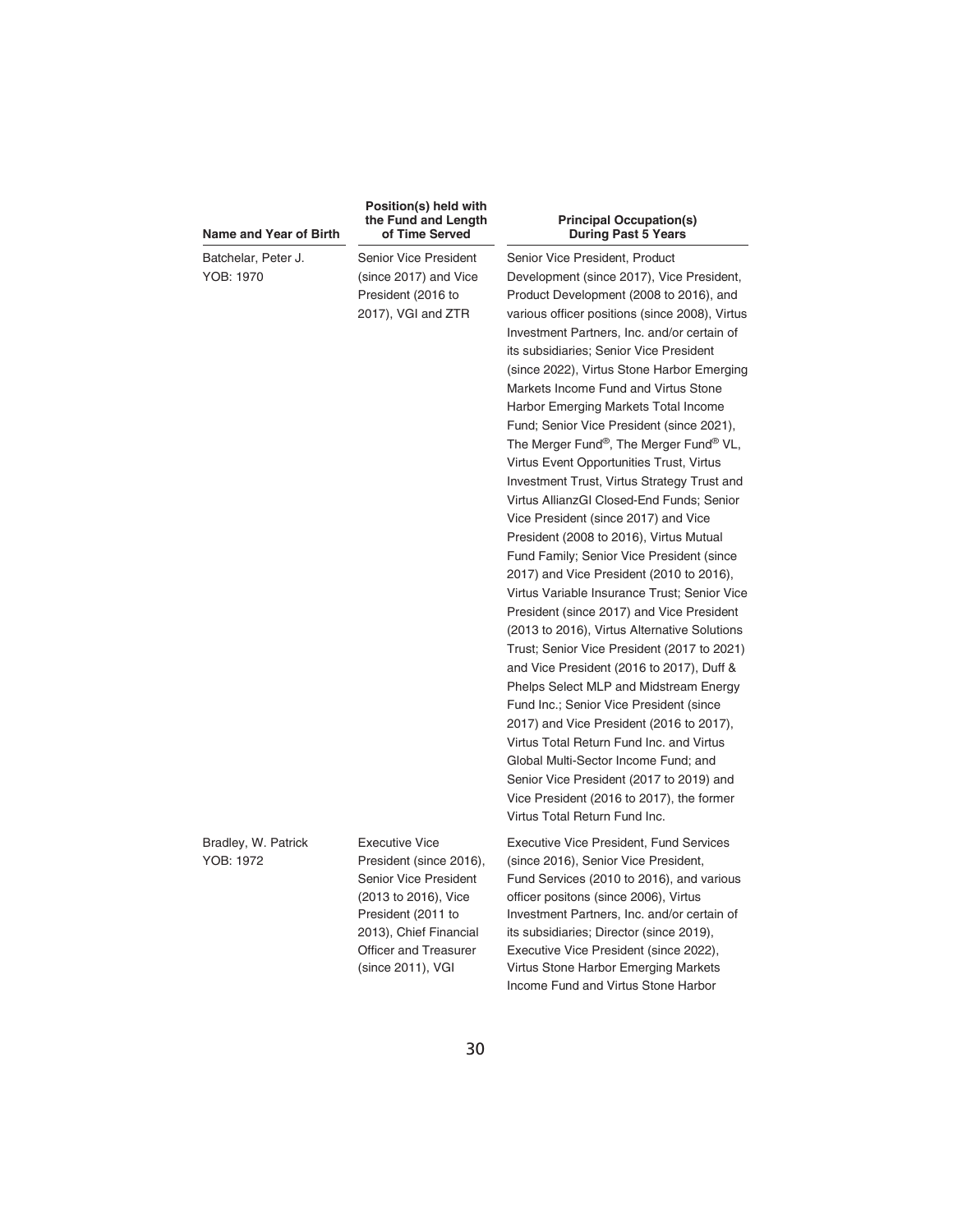#### **Name and Year of Birth**

#### **Position(s) held with the Fund and Length of Time Served**

Executive Vice President (since 2016), Senior Vice President (2013 to 2016), Vice President (2012 to 2013), Chief Financial Officer and Treasurer (since 2010), ZTR

#### **Principal Occupation(s) During Past 5 Years**

Emerging Markets Total Income Fund; Executive Vice President, Chief Financial Officer and Treasurer (since 2021), The Merger Fund®, The Merger Fund® VL, Virtus Event Opportunities Trust, Virtus Investment Trust, Virtus Strategy Trust and Virtus AllianzGI Closed-End Funds; Virtus Global Funds ICAV; Executive Vice President (since 2016), Senior Vice President (2013 to 2016), Vice President (2011 to 2013), Chief Financial Officer and Treasurer (since 2004), Virtus Variable Insurance Trust; Executive Vice President (since 2016), Senior Vice President (2013 to 2016), Vice President (2011 to 2013), Chief Financial Officer and Treasurer (since 2006), Virtus Mutual Fund Family; Executive Vice President (since 2016), Senior Vice President (2013 to 2016), Vice President (2012 to 2013) and Chief Financial Officer and Treasurer (since 2010), Virtus Total Return Fund Inc.; Executive Vice President (2016 to 2019), Senior Vice President (2013 to 2016), Vice President (2012 to 2013), Chief Financial Officer and Treasurer (since 2010), the former Virtus Total Return Fund Inc.; Executive Vice President (since 2016), Senior Vice President (2013 to 2016), Vice President (2011 to 2013), Chief Financial Officer and Treasurer (since 2011), Virtus Global Multi-Sector Income Fund; Executive Vice President (2016 to 2021), Senior Vice President (2014 to 2016), Chief Financial Officer and Treasurer (since 2014), Duff & Phelps Select MLP and Midstream Energy Fund Inc.; Executive Vice President (since 2016), Senior Vice President (2013 to 2016), and Chief Financial Officer and Treasurer (since 2013), Virtus Alternative Solutions Trust; Director (since 2013), Virtus Global Funds,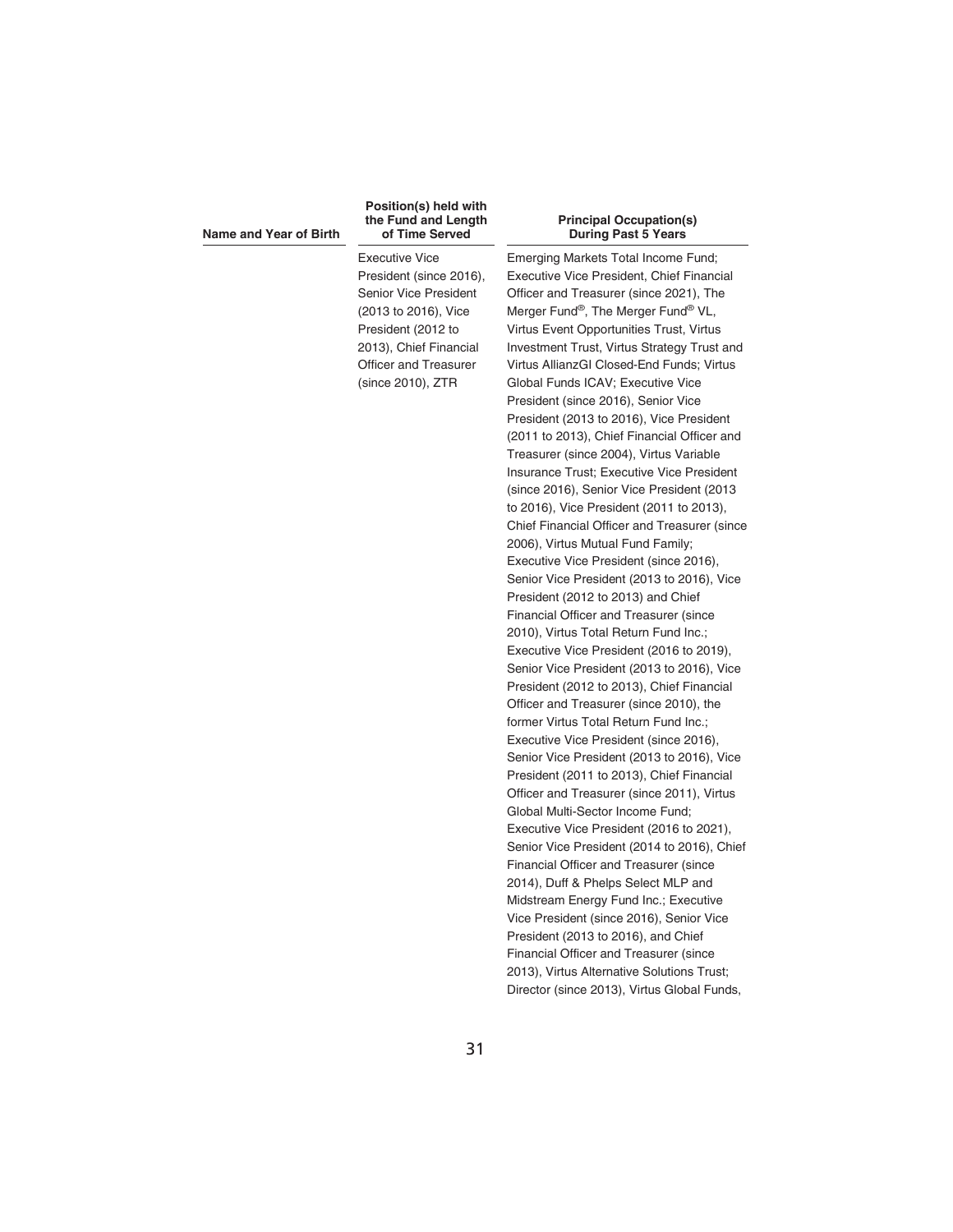| Name and Year of Birth         | Position(s) held with<br>the Fund and Length<br>of Time Served                                                                                                                                                                                                            | <b>Principal Occupation(s)</b><br><b>During Past 5 Years</b>                                                                                                                                                                                                                                                                                                                                                                                                                                                                                                                                                                                                                                                                                                                                                                                                                                                                                                                                                                                                                                                                                                                                                                                                                                                                                                                                                                                                                                                                                                                                                                                             |
|--------------------------------|---------------------------------------------------------------------------------------------------------------------------------------------------------------------------------------------------------------------------------------------------------------------------|----------------------------------------------------------------------------------------------------------------------------------------------------------------------------------------------------------------------------------------------------------------------------------------------------------------------------------------------------------------------------------------------------------------------------------------------------------------------------------------------------------------------------------------------------------------------------------------------------------------------------------------------------------------------------------------------------------------------------------------------------------------------------------------------------------------------------------------------------------------------------------------------------------------------------------------------------------------------------------------------------------------------------------------------------------------------------------------------------------------------------------------------------------------------------------------------------------------------------------------------------------------------------------------------------------------------------------------------------------------------------------------------------------------------------------------------------------------------------------------------------------------------------------------------------------------------------------------------------------------------------------------------------------|
|                                |                                                                                                                                                                                                                                                                           | PLC; and Vice President and Assistant<br>Treasurer (since 2011), Duff & Phelps<br>Utility and Infrastructure Fund Inc.                                                                                                                                                                                                                                                                                                                                                                                                                                                                                                                                                                                                                                                                                                                                                                                                                                                                                                                                                                                                                                                                                                                                                                                                                                                                                                                                                                                                                                                                                                                                   |
| Engberg, Nancy J.<br>YOB: 1956 | Senior Vice President<br>(since 2017), Vice<br>President (2011 to 2017)<br>and Chief Compliance<br>Officer (since 2011),<br>VGI<br>Senior Vice President<br>(since 2017), Vice<br>President (2012 to 2017)<br>and Chief Compliance<br>Officer (since 2012),<br><b>ZTR</b> | Senior Vice President (since 2017), Vice<br>President (2008 to 2017) and Chief<br>Compliance Officer (2008 to 2011 and<br>since 2016), and various officer positions<br>(since 2003), Virtus Investment Partners,<br>Inc. and/or certain of its subsidiaries; Senior<br>Vice President and Chief Compliance<br>Officer (since 2022), Virtus Stone Harbor<br>Emerging Markets Income Fund and Virtus<br>Stone Harbor Emerging Markets Total<br>Income Fund; Senior Vice President and<br>Chief Compliance Officer (since 2021), The<br>Merger Fund®, The Merger Fund® VL,<br>Virtus Event Opportunities Trust, Virtus<br>Investment Trust, Virtus Strategy Trust and<br>Virtus AllianzGI Closed-End Funds; Senior<br>Vice President (since 2017), Vice President<br>(2011 to 2017) and Chief Compliance<br>Officer (since 2011), Virtus Mutual<br>Fund Family; Senior Vice President (since<br>2017), Vice President (2010 to 2017) and<br>Chief Compliance Officer (since 2011),<br>Virtus Variable Insurance Trust; Senior Vice<br>President (since 2017), Vice President<br>(2011 to 2017) and Chief Compliance<br>Officer (since 2011), Virtus Global<br>Multi-Sector Income Fund; Senior Vice<br>President (since 2017), Vice President<br>(2012 to 2017) and Chief Compliance<br>Officer (since 2012), Virtus Total Return<br>Fund Inc.; Senior Vice President (2017 to<br>2019), Vice President (2012 to 2017) and<br>Chief Compliance Officer (since 2012), the<br>former Virtus Total Return Fund Inc.; Senior<br>Vice President (since 2017), Vice President<br>(2013 to 2016) and Chief Compliance<br>Officer (since 2013), Virtus Alternative |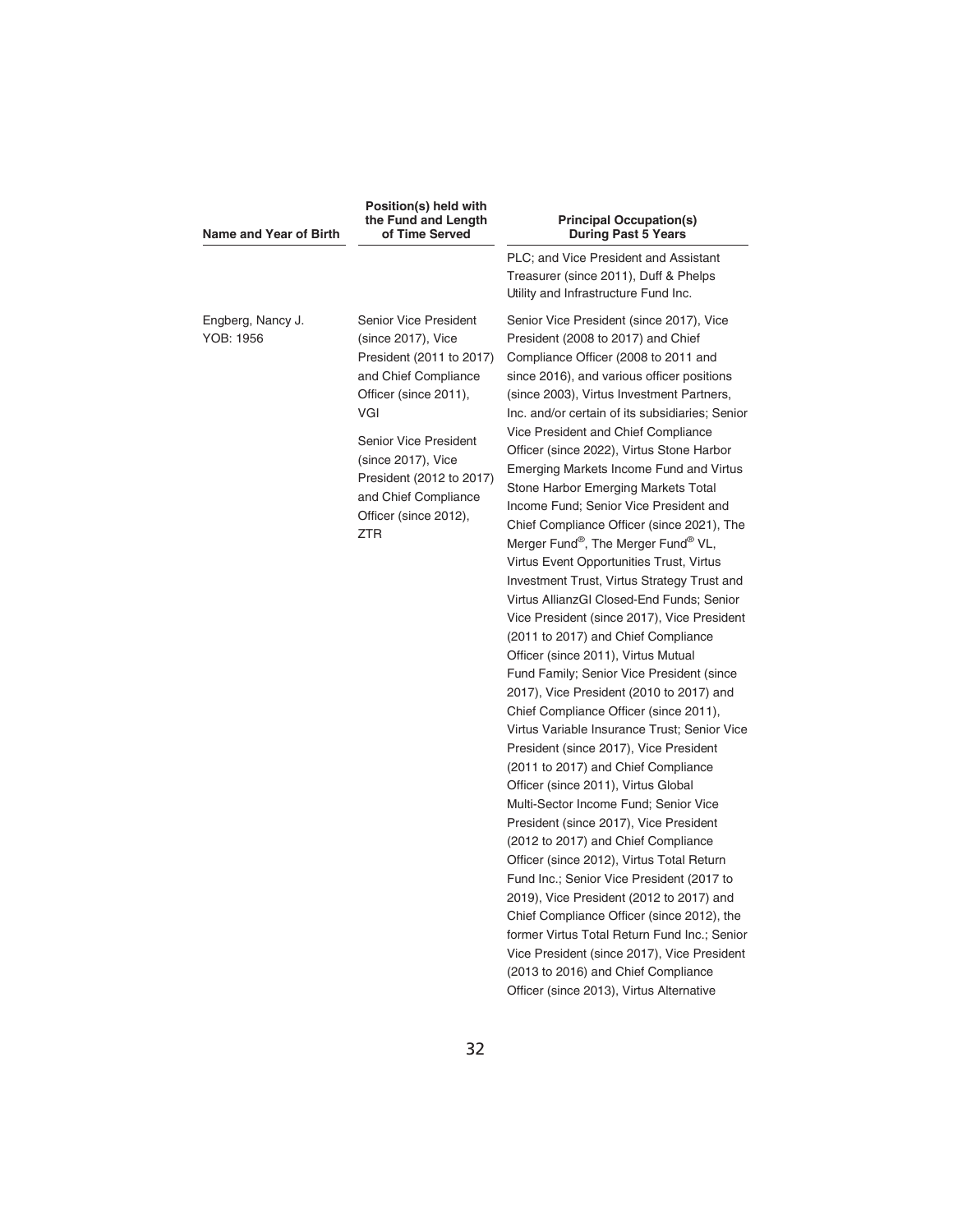| Name and Year of Birth       | Position(s) held with<br>the Fund and Length<br>of Time Served                                | <b>Principal Occupation(s)</b><br><b>During Past 5 Years</b>                                                                                                                                                                                                                                                                                                                                                                                                                                                                                                                                                                                                                                                                                                                                                                                                                                                                                                                                                                                                                                                                                                                                                                                                                                                                                                                                                                   |  |  |
|------------------------------|-----------------------------------------------------------------------------------------------|--------------------------------------------------------------------------------------------------------------------------------------------------------------------------------------------------------------------------------------------------------------------------------------------------------------------------------------------------------------------------------------------------------------------------------------------------------------------------------------------------------------------------------------------------------------------------------------------------------------------------------------------------------------------------------------------------------------------------------------------------------------------------------------------------------------------------------------------------------------------------------------------------------------------------------------------------------------------------------------------------------------------------------------------------------------------------------------------------------------------------------------------------------------------------------------------------------------------------------------------------------------------------------------------------------------------------------------------------------------------------------------------------------------------------------|--|--|
|                              |                                                                                               | Solutions Trust: Senior Vice President<br>(2017 to 2021), Vice President (2014 to<br>2017) and Chief Compliance Officer (2014<br>to 2021), Duff & Phelps Select MLP and<br>Midstream Energy Fund Inc.; Chief<br>Compliance Officer (since 2015), ETFis<br>Series Trust I; and Chief Compliance<br>Officer (since 2015), Virtus ETF Trust II.                                                                                                                                                                                                                                                                                                                                                                                                                                                                                                                                                                                                                                                                                                                                                                                                                                                                                                                                                                                                                                                                                   |  |  |
| Fromm, Jennifer<br>YOB: 1973 | Vice President, Chief<br>Legal Officer, Counsel<br>and Secretary (since<br>2020), VGI and ZTR | Vice President (since 2016) and Senior<br>Counsel (since 2007), Virtus Investment<br>Partners, Inc. and/or certain of its<br>subsidiaries; Vice President and Assistant<br>Secretary (since 2021), Virtus AllianzGI<br>Closed-End Funds; Vice President, Chief<br>Legal Officer, Counsel and Secretary (since<br>2022), Virtus Stone Harbor Emerging<br>Markets Income Fund and Virtus Stone<br>Harbor Emerging Markets Total Income<br>Fund; Vice President, Chief Legal Officer,<br>Counsel and Secretary (since 2021), The<br>Merger Fund®, The Merger Fund® VL,<br>Virtus Event Opportunities Trust, Virtus<br>Investment Trust and Virtus Strategy Trust;<br>Vice President and Secretary (since 2020),<br>DNP Select Income Fund Inc., Duff &<br>Phelps Utility and Infrastructure Fund Inc.,<br>and DTF Tax-Free Income 2028 Term<br>Fund Inc.; Vice President, Chief Legal<br>Officer, Counsel and Secretary (2020 to<br>2021), Duff & Phelps Select MLP and<br>Midstream Energy Fund Inc.; Vice<br>President, Chief Legal Officer, Counsel and<br>Secretary (since 2020), Virtus Total Return<br>Fund Inc. and Virtus Global Multi-Sector<br>Income Fund; Vice President (since 2017)<br>and Assistant Secretary (since 2008),<br>Virtus Mutual Funds Family; Vice President,<br>Chief Legal Officer, and Secretary (since<br>2013), Virtus Variable Insurance Trust; and<br>Vice President, Chief Legal Officer, and |  |  |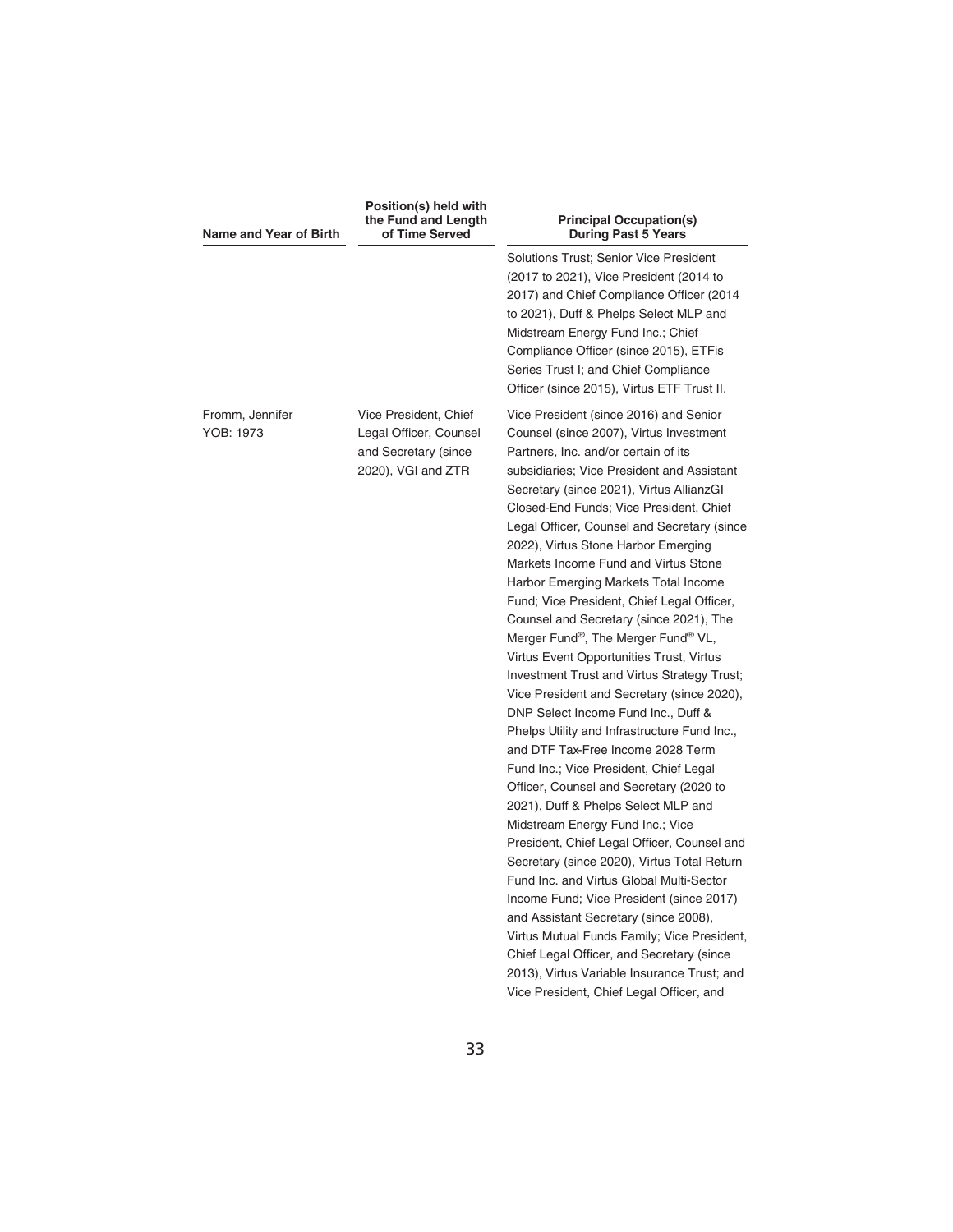| Name and Year of Birth         | Position(s) held with<br>the Fund and Length<br>of Time Served         | <b>Principal Occupation(s)</b><br><b>During Past 5 Years</b>                                                                                                                                                                                                                                                                                                                                                                                                                                                                                                                                                                                                                                                                                                                                                                                                                                                                                                                                                                                                                                                                   |
|--------------------------------|------------------------------------------------------------------------|--------------------------------------------------------------------------------------------------------------------------------------------------------------------------------------------------------------------------------------------------------------------------------------------------------------------------------------------------------------------------------------------------------------------------------------------------------------------------------------------------------------------------------------------------------------------------------------------------------------------------------------------------------------------------------------------------------------------------------------------------------------------------------------------------------------------------------------------------------------------------------------------------------------------------------------------------------------------------------------------------------------------------------------------------------------------------------------------------------------------------------|
|                                |                                                                        | Secretary (since 2013), Virtus Alternative<br>Solutions Trust.                                                                                                                                                                                                                                                                                                                                                                                                                                                                                                                                                                                                                                                                                                                                                                                                                                                                                                                                                                                                                                                                 |
| Short, Julia R.<br>YOB: 1972   | <b>Senior Vice President</b><br>(since 2018), VGI and<br><b>ZTR</b>    | Senior Vice President, Product<br>Development (since 2017), Virtus<br>Investment Partners, Inc. and/or certain of<br>its subsidiaries; Senior Vice President<br>(since 2022), Virtus Stone Harbor Emerging<br>Markets Income Fund, Virtus Stone Harbor<br>Emerging Markets Total Income Fund,<br><b>ETFis Series Trust I and Virtus ETF Trust</b><br>II; Senior Vice President (since 2021), The<br>Merger Fund®, The Merger Fund® VL,<br>Virtus Event Opportunities Trust, Virtus<br>Investment Trust, Virtus Strategy Trust and<br>Virtus AllianzGI Closed-End Funds; Senior<br>Vice President (2018 to 2021), Duff &<br>Phelps Select MLP and Midstream Energy<br>Fund Inc.; Senior Vice President (since<br>2018), Virtus Global Multi-Sector Income<br>Fund and Virtus Total Return Fund Inc.;<br>Senior Vice President (2018 to 2019), the<br>former Virtus Total Return Fund Inc.; Senior<br>Vice President (since 2017), Virtus Mutual<br>Fund Family; President and Chief Executive<br>Officer, RidgeWorth Funds (2007 to 2017);<br>and Managing Director, Product Manager,<br>RidgeWorth Investments (2004 to 2017). |
| Smirl, Richard W.<br>YOB: 1967 | <b>Executive Vice</b><br>President (since 2021),<br><b>VGI and ZTR</b> | <b>Executive Vice President, Product</b><br>Management (since 2021), and Executive<br>Vice President and Chief Operating Officer<br>(since 2021), Virtus Investment Partners,<br>Inc. and/or certain of its subsidiaries:<br>Executive Vice President President (since<br>2022), Virtus Stone Harbor Emerging<br>Markets Income Fund, Virtus Stone Harbor<br>Emerging Markets Total Income Fund,<br><b>ETFis Series Trust I and Virtus ETF Trust</b><br>II; Executive Vice President (since 2021),<br>The Merger Fund®, The Merger Fund® VL,                                                                                                                                                                                                                                                                                                                                                                                                                                                                                                                                                                                   |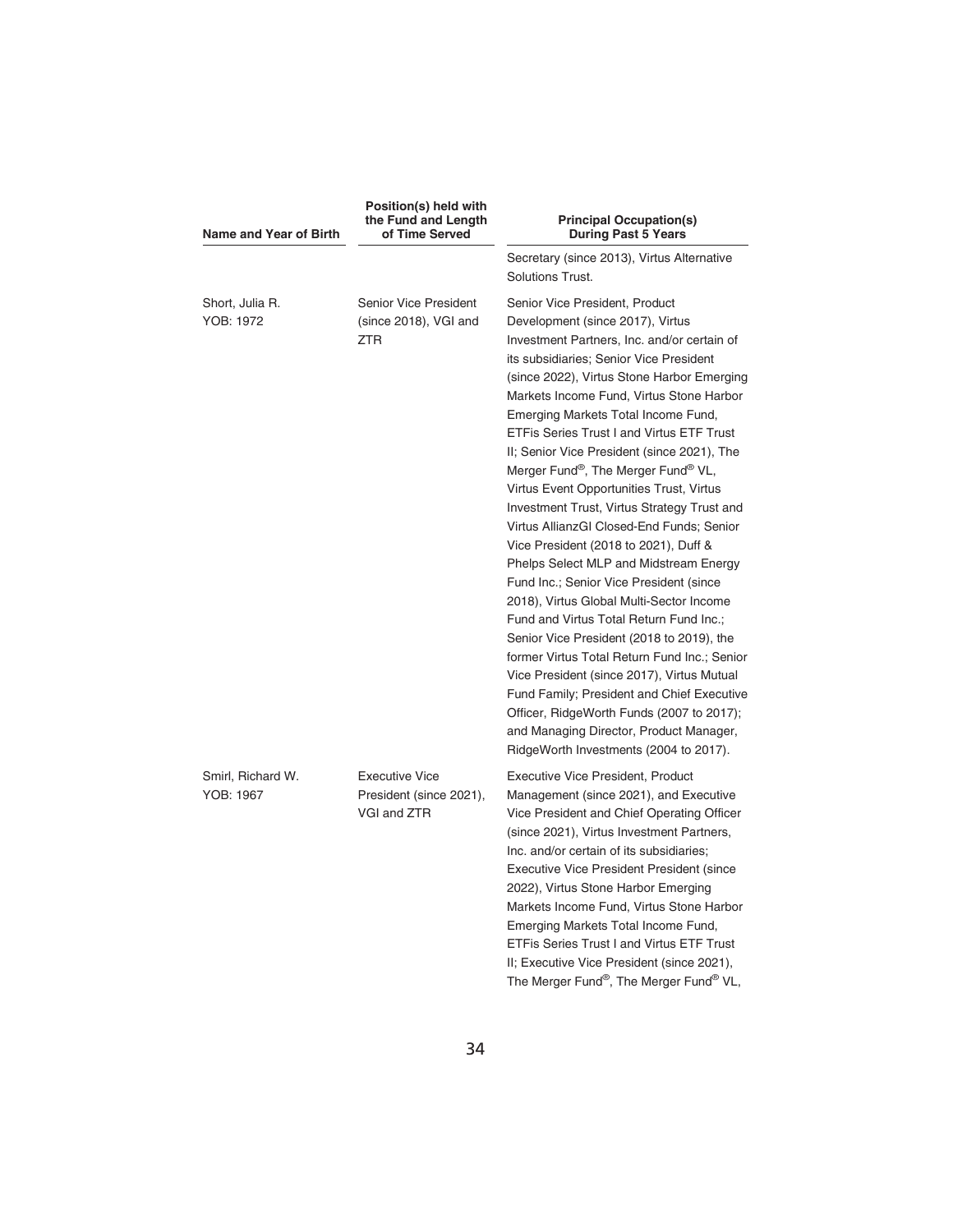| Name and Year of Birth | Position(s) held with<br>the Fund and Length<br>of Time Served | <b>Principal Occupation(s)</b><br><b>During Past 5 Years</b> |  |
|------------------------|----------------------------------------------------------------|--------------------------------------------------------------|--|
|                        |                                                                | Virtus Event Opportunities Trust, Virtus                     |  |
|                        |                                                                | Mutual Fund Family, Virtus Investment                        |  |
|                        |                                                                | Trust, Virtus Strategy Trust, Virtus AllianzGI               |  |
|                        |                                                                | Closed-End Funds, Virtus Global                              |  |
|                        |                                                                | Multi-Sector Income Fund, and Virtus Total                   |  |
|                        |                                                                | <b>Return Fund Inc.: Executive Vice President</b>            |  |
|                        |                                                                | (May to June 2021), Duff & Phelps Select                     |  |
|                        |                                                                | MLP and Midstream Energy Fund Inc.;                          |  |
|                        |                                                                | Chief Operating Officer (2018 to 2021),                      |  |
|                        |                                                                | <b>Russell Investments: Executive Director</b>               |  |
|                        |                                                                | (Jan. to July 2018), State of Wisconsin                      |  |
|                        |                                                                | Investment Board; and Partner and Chief                      |  |
|                        |                                                                | Operating Officer (2004 to 2018), William                    |  |
|                        |                                                                | Blair Investment Management.                                 |  |
|                        |                                                                |                                                              |  |

### **Section 16(a) Beneficial Ownership Reporting Compliance**

Section 16(a) of the Securities Exchange Act of 1934 (as amended, the "1934 Act") and Section 30(h) of the 1940 Act require, among other persons, the officers and Directors of the Funds, Adviser and certain affiliates of the Adviser ("Reporting Persons") to file reports of ownership of the Funds' securities and changes in such ownership with the SEC and the NYSE. Reporting Persons are also required by such regulations to furnish the Funds with copies of all Section 16(a) forms they file.

Based solely on its review of the copies of Forms 3, 4 and 5 and amendments thereto furnished to the Funds and representations of certain Reporting Persons, each Fund believes that all required Section 16(a) ownership reports were filed during its most recent fiscal year.

## **Information about the Fund's Independent Registered Public Accountant**

The 1940 Act requires that each Fund's independent registered public accounting firm be selected by the vote, cast in person, of a majority of the members of the Board who are not interested persons of the Fund. In addition, the listing standards of the NYSE vest the Audit Committee, in its capacity as a committee of the Board, with responsibility for the appointment, compensation, retention and oversight of the work of the Fund's independent registered public accounting firm. The Funds' financial statements for the year ended November 30, 2021, have been audited by PricewaterhouseCoopers LLP ("PwC"), an independent registered public accounting firm. PwC has also been selected to perform the audit of the Funds' financial statements for the fiscal year ending November 30, 2022. Representatives of PwC are not expected to be present at the Annual Meeting.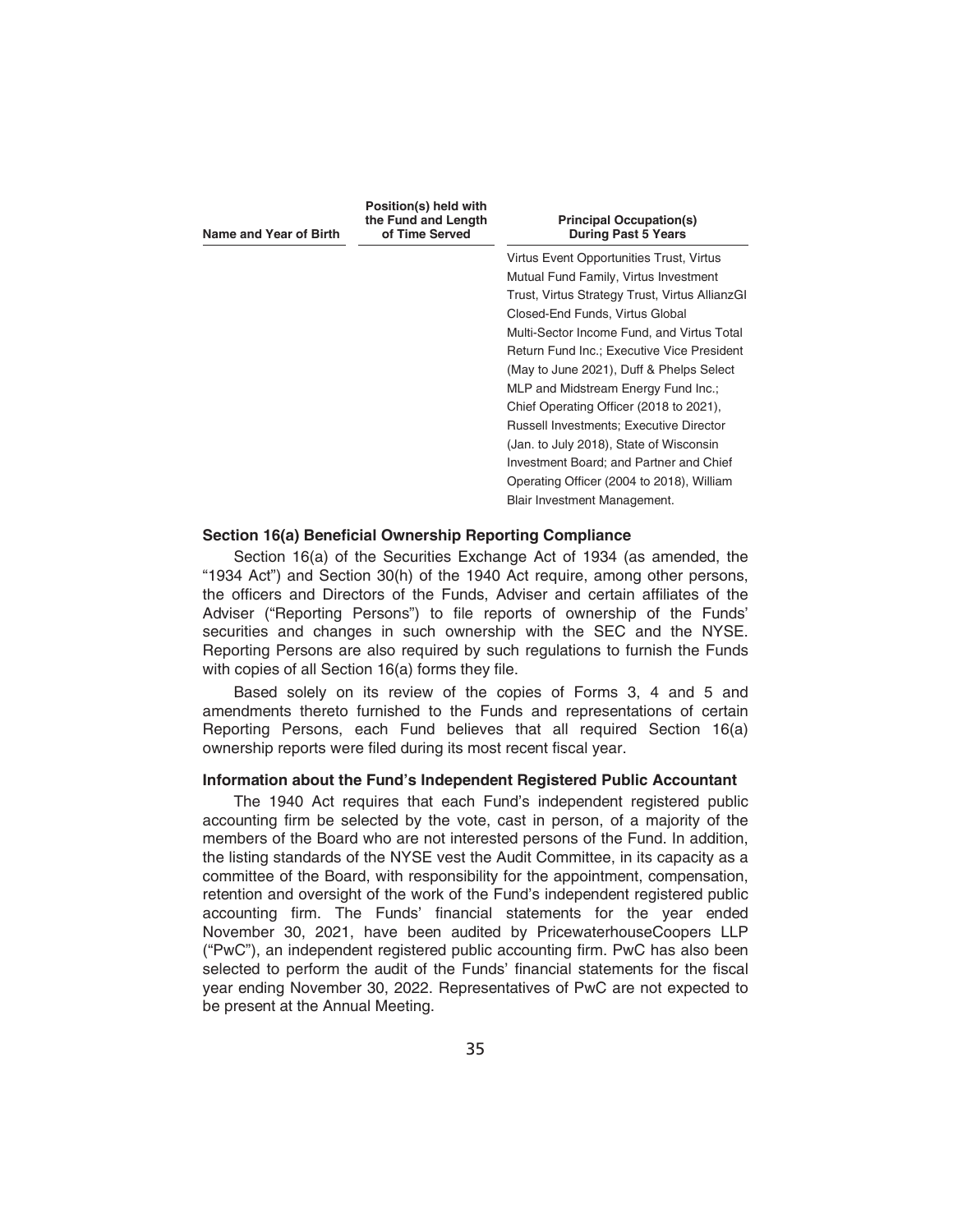## **Audit Committee Report**

The Audit Committee oversees the Fund's financial reporting process on behalf of the Board of Directors or Board of Trustees of each Fund and operates under a written charter adopted by the Board. The Committee meets with the Funds' management ("Management") and independent registered public accounting firm and reports the results of its activities to the Board. Management has the primary responsibility for the financial statements and the reporting process, including the system of internal controls.

In connection with the audit of each Fund's financial statements for the fiscal year ended November 30, 2021, the Audit Committee: (1) reviewed and discussed each Fund's 2021 audited financial statements with Management, (2) discussed with the independent auditors the matters required to be discussed by applicable standards adopted by the Public Company Accounting Oversight Board, (3) received and reviewed the written disclosures and the letter from the independent accountant required by applicable requirements of the Public Company Accounting Oversight Board regarding the independent accountant's communications with the Audit Committee concerning independence, and (4) discussed with the independent accountant its independence. Based on the foregoing reviews and discussions, the Audit Committees recommended to the Boards that each Fund's audited financial statements be included in each Fund's Annual Report to Shareholders for the fiscal year ended in 2021.

### **The Audit Committee**

Donald C. Burke Deborah A. DeCotis John R. Mallin Connie D. McDaniel (chairperson) Brian T. Zino

## **The Audit Committee's Pre-Approval Policies and Procedures**

Each Board has adopted policies and procedures with regard to the pre-approval of services provided by PwC. Audit, audit-related and tax compliance services provided to the Funds on an annual basis require specific pre-approval by each Audit Committee. Each Audit Committee must also approve other non-audit services provided to each of the Funds and those non-audit services provided to the Funds' affiliated service providers that relate directly to the operations and financial reporting of the Funds. Certain of these non-audit services that the Board believes are (i) consistent with the SEC's auditor independence rules and (ii) routine and recurring services that will not impair the independence of the independent auditors may be approved by a Board without consideration on a specific case-by-case basis.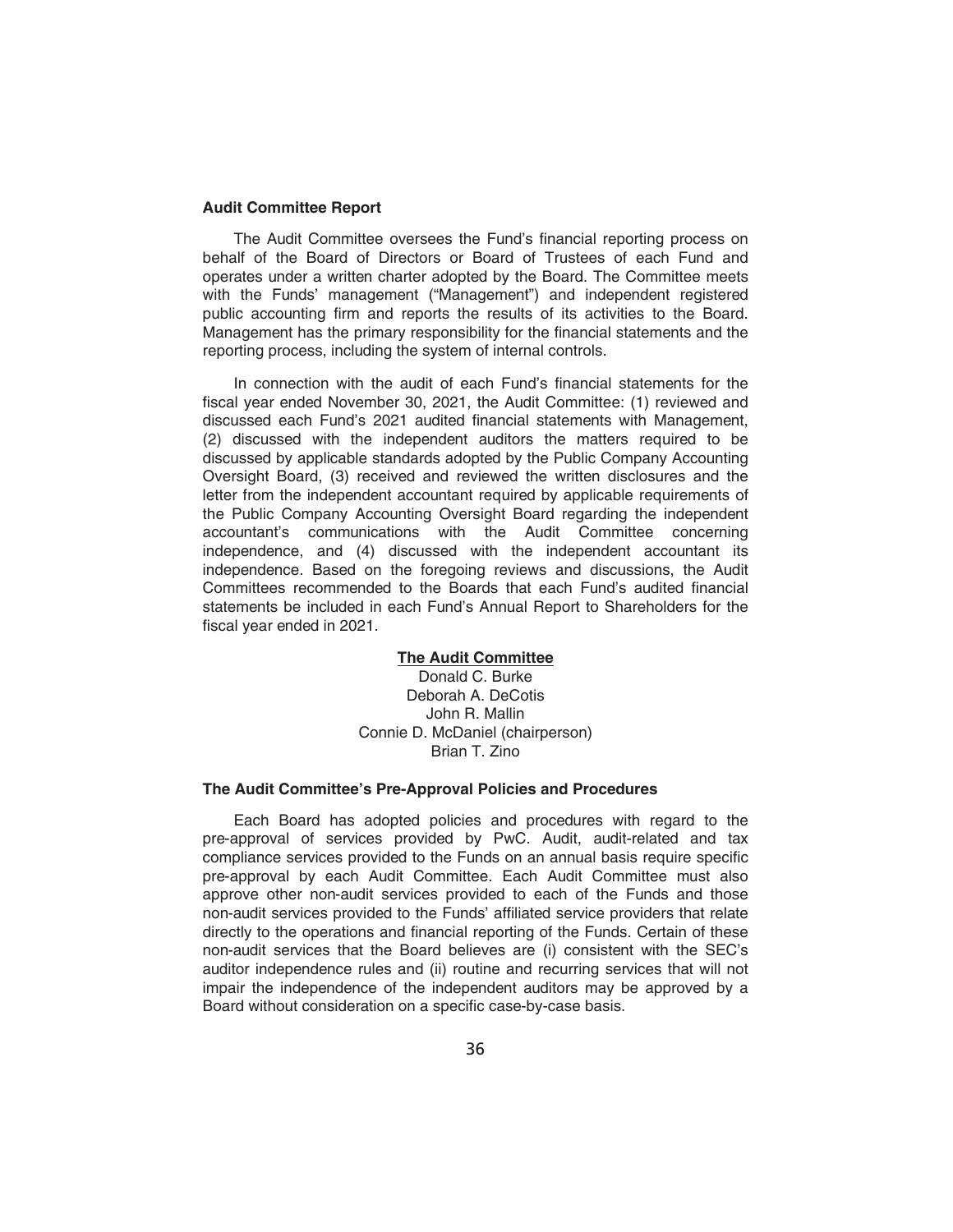During the fiscal year ended November 30, 2021, all audit, audit-related, tax and non-audit services provided by the Funds' independent registered public accounting firm to the Adviser or Subadvisers, or any entity controlling, controlled by, or under common control with the Adviser or Subadvisers, were pre-approved by each Fund's Audit Committee. For more information about the Funds' independent registered public accounting firm, see "Additional Information — Independent Auditors."

#### **Shareholder Communications to the Directors**

Each Board has adopted the following procedures for shareholders and other persons to send communications to the Board. Shareholders and other persons may mail written communications to the full Board, to committees of the Board or to specific individual Directors in care of the applicable Fund, 101 Munson Street, Greenfield, MA 01301. All such communications received by the Funds will be forwarded to the full Board, the relevant Board committee or the specific individual Director, as applicable, except that the Funds may, in good faith, determine that a communication should not be so forwarded if it does not reasonably relate to the Fund or its operations, management, activities, policies, service providers, Board, officers, shareholders or other matters relating to an investment in the Fund or is purely ministerial in nature.

#### **Beneficial Ownership of Securities**

As of the Record Date, the Funds' Directors and executive officers, as a group, owned less than 1% of the Funds' outstanding Shares. As of April 4, 2022, the current Directors owned Shares of each Fund in the following amounts:

| Name of Director             | <b>Dollar Range</b><br>of Equity<br><b>Securities in VGI</b> | <b>Dollar Range</b><br>of Equity<br><b>Securities in ZTR</b> |                      |
|------------------------------|--------------------------------------------------------------|--------------------------------------------------------------|----------------------|
| <b>Independent Directors</b> |                                                              |                                                              |                      |
| Donald C. Burke              | $$10,001 - $50,000$                                          | $$10,001 - $50,000$                                          | Over \$100,000       |
| Sarah E. Cogan               | $$10,001 - $50,000$                                          | $$10,001 - $50,000$                                          | Over \$100,000       |
| Deborah A. DeCotis           | \$0                                                          | \$0                                                          | $$10,001 - $50,000$  |
| F. Ford Drummond             | $$1 - $10,000$                                               | $$1 - $10,000$                                               | Over \$100,000       |
| Sidney E. Harris             | $$10,001 - $50,000$                                          | $$10.001 - $50.000$                                          | Over \$100,000       |
| John R. Mallin               | $$10,001 - $50,000$                                          | $$50,001 - $100,000$                                         | Over \$100,000       |
| Connie D. McDaniel           | $$10,001 - $50,000$                                          | $$10,001 - $50,000$                                          | Over \$100,000       |
| Philip R. McLoughlin         | $$50,001 - $100,000$                                         | $$50,001 - $100,000$                                         | Over \$100,000       |
| Geraldine M. McNamara        | $$1 - $10,000$                                               | $$1 - $10,000$                                               | Over \$100,000       |
| James B. Rogers, Jr.         | $$10,001 - $50,000$                                          | $$50,001 - $100,000$                                         | $$50,001 - $100,000$ |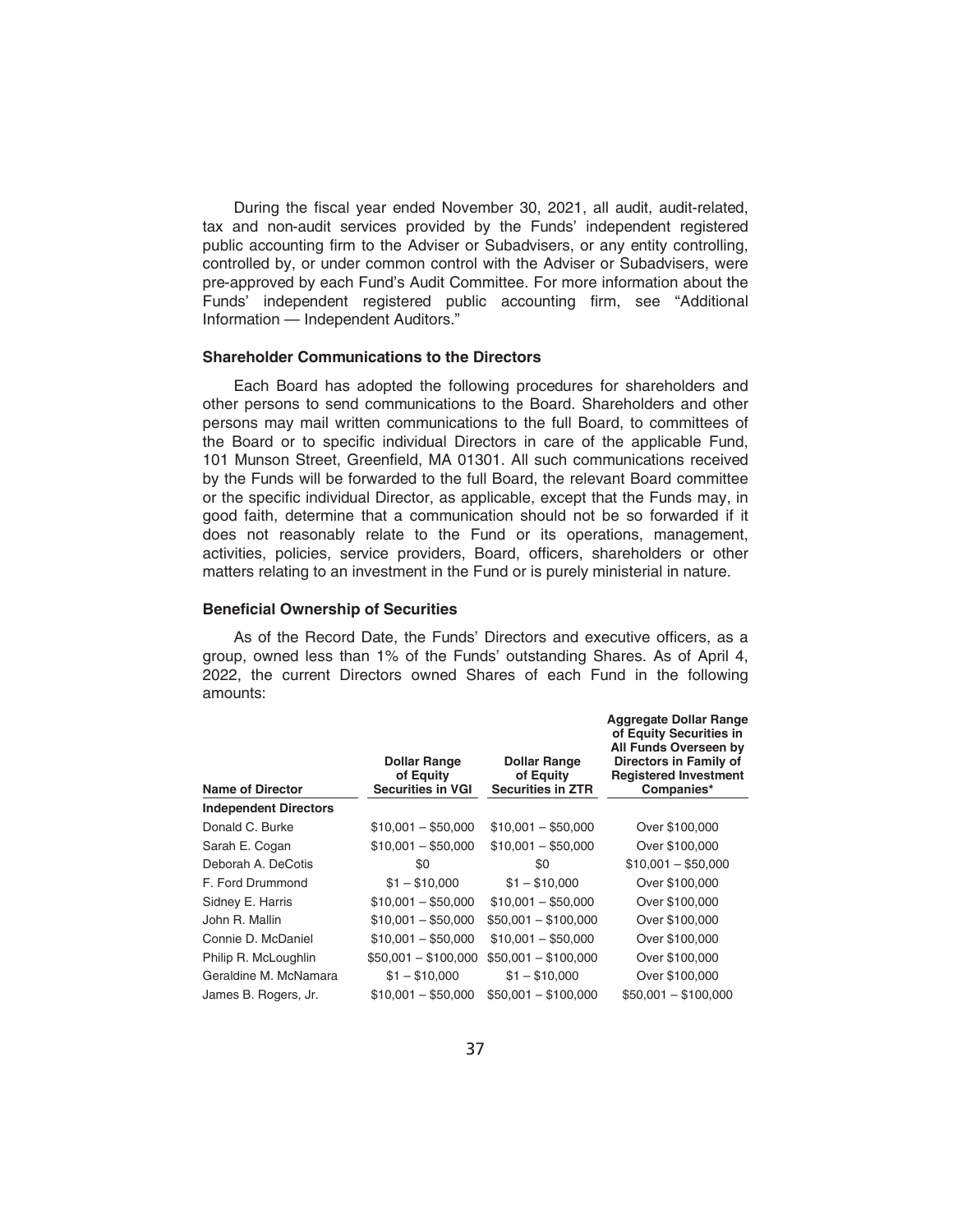| <b>Name of Director</b>    | <b>Dollar Range</b><br>of Equity<br><b>Securities in VGI</b> | <b>Dollar Range</b><br>of Equity<br><b>Securities in ZTR</b> | <b>Aggregate Dollar Range</b><br>of Equity Securities in<br>All Funds Overseen by<br>Directors in Family of<br><b>Registered Investment</b><br>Companies* |  |
|----------------------------|--------------------------------------------------------------|--------------------------------------------------------------|-----------------------------------------------------------------------------------------------------------------------------------------------------------|--|
| R. Keith Walton            | $$10.001 - $50.000$                                          | $$10.001 - $50.000$                                          | $$10.001 - $50.000$                                                                                                                                       |  |
| Brian T. Zino              | $$10.001 - $50.000$                                          | $$50.001 - $100.000$                                         | Over \$100,000                                                                                                                                            |  |
| <b>Interested Director</b> |                                                              |                                                              |                                                                                                                                                           |  |
| George R. Aylward          | $$10.001 - $50.000$                                          | $$50,001 - $100,000$                                         | Over \$100,000                                                                                                                                            |  |

The term, "Family of Registered Investment Companies", means any two or more registered investment companies that share the same investment adviser or principal underwriter or hold themselves out to investors as related companies for purposes of investment and investor services.

### **Board and Committee Meetings**

The Funds have not established a policy with respect to Director attendance at annual shareholder meetings. Nine meetings of the Board were held during the year ended December 31, 2021.

Nine meetings of the Audit Committee, seven meetings of the Compliance Committee, eight meetings of the Governance and Nominating Committee, and six meetings of the Executive Committee, were held during the year ended December 31, 2021.

During the year ended December 31, 2021, each Director of the Funds attended at least 75% of the total number of Board meetings and committee meetings of which such Director was a member.

#### **Compensation of Independent Directors and Advisory Board Member**

The following table provides information regarding the compensation of the Independent Directors and Advisory Board Member for the year ended December 31, 2021. The Interested Director does not receive compensation from the Funds or other funds in the Fund Complex.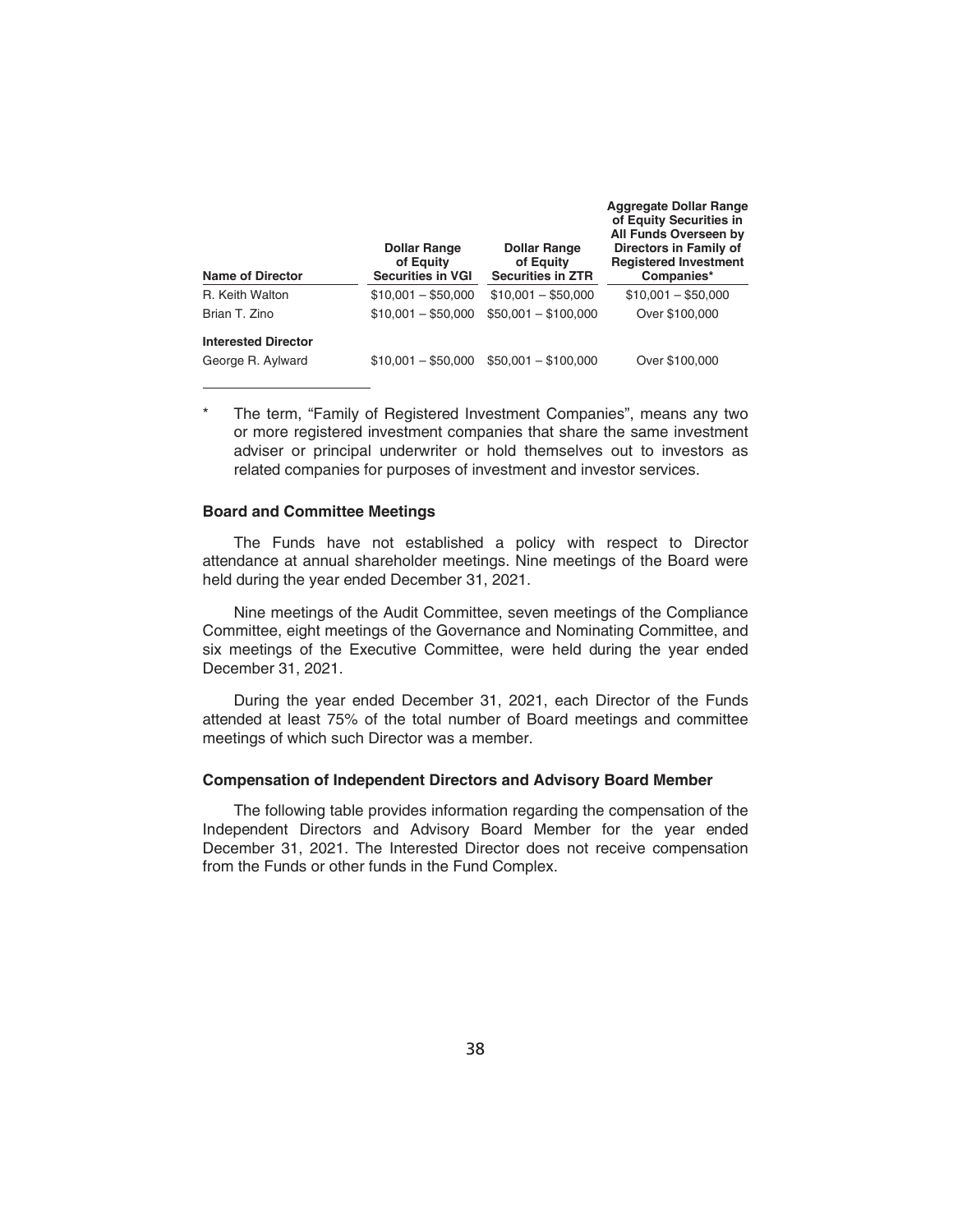| <b>Name of Director</b>            | Aggregate<br>Compensation<br>from the Funds | <b>Pension or</b><br><b>Retirement</b><br><b>Benefits</b><br><b>Accrued as</b><br><b>Part of Funds</b><br><b>Expenses</b> | <b>Estimated</b><br>Annual<br><b>Benefits</b><br>Upon<br><b>Retirement</b> | <b>Total Compensation</b><br>from the Funds and<br>Fund Complex <sup>(1)</sup> |
|------------------------------------|---------------------------------------------|---------------------------------------------------------------------------------------------------------------------------|----------------------------------------------------------------------------|--------------------------------------------------------------------------------|
| Donald C. Burke $\ldots$ ,         | \$14,969.29                                 | N/A                                                                                                                       | N/A                                                                        | \$316,666.67                                                                   |
| Sarah E. Cogan                     | \$<br>7,500.00                              | N/A                                                                                                                       | N/A                                                                        | \$302,500.00                                                                   |
| Deborah A. DeCotis                 | \$<br>7,500.00                              | N/A                                                                                                                       | N/A                                                                        | \$293,333.33                                                                   |
| F. Ford Drummond                   | \$<br>7,500.00                              | N/A                                                                                                                       | N/A                                                                        | \$297,916.67                                                                   |
| Sidney E. Harris                   | \$14,775.84                                 | N/A                                                                                                                       | N/A                                                                        | \$316,666.67                                                                   |
| John R. Mallin $\ldots$            | \$14,775.84                                 | N/A                                                                                                                       | N/A                                                                        | \$316,666.67                                                                   |
| Connie D. McDaniel                 | \$14,775.84                                 | N/A                                                                                                                       | N/A                                                                        | \$356,250.00                                                                   |
| Philip R. McLoughlin               | \$94,811.61                                 | N/A                                                                                                                       | N/A                                                                        | \$650,916.67                                                                   |
| Geraldine M. McNamara              | \$14,775.84                                 | N/A                                                                                                                       | N/A                                                                        | \$415,250.00                                                                   |
| James M. Oates $(2)$ ,             | \$40,623.42                                 | N/A                                                                                                                       | N/A                                                                        | \$191,041.67                                                                   |
| James B. Rogers, Jr.               | \$14,775.84                                 | N/A                                                                                                                       | N/A                                                                        | \$15,000.00                                                                    |
| R. Keith Walton                    | \$14,775.84                                 | N/A                                                                                                                       | N/A                                                                        | \$316,666.67                                                                   |
| Brian T. Zino, $\ldots$ , $\ldots$ | \$14,775.84                                 | N/A                                                                                                                       | N/A                                                                        | \$345,833.33                                                                   |
| <b>Advisory Member</b>             |                                             |                                                                                                                           |                                                                            |                                                                                |
| William R. Moyer                   | \$137,907.80                                | N/A                                                                                                                       | N/A                                                                        | \$140,000.00                                                                   |

(1) The "Fund Complex" includes those registered investment companies that hold themselves out to investors as related companies for purposes of investment and investor services or for which the Fund's Adviser or an affiliate of the Adviser, including the Subadvisers, serves as investment adviser.

<sup>(2)</sup> Mr. Oates retired effective 6/30/2021.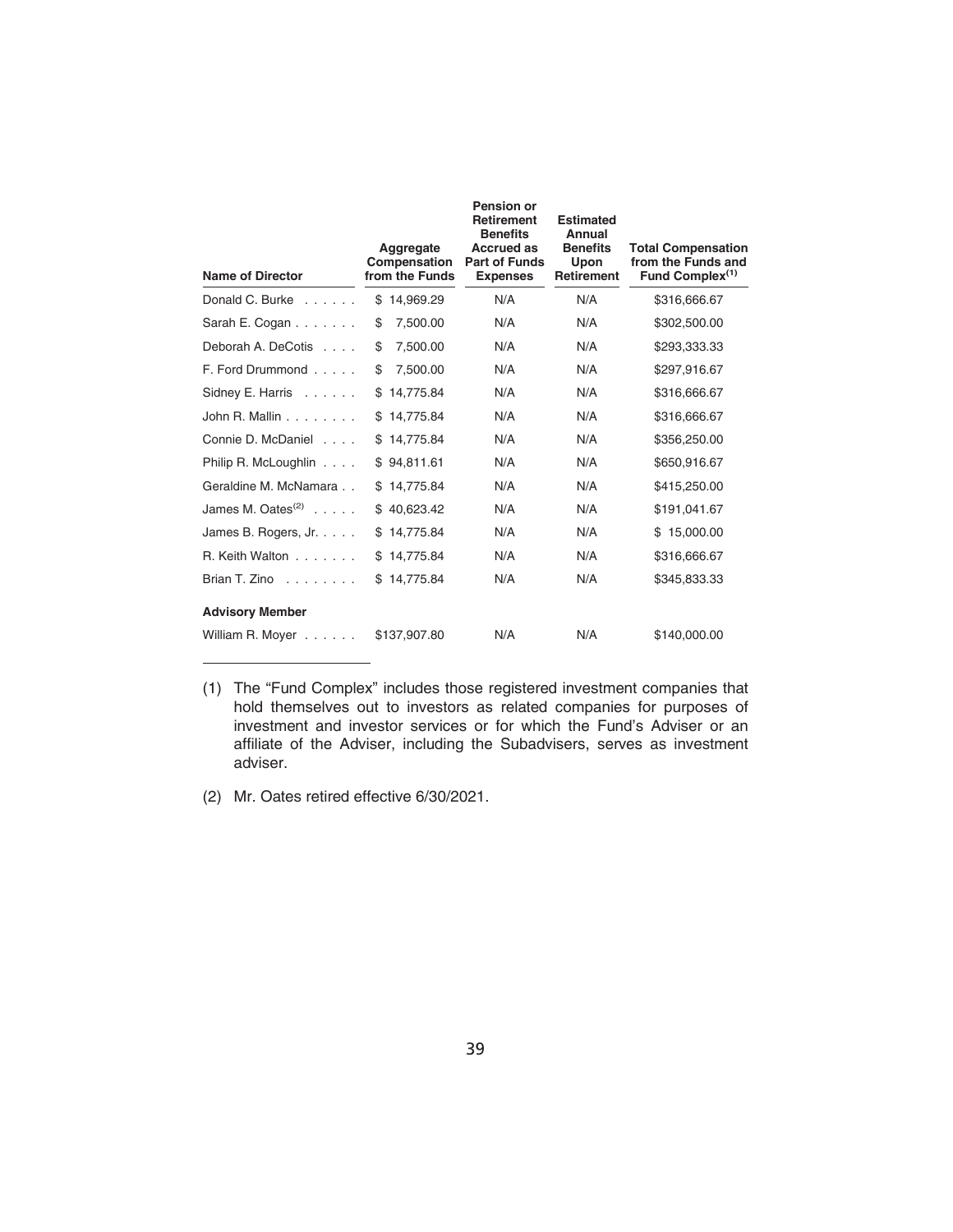### **VOTING REQUIREMENTS AND OTHER INFORMATION**

### **Voting Requirements**

Voting requirements for each proposal are outlined within the discussion supporting each respective proposal. For purposes of the Annual Meeting, a quorum for a Fund is present to transact business if the holders of a majority of the outstanding common shares of that Fund entitled to vote at the Annual Meeting are present in person (virtually) or by proxy.

Shares present in person (virtually) or represented by proxy at the Annual Meeting and abstentions will be included in determining the existence of a quorum at the Annual Meeting. An uninstructed proxy for shares held by brokers or nominees as to which (i) instructions have not been received from the beneficial owners or the persons entitled to vote and (ii) the broker or nominee does not have discretionary voting power on a particular matter is a broker "non-vote." Proxies that reflect broker non-votes will also be counted as shares that are present and entitled to vote on the matter for purposes of determining the presence of a quorum. With respect to Proposals 1a-1h to elect Directors, where the vote required to approve is the affirmative vote of a percentage of votes cast, broker non-votes or abstentions have no effect because they are not a vote cast. Thus, they are disregarded in determining the "votes cast" on the particular issue.

Signed but unmarked proxies will be voted in accordance with the Board's recommendation for each Proposal.

## **Adjournment**

If a quorum is not present in person (virtually) or by proxy at the time the Annual Meeting is called to order, or there are not sufficient votes to approve a proposal, the chairperson of the Annual Meeting may, with respect to that proposal, adjourn the Annual Meeting if the chairperson determines that an adjournment and further solicitation is reasonable and in the interest of shareholders. In determining whether to adjourn the Annual Meeting, the following factors may be considered: the percentage of votes actually cast, the percentage of negative votes actually cast, the nature of any further solicitation and the information to be provided to shareholders with respect to the reasons for the solicitation.

### **ADDITIONAL INFORMATION ABOUT THE ANNUAL MEETING AND THE FUNDS**

## **Further Information About Voting and the Annual Meeting**

Instructions regarding how to vote via telephone or the Internet are included on the proxy card. The required control number for Internet and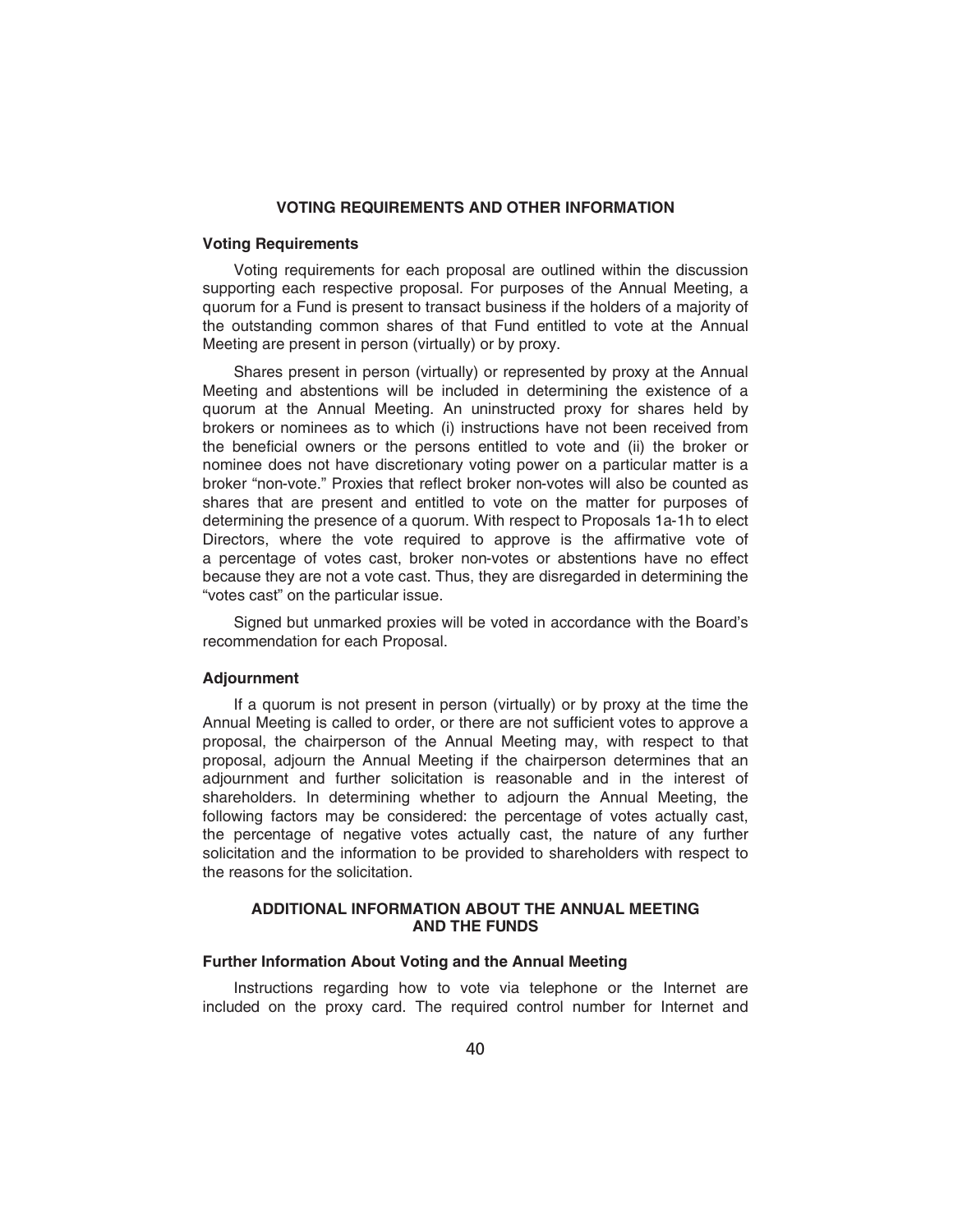telephone voting is printed on the proxy card. The control number is used to match proxy cards with shareholders' respective accounts and to ensure that, if multiple proxy cards are executed, shares are voted in accordance with the proxy card bearing the latest date.

In the event that the Funds solicit votes by having calls placed by officers or employees of the Funds and/or Adviser, or their affiliates, or representatives of a proxy solicitation firm, authorization to permit execution of proxies may be obtained by the representatives of the proxy solicitation firm receiving telephonic instructions from shareholders of the Funds. Proxies that are obtained telephonically will be recorded in accordance with procedures that the Funds believe are reasonably designed to ensure that the identity of the shareholder casting the vote is accurately determined and that the voting instructions of the shareholder are accurately determined.

Only shareholders or their duly appointed proxy holders can attend (virtually) the Annual Meeting and any adjournment or postponement thereof. You will be able to attend and participate in the Annual Meeting online, vote<br>vour shares electronically and submit your questions by visiting: electronically and submit your questions by visiting: www.meetnow.global/MUMUD7Q on May 23, 2022 at 3:30 p.m. Eastern Time and entering the control number found in the shaded box of your proxy card.

If you hold your shares through an intermediary, such as a bank or broker, you must register in advance to attend the Annual Meeting virtually on the Internet. To register to attend the Annual Meeting online by webcast you must submit proof of your proxy power (legal proxy) reflecting your Fund holdings along with your name and email address to Computershare. Requests for registration must be labeled as "Legal Proxy" and be received no later than 5:00 p.m. Eastern Time on May 18, 2022.

You will receive a confirmation of your registration by email after we receive your registration materials.

Requests for registration should be directed to us by emailing an image of your legal proxy to shareholdermeetings@computershare.com.

The online meeting will begin promptly at 3:30 p.m. Eastern Time. We encourage you to access the meeting prior to the start time leaving ample time for the check in. Please follow the registration instructions as outlined in this proxy statement.

All shares represented by properly executed proxies received prior to the Annual Meeting will be voted at the Annual Meeting in accordance with the instructions marked thereon or otherwise as provided therein. If you sign the proxy card, but do not fill in a vote, your shares will be voted in accordance with the Board's recommendation. If any other business is brought before the Annual Meeting, your shares will be voted at the proxies' discretion.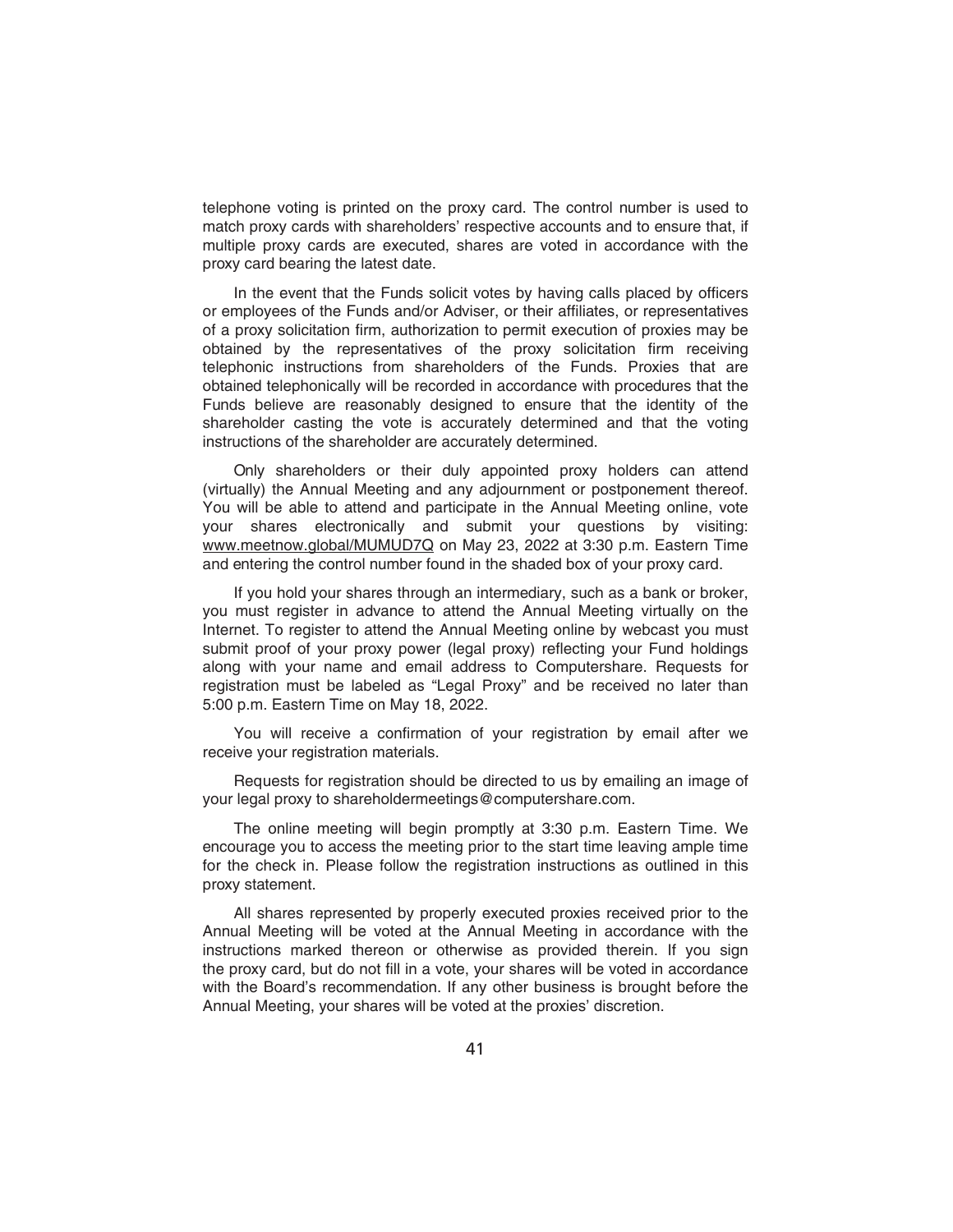Shareholders who execute proxy cards or record their voting instructions via telephone or the Internet may revoke their proxies at any time prior to the time they are voted by giving written notice to the Secretary of the Funds, by delivering a subsequently dated proxy (including via telephone or the Internet) prior to the date of the Annual Meeting or by attending (virtually) and voting at the Annual Meeting. Merely attending the Annual Meeting (virtually), however, will not revoke any previously submitted proxy.

The Board has fixed the close of business on April 4, 2022, as the record date for the determination of shareholders of the Funds entitled to notice of, and to vote at, the Annual Meeting. Shareholders of the Funds on that date will be entitled to one vote on each matter to be voted on for each share held and a fractional vote with respect to each fractional share with no cumulative voting rights.

## **Expenses and Proxy Solicitation**

The Funds will bear the expense of the Annual Meeting, including preparation, printing and mailing of the enclosed form of proxy, accompanying Notice of Annual Meeting and this Proxy Statement. Each Fund will bear one-half of such expenses, except for mailing expenses, which are paid by each Fund based on its actual mailing expenses to its shareholders. Each Fund, upon request, will reimburse banks, brokers and others for their reasonable expenses in forwarding proxy solicitation material to the beneficial owners of that Fund's Shares. In order to obtain the necessary quorum at the Meeting, supplementary solicitation may be made by mail, telephone or personal interviews by officers or employees of the Funds and/or Adviser, or their affiliates, or representatives of a proxy solicitation firm. The Funds' officers will not receive any additional compensation for such solicitation, though a proxy solicitation firm (if one is used) will. The Funds will bear 100% of solicitation costs, if any.

## **Adviser and Subadvisers**

Virtus Investment Advisers, Inc. (the "Adviser") acts as investment adviser to the Funds. The Adviser is responsible for overseeing the investment management and administration services provided to the Fund. The Adviser is located at One Financial Plaza, Hartford, CT 06103. The Adviser has delegated the day-to-day portfolio management of VGI to one Subadviser: Newfleet Asset Management, LLC ("Newfleet"); and the day-to-day portfolio management of ZTR to two Subadvisers: Newfleet and Duff & Phelps Investment Management Co. ("Duff & Phelps"). Each Subadviser is an affiliate of the Adviser and, like the Adviser, an indirect wholly owned subsidiary of Virtus. Newfleet is located at One Financial Plaza, Hartford, CT 06103. Duff & Phelps is located at 200 South Wacker Drive, Suite 500, Chicago, IL 60606.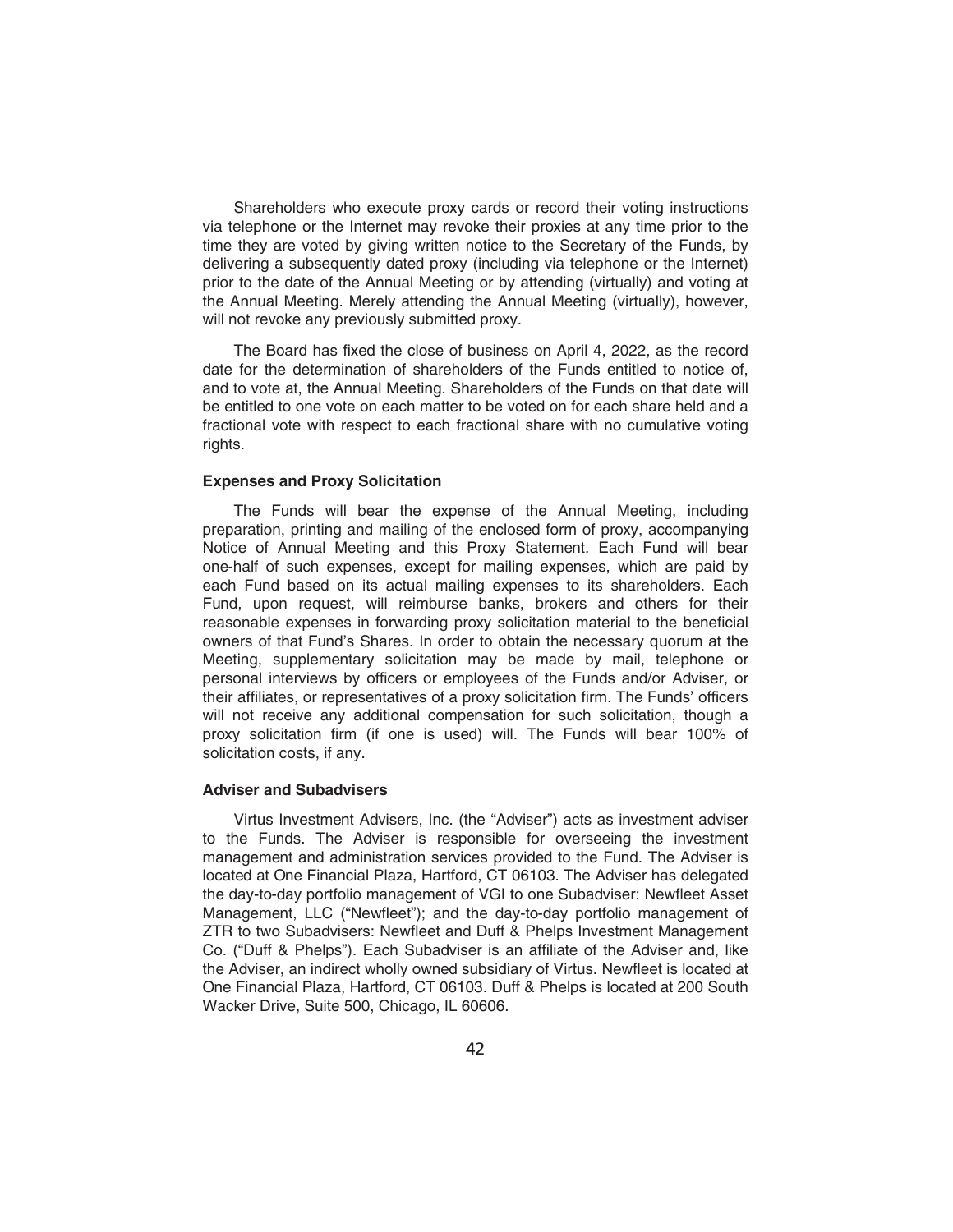## **Administrator**

Virtus Fund Services, LLC (the "Administrator" or "Virtus Fund Services") serves as the administrator for the Funds. The Administrator's principal business office is located at One Financial Plaza, Hartford, CT 06103. The Administrator is an indirect wholly owned subsidiary of Virtus.

### **Independent Auditors Fees**

The aggregate fees paid to PwC in connection with each Fund's annual audit for fiscal years 2020 and 2021 were as follows:

|                                 | VGI                                                 |                                                     | ZTR <sup>*</sup>                                    |                                                     |  |
|---------------------------------|-----------------------------------------------------|-----------------------------------------------------|-----------------------------------------------------|-----------------------------------------------------|--|
|                                 | <b>Fiscal year</b><br>ended<br>November 30,<br>2021 | <b>Fiscal year</b><br>ended<br>November 30,<br>2020 | <b>Fiscal year</b><br>ended<br>November 30,<br>2021 | <b>Fiscal year</b><br>ended<br>November 30,<br>2020 |  |
| Audit Fees                      | \$30,050                                            | \$25,155                                            | \$30,050                                            | \$25,155                                            |  |
| Audit-Related Fees <sup>*</sup> | \$2,775                                             | \$3,067                                             | \$2,775                                             | \$3,067                                             |  |
| Tax Fees <sup>**</sup>          | \$3,353                                             | \$3,400                                             | \$4,853                                             | \$11,600                                            |  |
| All Other Fees                  | \$<br>0                                             | \$<br>0                                             | \$<br>0                                             | \$<br>0                                             |  |

\* "Audit-Related Fees" are those related to performance of the audit and review of each Fund's financial statements not disclosed under "Audit Fees."

\*\* "Tax Fees" are those primarily associated with review of each Fund's tax provision and Regulated Investment Company qualification in connection with audits of each Fund's financial statements, review of year-end distributions by each Fund to avoid excise tax, periodic discussion with management on tax issues affecting each Fund, and reviewing and signing each Fund's federal income and excise tax returns.

All of the services described in the table above were approved by the Funds' Audit Committee pursuant to its policies and procedures.

With respect to Rule 2-01(c)(7)(i)(C) of Regulation S-X, there were no fees that were approved by the Audit Committee pursuant to the de minimis exception for the Funds' last two fiscal years on behalf of (i) the Funds' service providers that relate directly to the operations and financial reporting of the Funds, or (ii) the Funds themselves. There were no fees required to be approved pursuant to paragraph (c)(7)(ii) of Rule 2-01 of Regulation S-X during the fiscal years indicated above.

## **Principal Shareholders**

As of April 4, 2022, to the best of each Fund's knowledge, no person beneficially owns more than five percent of the outstanding shares of each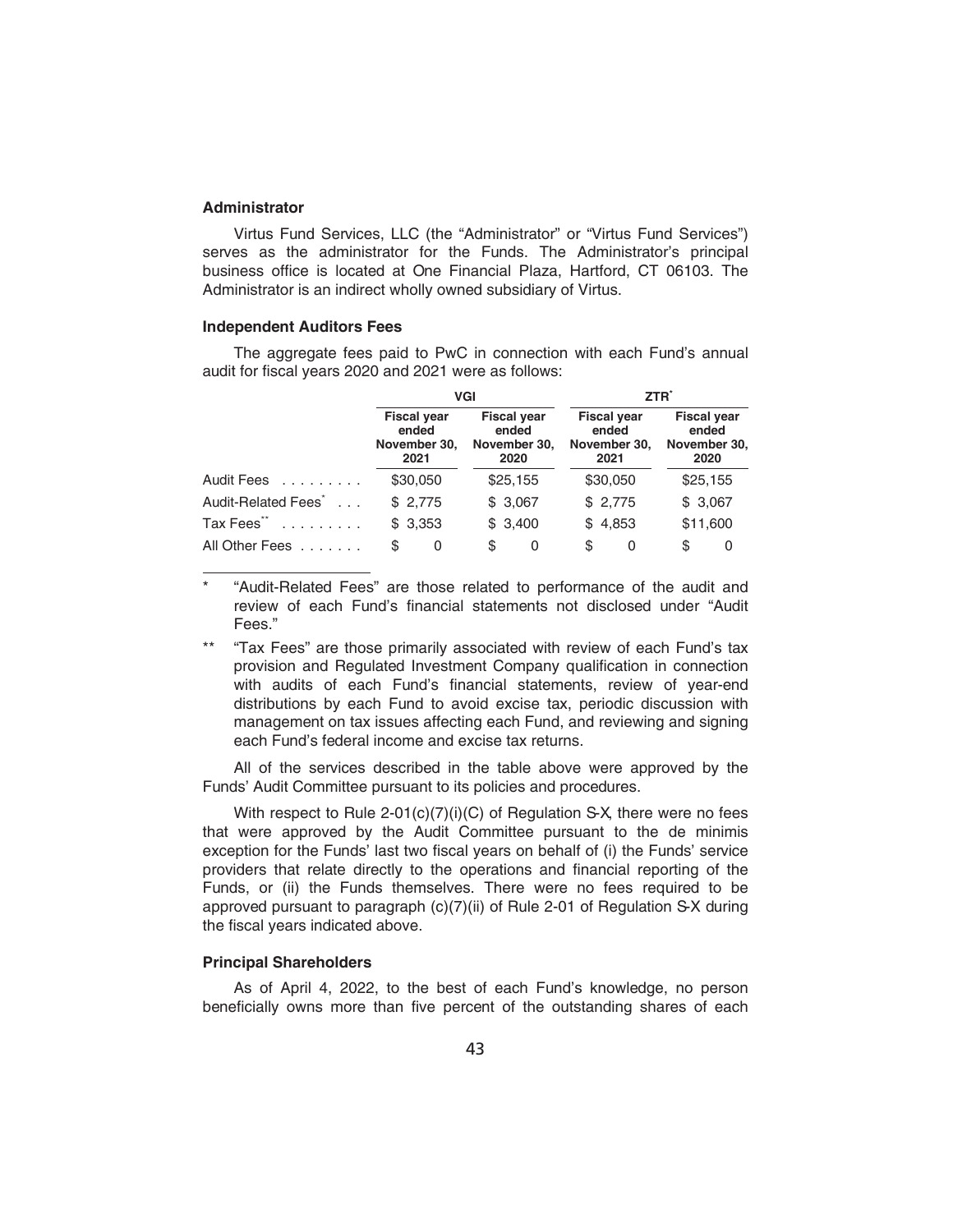Fund's Shares other than as listed in the below table. This information is primarily based on publicly available Schedule 13D and 13G disclosures filed with the SEC.

| <b>Title of Class</b>   | Name and Address of Beneficial Ownership                                                                                                         | No. of<br><b>Shares</b> | Percent<br>of Class |
|-------------------------|--------------------------------------------------------------------------------------------------------------------------------------------------|-------------------------|---------------------|
| Common Shares<br>of VGI | First Trust Portfolios L.P. First Trust Advisors L.P.<br>The Charger Corporation<br>120 East Liberty Drive, Suite 400<br>Wheaton, Illinois 60187 | 1,310,863               | 11.59%              |
| Common Shares<br>of VGI | Morgan Stanley Smith Barney LLC<br>1585 Broadway<br>New York NY 10036                                                                            | 825,294                 | 7.30%               |
| Common Shares<br>of VGI | Centaurus Financial Inc.<br>2300 E. Katella Avenue<br>Suite #200<br>Anaheim, CA 92806                                                            | 629.781                 | 5.57%               |

### **Important Notice Regarding Internet Availability of Proxy Materials for Annual Meeting**

This Proxy Statement, each Fund's most recent Annual Report, the form of proxy and the Notice of Annual Meeting (the "Proxy Materials") are available to you on the Internet at https://www.proxy-direct.com/vir-32687. These Proxy Materials will be available on the internet through the day of the Annual Meeting and any adjournments thereof.

### **No Dissenters' Rights**

Shareholders have no rights under applicable law or either Fund's Charter and/or Bylaws to exercise dissenters' rights of appraisal with respect to any of the matters to be voted upon at the Meeting.

### **Deadline for Shareholder Proposals**

Shareholder proposals intended to be presented at the annual meeting of shareholders to be held in 2023 must be received by the respective Fund no later than 5:00 p.m. Eastern Time, on December 19, 2022, in order to be considered for inclusion in the Fund's Proxy Statement and form of Proxy relating to that meeting; provided, however, that in the event that the Annual Meeting is advanced or delayed by more than 30 days from the first anniversary of the date of the preceding year's annual meeting, notice by the shareholder to be timely must have been so delivered not earlier than the 150th day prior to the date of such annual meeting and not later than 5:00 p.m. Eastern Time on the later of the 120th day prior to the date of such annual